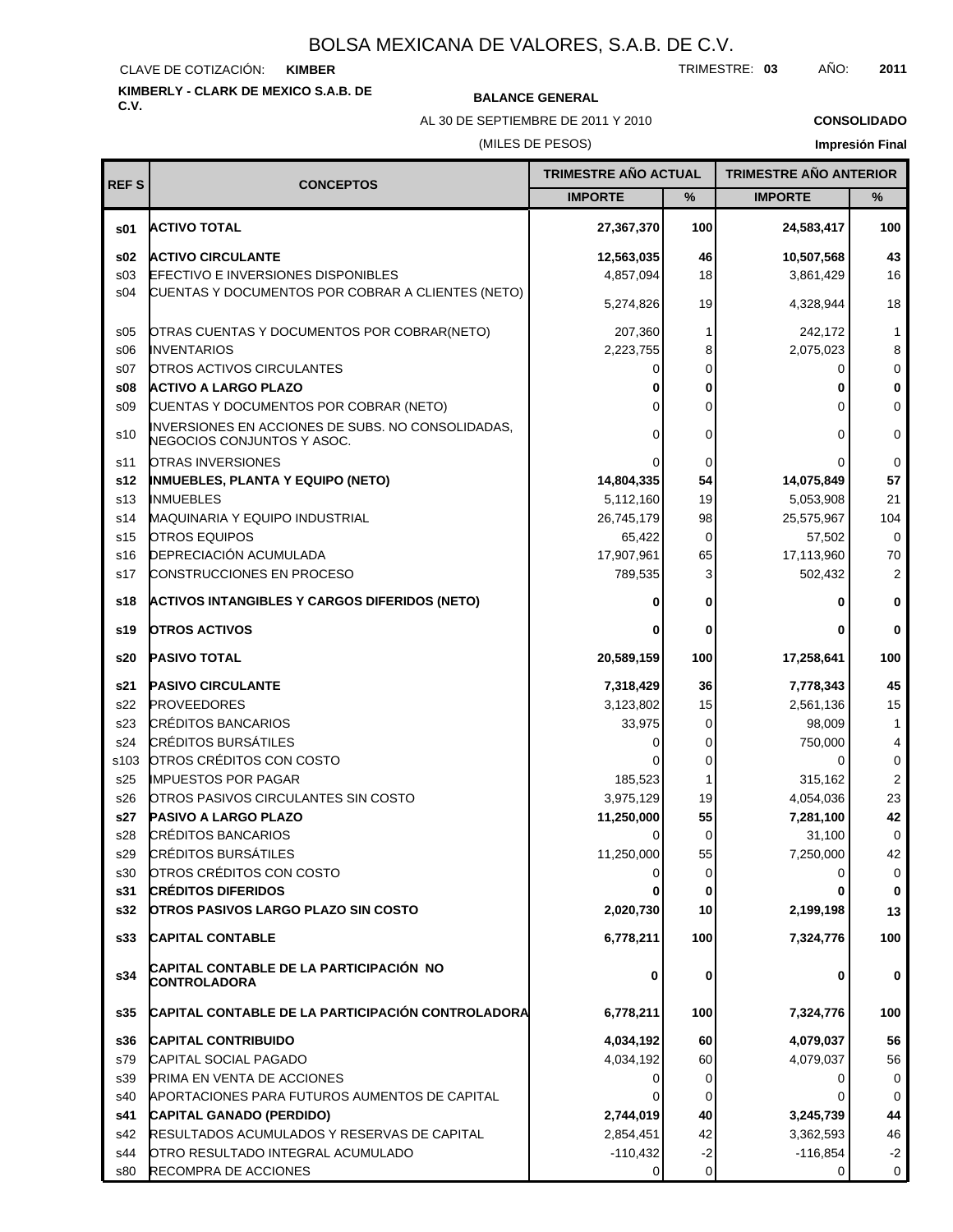# **KIMBERLY - CLARK DE MEXICO S.A.B.** CLAVE DE COTIZACIÓN: **KIMBER**

**BALANCE GENERAL** 

TRIMESTRE: **03** AÑO: **2011**

**CONSOLIDADO**

(MILES DE PESOS) DESGLOSE DE PRINCIPALES CONCEPTOS

| <b>REFS</b> | TRIMESTRE AÑO ACTUAL<br><b>CONCEPTOS</b>                                |                      |                  | <b>TRIMESTRE AÑO ANTERIOR</b> |                  |
|-------------|-------------------------------------------------------------------------|----------------------|------------------|-------------------------------|------------------|
|             |                                                                         | <b>IMPORTE</b>       | %                | <b>IMPORTE</b>                | $\%$             |
| \$03<br>s46 | <b>EFECTIVO E INVERSIONES DISPONIBLES</b><br><b>EFECTIVO</b>            | 4,857,094            | 100              | 3,861,429                     | 100              |
| s47         | <b>INVERSIONES DISPONIBLES</b>                                          | 211,653<br>4,645,441 | 4<br>96          | 162,088<br>3,699,341          | 4<br>96          |
| \$07        | OTROS ACTIVOS CIRCULANTES                                               | 0                    | 100              | 0                             | 100              |
| s81<br>s82  | <b>INSTRUMENTOS FINANCIEROS DERIVADOS</b><br>OPERACIONES DISCONTINUADAS | 0<br>0               | 0<br>$\mathbf 0$ | 0<br>0                        | $\mathbf 0$<br>0 |
| s83         | <b>OTROS</b>                                                            | $\Omega$             | $\Omega$         | 0                             | $\mathbf 0$      |
| s18         | <b>ACTIVOS INTANGIBLES Y CARGOS DIFERIDOS (NETO)</b>                    | 0                    | 100              | 0                             | 100              |
| s48         | <b>GASTOS AMORTIZABLES (NETO)</b>                                       | 0                    | 0                | 0                             | 0                |
| s49         | <b>CRÉDITO MERCANTIL</b>                                                | $\Omega$             | $\mathbf 0$      | 0                             | 0                |
| s51         | <b>OTROS</b>                                                            | 0                    | $\Omega$         | 0                             | $\Omega$         |
| s19         | <b>OTROS ACTIVOS</b>                                                    | 0                    | 100              | 0                             | 100              |
| s85         | INSTRUMENTOS FINANCIEROS DERIVADOS                                      | 0                    | 0                | 0                             | 0                |
| s50<br>s104 | <b>IMPUESTOS DIFERIDOS</b><br>BENEFICIOS A LOS EMPLEADOS                | 0                    | $\mathbf 0$      | 0                             | 0                |
| s86         | OPERACIONES DISCONTINUADAS                                              | 0<br>0               | $\mathbf 0$<br>0 | 0<br>0                        | 0<br>0           |
| s87         | <b>OTROS</b>                                                            | 0                    | $\Omega$         | 0                             | $\Omega$         |
| s21         | <b>PASIVO CIRCULANTE</b>                                                | 7,318,429            | 100              | 7,778,343                     | 100              |
| s52         | PASIVO EN MONEDA EXTRANJERA                                             | 1,854,990            | 25               | 1,510,807                     | 19               |
| s53         | PASIVO EN MONEDA NACIONAL                                               | 5,463,439            | 75               | 6,267,536                     | 81               |
| s26         | OTROS PASIVOS CIRCULANTES SIN COSTO                                     | 3,975,129            | 100              | 4,054,036                     | 100              |
| s88         | INSTRUMENTOS FINANCIEROS DERIVADOS                                      | 0                    | 0                | 0                             | 0                |
| s89<br>s68  | <b>INTERESES POR PAGAR</b><br><b>PROVISIONES</b>                        | 138,841<br>1,389,937 | 3<br>35          | 77,749<br>1,550,916           | 2<br>38          |
| s90         | OPERACIONES DISCONTINUADAS                                              | 0                    | $\mathbf 0$      | 0                             | 0                |
| s58         | OTROS PASIVOS CIRCULANTES                                               | 1,825,203            | 46               | 1,744,617                     | 43               |
| s105        | BENEFICIOS A LOS EMPLEADOS                                              | 621,148              | 16               | 680,754                       | 17               |
| s27         | <b>PASIVO A LARGO PLAZO</b>                                             | 11,250,000           | 100              | 7,281,100                     | 100              |
| s59         | PASIVO EN MONEDA EXTRANJERA                                             | 0                    | $\Omega$         | 31,100                        | $\mathbf 0$      |
| s60         | PASIVO EN MONEDA NACIONAL                                               | 11,250,000           | 100              | 7,250,000                     | 100              |
| s31         | <b>CRÉDITOS DIFERIDOS</b>                                               | 0                    | 100              | 0                             | 100              |
| s65         | <b>CREDITO MERCANTIL</b>                                                | 0                    | 0                | 0                             | 0                |
| s67         | <b>OTROS</b>                                                            | 0                    | 0                | 0                             | 0                |
| s32         | OTROS PASIVOS LARGO PLAZO SIN COSTO                                     | 2,020,730            | 100              | 2,199,198                     | 100              |
| s66         | <b>IMPUESTOS DIFERIDOS</b>                                              | 1,602,224<br>44,250  | 79               | 1,691,683                     | 77               |
| s91<br>s92  | BENEFICIOS A LOS EMPLEADOS<br>OPERACIONES DISCONTINUADAS                | 0                    | 2<br>0           | 97,753<br>0                   | 4<br>$\mathbf 0$ |
| s69         | OTROS PASIVOS                                                           | 374,256              | 19               | 409,762                       | 19               |
| s79         | <b>CAPITAL SOCIAL PAGADO</b>                                            | 4,034,192            | 100              | 4,079,037                     | 100              |
| s37         | <b>NOMINAL</b>                                                          | 8,641                | 0                | 8,737                         | $\Omega$         |
| s38         | ACTUALIZACIÓN                                                           | 4,025,551            | 100              | 4,070,300                     | 100              |
|             |                                                                         |                      |                  |                               |                  |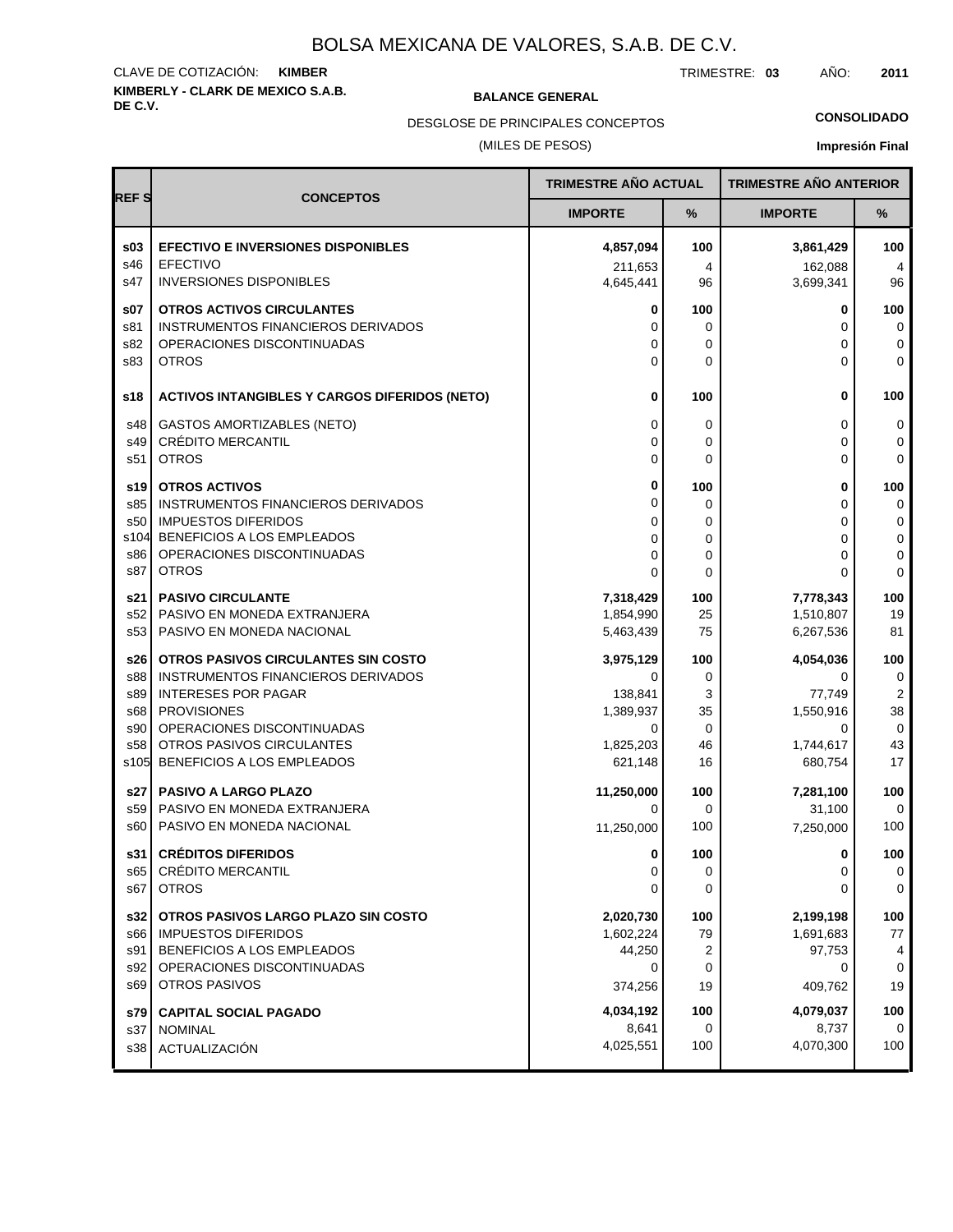# **KIMBERLY - CLARK DE MEXICO S.A.B.** CLAVE DE COTIZACIÓN: **KIMBER**

### **BALANCE GENERAL**

TRIMESTRE: **03** AÑO: **2011**

#### **CONSOLIDADO**

DESGLOSE DE PRINCIPALES CONCEPTOS

## (MILES DE PESOS)

| <b>REFS</b>       | <b>CONCEPTOS</b>                                                                                                                   | <b>TRIMESTRE AÑO ACTUAL</b> |               | <b>TRIMESTRE AÑO ANTERIOR</b> |                                     |
|-------------------|------------------------------------------------------------------------------------------------------------------------------------|-----------------------------|---------------|-------------------------------|-------------------------------------|
|                   |                                                                                                                                    | <b>IMPORTE</b>              | $\frac{9}{6}$ | <b>IMPORTE</b>                | $\%$                                |
| s42               | <b>RESULTADOS ACUMULADOS Y RESERVAS DE CAPITAL</b>                                                                                 | 2,854,451                   | 100           | 3,362,593                     | 100<br>3                            |
| s93<br>s43<br>s94 | RESERVA LEGAL<br>RESERVA PARA RECOMPRA DE ACCIONES<br>OTRAS RESERVAS                                                               | 2,193                       | 0<br>0<br>0   | 100,000                       | $\mathbf 0$<br>0                    |
| s95<br>s45        | RESULTADO DE EJERCICIOS ANTERIORES<br>RESULTADO DEL EJERCICIO                                                                      | 149,222<br>2,703,036        | 5<br>95       | 235,928<br>3,026,665          | $\overline{7}$<br>90                |
| s44<br>s70<br>s71 | OTRO RESULTADO INTEGRAL ACUMULADO<br>RESULTADO ACUMULADO POR POSICIÓN MONETARIA<br>RESULTADO POR TENENCIA DE ACTIVOS NO MONETARIOS | $-110,432$                  | 100<br>0      | $-116,854$                    | 100<br>$\mathbf{0}$<br>$\mathbf{0}$ |
| s96               | EFECTO ACUMULADO POR CONVERSIÓN                                                                                                    |                             | 0             |                               | $\mathbf{0}$                        |
| s97               | EFECTO ACUMULADO POR VALUACIÓN DE INST. FIN.<br><b>DERIVADOS</b>                                                                   | $-110,432$                  | 100           | $-116,854$                    | 100                                 |
| s98<br>s100       | RESULTADO POR IMPUESTOS DIFERIDOS<br><b>OTROS</b>                                                                                  |                             | 0<br>0        |                               | $\mathbf{0}$<br>$\mathbf 0$         |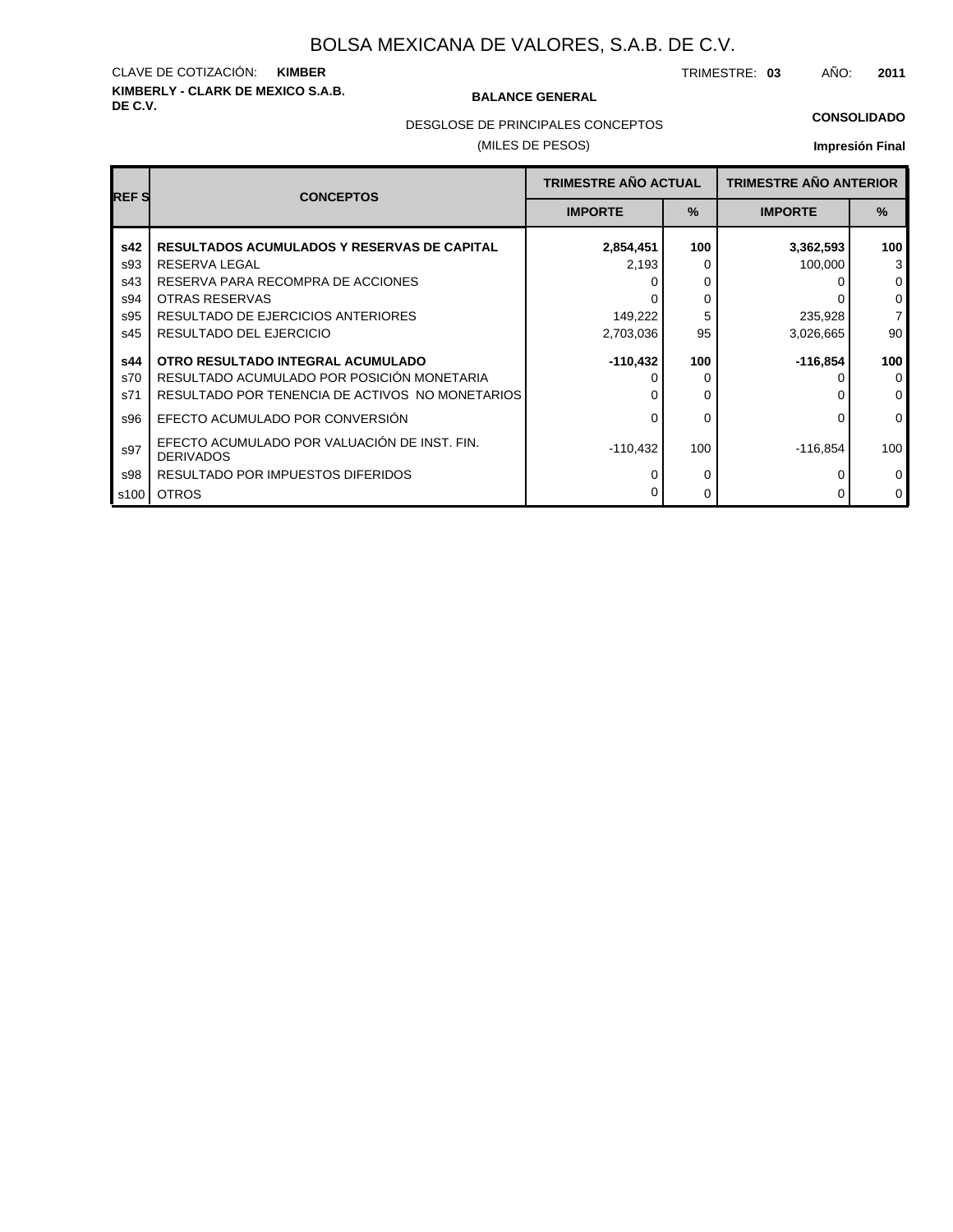# **KIMBERLY - CLARK DE MEXICO S.A.B.** CLAVE DE COTIZACIÓN: **KIMBER**

### **BALANCE GENERAL**

TRIMESTRE: **03** AÑO: **2011**

**CONSOLIDADO**

DATOS INFORMATIVOS

### (MILES DE PESOS)

## **Impresión Final**

|              | <b>CONCEPTOS</b>                             | <b>TRIMESTRE AÑO ACTUAL</b> | <b>TRIMESTRE AÑO ANTERIOR</b> |
|--------------|----------------------------------------------|-----------------------------|-------------------------------|
| <b>REFSI</b> |                                              | <b>IMPORTE</b>              | <b>IMPORTE</b>                |
| s72          | CAPITAL DE TRABAJO                           | 5,244,606                   | 2,729,225                     |
| s73          | FONDO PARA PENSIONES Y PRIMA DE ANTIGÜEDAD   | 363,937                     | 352,833                       |
| s74          | NUMERO DE FUNCIONARIOS (*)                   |                             |                               |
| s75          | NUMERO DE EMPLEADOS (*)                      | 2,513                       | 2,466                         |
| s76          | NUMERO DE OBREROS (*)                        | 4.863                       | 4,562                         |
| s77          | NUMERO DE ACCIONES EN CIRCULACIÓN (*)        | 1,054,050,415               | 1,065,767,515                 |
| s78          | NUMERO DE ACCIONES RECOMPRADAS (*)           | 21,025,600                  | 31,997,200                    |
| s101         | EFECTIVO RESTRINGIDO                         |                             |                               |
| s102         | DEUDA CON COSTO DE ASOCIADAS NO CONSOLIDADAS |                             | 0                             |

(\*) DATOS EN UNIDADES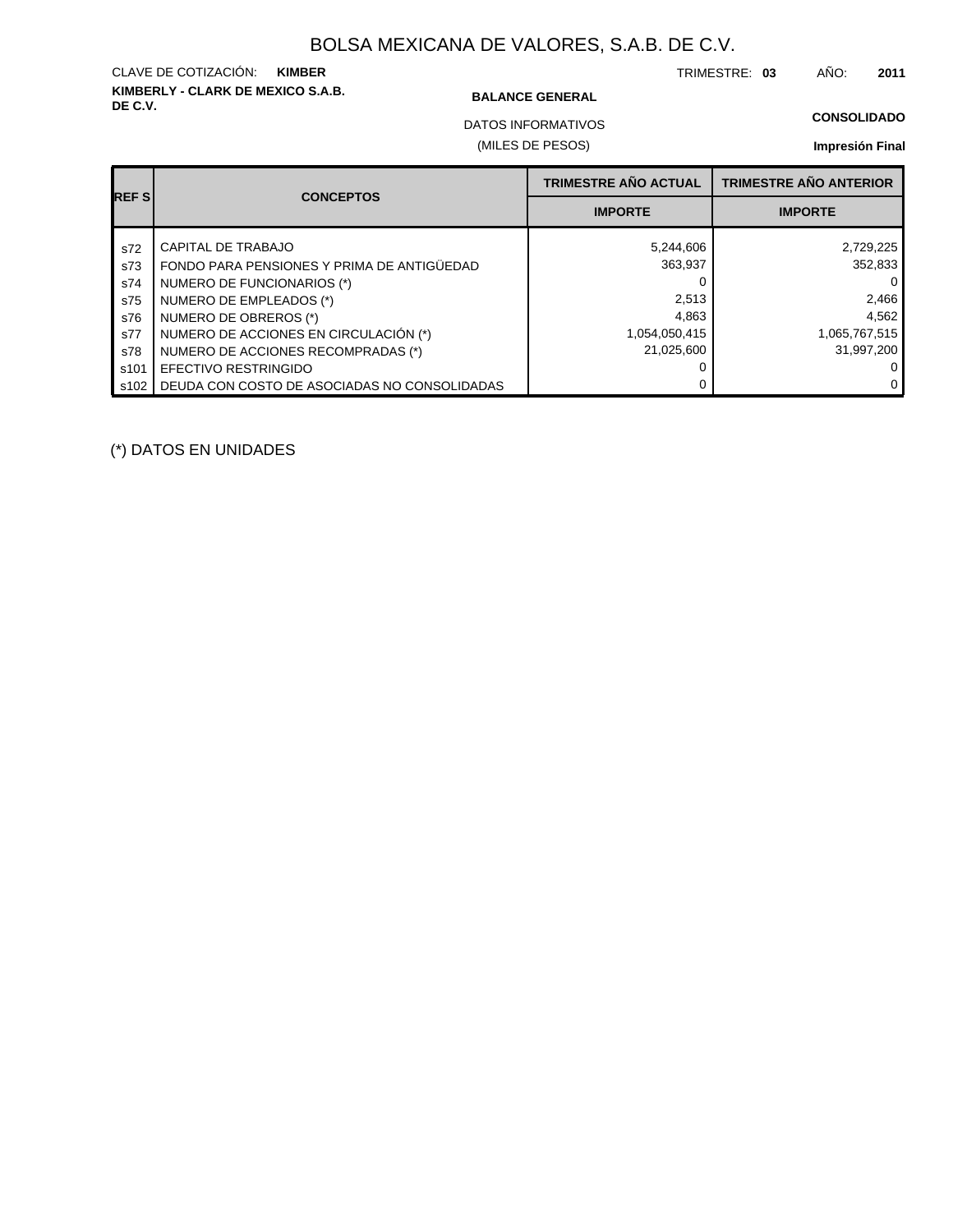# **KIMBERLY - CLARK DE MEXICO S.A.B.** CLAVE DE COTIZACIÓN:

**DE C.V. ESTADO DE RESULTADOS**

TRIMESTRE: AÑO: **KIMBER 03 2011**

(MILES DE PESOS) DEL 1 DE ENERO AL 30 DE SEPTIEMBRE DE 2011 Y 2010 **CONSOLIDADO**

| <b>REFR</b> | <b>CONCEPTOS</b>                                                                             |                | <b>TRIMESTRE AÑO ACTUAL</b><br><b>TRIMESTRE AÑO ANTERIOR</b> |                |                |
|-------------|----------------------------------------------------------------------------------------------|----------------|--------------------------------------------------------------|----------------|----------------|
|             |                                                                                              | <b>IMPORTE</b> | $\frac{9}{6}$                                                | <b>IMPORTE</b> | $\frac{9}{6}$  |
| r01         | <b>VENTAS NETAS</b>                                                                          | 19,600,166     | 100                                                          | 19,330,017     | 100            |
| r02         | <b>COSTO DE VENTAS</b>                                                                       | 12,043,501     | 61                                                           | 11,532,060     | 60             |
| r03         | UTILIDAD (PÉRDIDA) BRUTA                                                                     | 7,556,665      | 39                                                           | 7,797,957      | 40             |
| r04         | <b>GASTOS GENERALES</b>                                                                      | 2,790,369      | 14                                                           | 2,740,386      | 14             |
| r05         | UTILIDAD ( PÉRDIDA) DE OPERACIÓN                                                             | 4,766,296      | 24                                                           | 5,057,571      | 26             |
| r08         | OTROS INGRESOS Y (GASTOS), NETO.                                                             | $-374,401$     | $-2$                                                         | $-429,565$     | $-2$           |
| r06         | RESULTADO INTEGRAL DE FINANCIAMIENTO                                                         | $-533,652$     | $-3$                                                         | $-302,476$     | $-2$           |
| r12         | PARTICIPACIÓN EN LOS RESULTADOS DE SUBS. NO<br>CONSOLIDADAS, NEGOCIOS CONJUNTOS Y ASOCIADAS. |                | $\Omega$                                                     | <sup>0</sup>   | $\mathbf 0$    |
| r48         | PARTIDAS NO ORDINARIAS                                                                       | ∩              | 0                                                            | $\Omega$       | $\mathbf 0$    |
| r09         | UTILIDAD (PÉRDIDA) ANTES DE IMPUESTOS A LA UTILIDAD                                          | 3,858,243      | 20                                                           | 4,325,530      | 22             |
| r10         | <b>IMPUESTOS A LA UTILIDAD</b>                                                               | 1,155,207      | 6                                                            | 1,298,865      | $\overline{7}$ |
| r11         | UTILIDAD (PÉRDIDA) ANTES DE LAS OPERACIONES<br><b>DISCONTINUADAS</b>                         | 2,703,036      | 14                                                           | 3,026,665      | 16             |
| r14         | OPERACIONES DISCONTINUADAS                                                                   |                | $\Omega$                                                     | $\Omega$       | $\Omega$       |
| r18         | UTILIDAD (PÉRDIDA) NETA CONSOLIDADA                                                          | 2,703,036      | 14                                                           | 3,026,665      | 16             |
| r19         | PARTICIPACIÓN NO CONTROLADORA EN LA UTILIDAD<br>(PÉRDIDA) NETA                               | 0              | $\Omega$                                                     | $\Omega$       | $\mathbf 0$    |
| r20         | PARTICIPACIÓN CONTROLADORA EN LA UTILIDAD<br>(PÉRDIDA) NETA                                  | 2,703,036      | 14                                                           | 3,026,665      | 16             |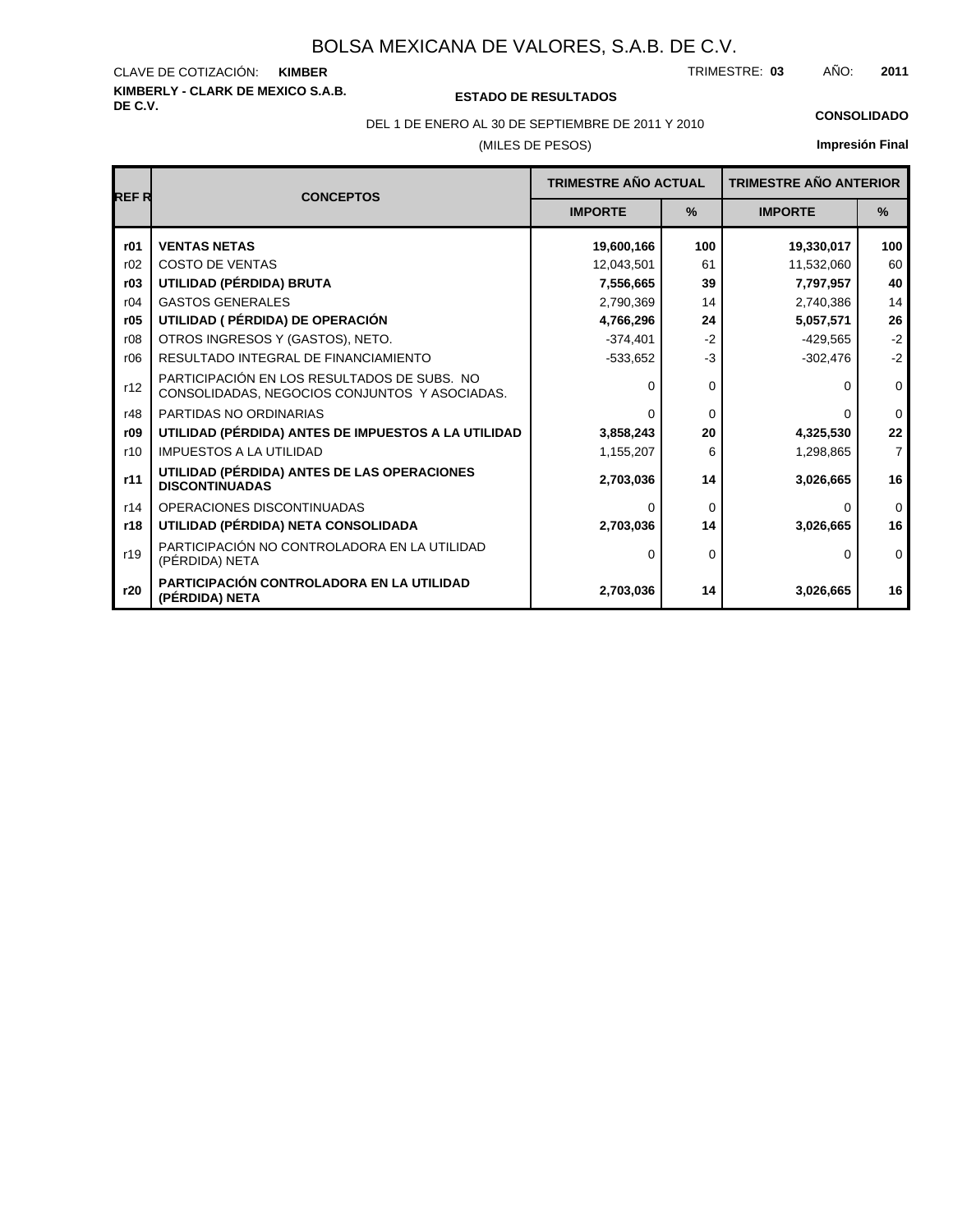# **KIMBERLY - CLARK DE MEXICO S.A.B.** CLAVE DE COTIZACIÓN:

## **DE C.V. ESTADO DE RESULTADOS**

TRIMESTRE: AÑO: **KIMBER 03 2011**

#### **CONSOLIDADO**

## DESGLOSE DE PRINCIPALES CONCEPTOS

## (MILES DE PESOS)

## **Impresión Final**

| <b>REFR</b> | <b>CONCEPTOS</b>                            | <b>TRIMESTRE AÑO ACTUAL</b>     |          | <b>TRIMESTRE AÑO ANTERIOR</b> |               |  |
|-------------|---------------------------------------------|---------------------------------|----------|-------------------------------|---------------|--|
|             |                                             | $\frac{9}{6}$<br><b>IMPORTE</b> |          | <b>IMPORTE</b>                | $\frac{9}{6}$ |  |
| r01         | <b>VENTAS NETAS</b>                         | 19,600,166                      | 100      | 19,330,017                    | 100           |  |
| r21         | <b>NACIONALES</b>                           | 18,342,615                      | 94       | 18,180,148                    | 94            |  |
| r22         | <b>EXTRANJERAS</b>                          | 1,257,551                       | 6        | 1,149,869                     | 6             |  |
| r23         | CONVERSIÓN EN DÓLARES (***)                 | 103,934                         |          | 90,238                        | $\mathbf 0$   |  |
| r08         | OTROS INGRESOS Y (GASTOS), NETO.            | $-374,401$                      | 100      | $-429,565$                    | 100           |  |
| r49         | OTROS INGRESOS Y (GASTOS), NETO.            | 5,510                           | $-1$     | 8.705                         | $-2$          |  |
| r34         | P.T.U. CAUSADA                              | 400,858                         | $-107$   | 380,270                       | $-89$         |  |
| r35         | P.T.U. DIFERIDA                             | $-20,947$                       | 6        | 58,000                        | $-14$         |  |
| r06         | <b>RESULTADO INTEGRAL DE FINANCIAMIENTO</b> | $-533,652$                      | 100      | $-302,476$                    | 100           |  |
| r24         | <b>INTERESES PAGADOS</b>                    | 603,933                         | $-113$   | 502,607                       | $-166$        |  |
| r42         | UTILIDAD (PÉRDIDA) EN ACTUALIZACIÓN DE UDIS | 0                               | 0        | 0                             | 0             |  |
| r45         | <b>OTROS GASTOS FINANCIEROS</b>             |                                 | $\Omega$ |                               | $\Omega$      |  |
| r26         | <b>INTERESES GANADOS</b>                    | 141,988                         | $-27$    | 159,371                       | $-53$         |  |
| r46         | OTROS PRODUCTOS FINANCIEROS                 | 0                               | $\Omega$ | 0                             | $\Omega$      |  |
| r25         | UTILIDAD (PÉRDIDA) EN CAMBIOS NETO          | $-71,707$                       | 13       | 40,760                        | $-13$         |  |
| r28         | RESULTADO POR POSICIÓN MONETARIA            | 0                               | $\Omega$ | 0                             | $\Omega$      |  |
| r10         | <b>IMPUESTOS A LA UTILIDAD</b>              | 1,155,207                       | 100      | 1,298,865                     | 100           |  |
| r32         | <b>IMPUESTO CAUSADO</b>                     | 1,256,459                       | 109      | 1,266,365                     | 97            |  |
| r33         | <b>IMPUESTO DIFERIDO</b>                    | $-101,252$                      | -9       | 32,500                        | 3             |  |

(\*\*\*) DATOS EN MILES DE DOLARES AL TIPO DE CAMBIO DE CIERRE DEL TRIMESTRE QUE SE REPORTA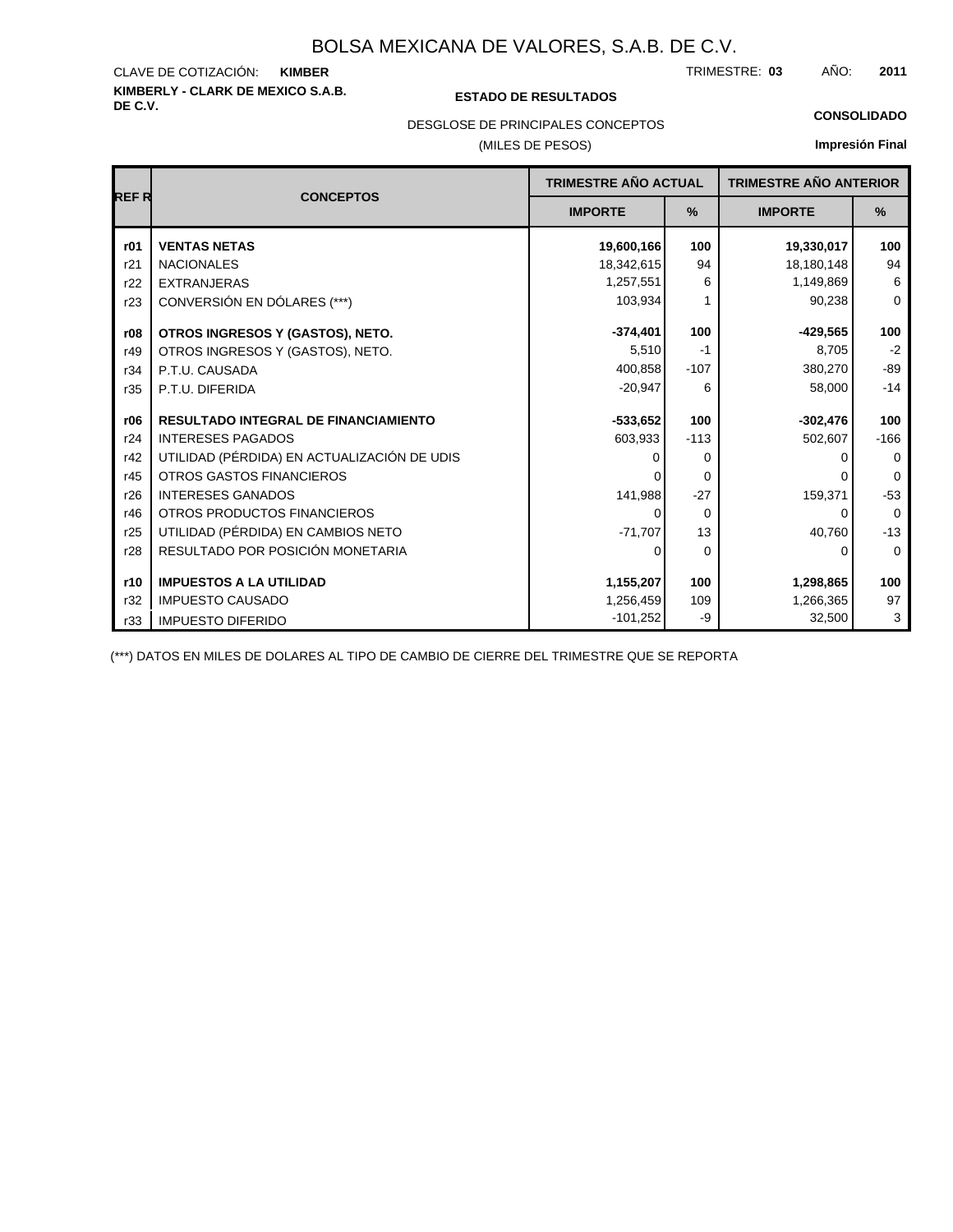**KIMBERLY - CLARK DE MEXICO S.A.B.** CLAVE DE COTIZACIÓN:

## **DE C.V. ESTADO DE RESULTADOS**

TRIMESTRE: AÑO: **KIMBER 03 2011**

#### **CONSOLIDADO**

OTROS CONCEPTOS DE RESULTADOS

## (MILES DE PESOS)

#### **Impresión Final**

|       |                                                                 | <b>TRIMESTRE AÑO ACTUAL</b> | <b>TRIMESTRE AÑO ANTERIOR</b> |
|-------|-----------------------------------------------------------------|-----------------------------|-------------------------------|
| REF R | <b>CONCEPTOS</b>                                                | <b>IMPORTE</b>              | <b>IMPORTE</b>                |
| r36   | <b>VENTAS TOTALES</b>                                           | 26,727,572                  | 25,593,141                    |
| r37   | RESULTADO FISCAL DEL EJERCICIO                                  | 4,569,387                   | 4,955,746                     |
| r38   | <b>VENTAS NETAS (**)</b>                                        | 26,466,668                  | 25,813,203                    |
| r39   | RESULTADO DE OPERACIÓN (**)                                     | 6,589,780                   | 6,962,974                     |
| r40   | PARTICIPACIÓN CONTROLADORA EN LA UTILIDAD<br>(PÉRDIDA) NETA(**) | 3,899,316                   | 4,302,493                     |
| r41   | UTILIDAD (PÉRDIDA) NETA CONSOLIDADA (**)                        | 3,899,316                   | 4,302,493                     |
| r47   | DEPRECIACIÓN Y AMORTIZACIÓN OPERATIVA                           | 946,455                     | 924,666                       |

(\*\*) INFORMACIÓN ÚLTIMOS DOCE MESES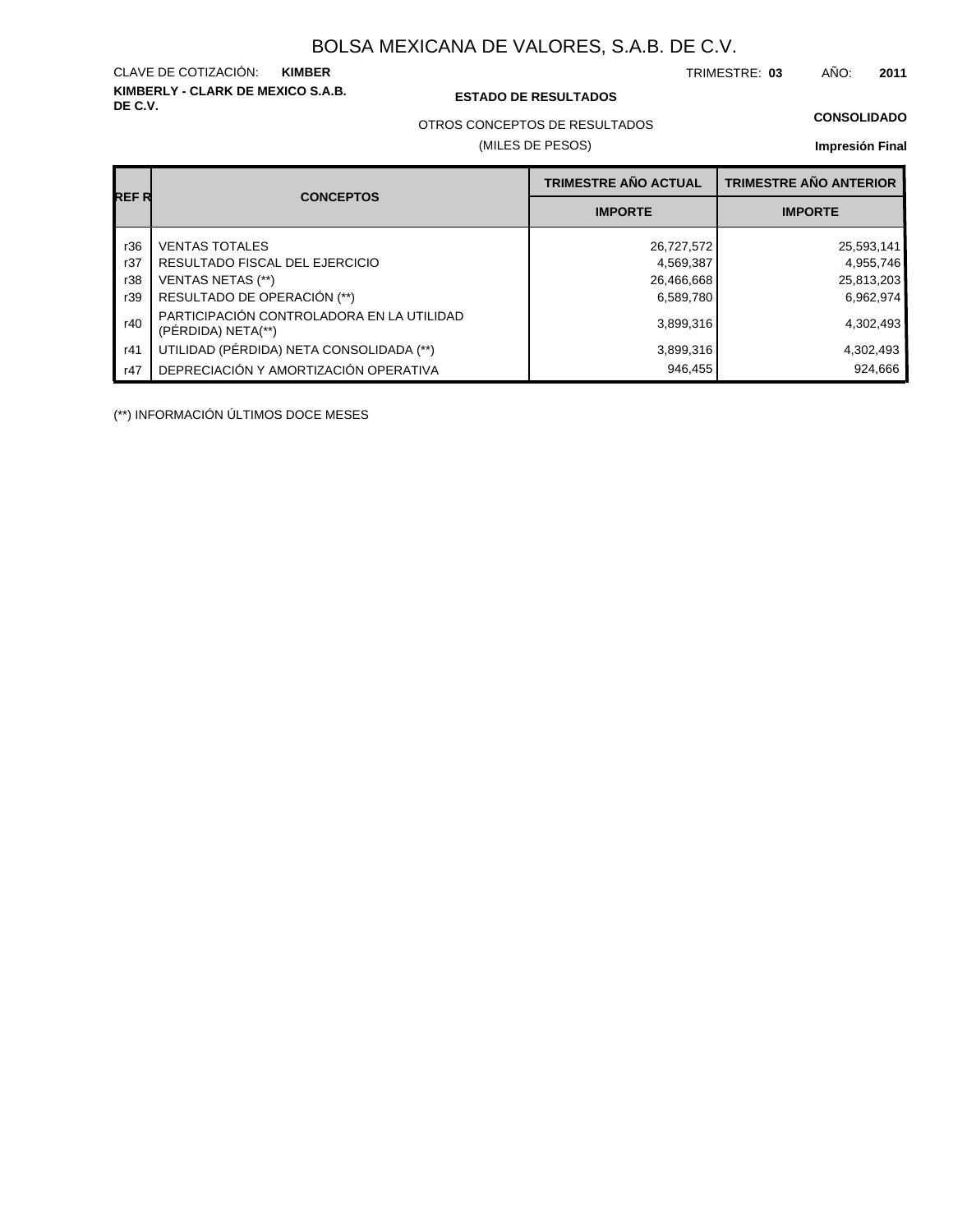**KIMBERLY - CLARK DE MEXICO S.A.B.** CLAVE DE COTIZACIÓN: TRIMESTRE: AÑO: **KIMBER 03 2011**

## **ESTADO DE RESULTADOS TRIMESTRAL**

DEL 1 DE JULIO AL 30 DE SEPTIEMBRE DE 2011 **CONSOLIDADO**

## (MILES DE PESOS)

| <b>REF</b>       | <b>CONCEPTOS</b>                                                                             | <b>TRIMESTRE AÑO ACTUAL</b> |          | <b>TRIMESTRE AÑO ANTERIOR</b> |                |  |  |
|------------------|----------------------------------------------------------------------------------------------|-----------------------------|----------|-------------------------------|----------------|--|--|
| <b>RT</b>        |                                                                                              | <b>IMPORTE</b>              | $\%$     | <b>IMPORTE</b>                | $\frac{9}{6}$  |  |  |
| rt <sub>01</sub> | <b>IVENTAS NETAS</b>                                                                         | 6,537,799                   | 100      | 6,346,146                     | 100            |  |  |
| rt02             | <b>ICOSTO DE VENTAS</b>                                                                      | 4,111,890                   | 63       | 3,853,359                     | 61             |  |  |
| rt03             | UTILIDAD (PÉRDIDA) BRUTA                                                                     | 2,425,909                   | 37       | 2,492,787                     | 39             |  |  |
| rt04             | <b>GASTOS GENERALES</b>                                                                      | 967,392                     | 15       | 881,994                       | 14             |  |  |
| rt <sub>05</sub> | UTILIDAD ( PÉRDIDA) DE OPERACIÓN                                                             | 1,458,517                   | 22       | 1,610,793                     | 25             |  |  |
| rt08             | OTROS INGRESOS Y (GASTOS), NETO.                                                             | $-106,400$                  | $-2$     | $-137,375$                    | $-2$           |  |  |
| rt <sub>06</sub> | <b>IRESULTADO INTEGRAL DE FINANCIAMIENTO</b>                                                 | $-278,758$                  | $-4$     | $-98,797$                     | $-2$           |  |  |
| rt12             | PARTICIPACIÓN EN LOS RESULTADOS DE SUBS. NO<br>CONSOLIDADAS, NEGOCIOS CONJUNTOS Y ASOCIADAS. | $\Omega$                    | 0        | 0                             | 0              |  |  |
| rt48             | <b>IPARTIDAS NO ORDINARIAS</b>                                                               | $\Omega$                    | $\Omega$ | O                             | $\Omega$       |  |  |
| rt <sub>09</sub> | UTILIDAD (PÉRDIDA) ANTES DE IMPUESTOS A LA UTILIDAD                                          | 1,073,359                   | 16       | 1,374,621                     | 22             |  |  |
| rt10             | <b>IIMPUESTOS A LA UTILIDAD</b>                                                              | 330,991                     | 5        | 413,893                       | $\overline{7}$ |  |  |
| rt11             | UTILIDAD (PÉRDIDA) ANTES DE LAS OPERACIONES<br><b>DISCONTINUADAS</b>                         | 742,368                     | 11       | 960,728                       | 15             |  |  |
| rt14             | <b>IOPERACIONES DISCONTINUADAS</b>                                                           | $\Omega$                    | 0        | 0                             | $\mathbf 0$    |  |  |
| rt18             | UTILIDAD (PÉRDIDA) NETA CONSOLIDADA                                                          | 742,368                     | 11       | 960,728                       | 15             |  |  |
| rt19             | PARTICIPACIÓN NO CONTROLADORA EN LA UTILIDAD<br>(PÉRDIDA) NETA                               | $\Omega$                    | 0        | 0                             | $\Omega$       |  |  |
| rt20             | IPARTICIPACIÓN CONTROLADORA EN LA UTILIDAD<br>(PÉRDIDA) NETA                                 | 742,368                     | 11       | 960,728                       | 15             |  |  |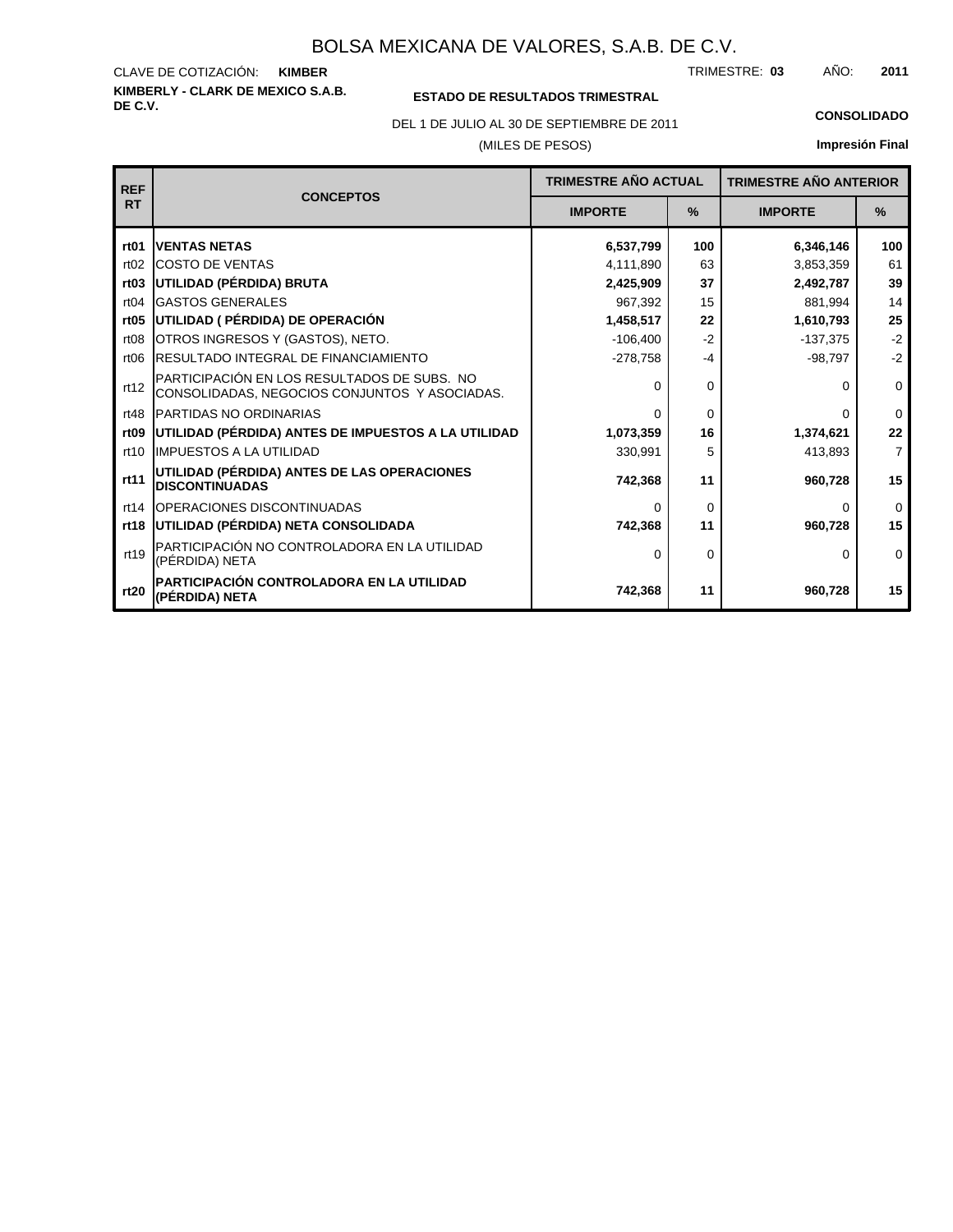#### **KIMBERLY - CLARK DE MEXICO S.A.B.** CLAVE DE COTIZACIÓN: TRIMESTRE: AÑO: **KIMBER 03 2011**

## **ESTADO DE RESULTADOS TRIMESTRAL**

DESGLOSE DE PRINCIPALES CONCEPTOS

## (MILES DE PESOS)

#### **CONSOLIDADO**

**Impresión Final**

| <b>REF</b>       | <b>CONCEPTOS</b>                            | <b>TRIMESTRE AÑO ACTUAL</b> |               | <b>TRIMESTRE AÑO ANTERIOR</b> |                |
|------------------|---------------------------------------------|-----------------------------|---------------|-------------------------------|----------------|
| <b>RT</b>        |                                             | <b>IMPORTE</b>              | $\frac{9}{6}$ | <b>IMPORTE</b>                | $\%$           |
| rt <sub>0</sub>  | <b>VENTAS NETAS</b>                         | 6,537,799                   | 100           | 6,346,146                     | 100            |
| rt21             | <b>NACIONALES</b>                           | 6,043,619                   | 92            | 5,889,318                     | 93             |
| rt22             | <b>EXTRANJERAS</b>                          | 494,180                     | 8             | 456,828                       | $\overline{7}$ |
| rt23             | CONVERSIÓN EN DÓLARES (***)                 | 39,501                      |               | 35,684                        | $\mathbf{1}$   |
| rt <sub>08</sub> | OTROS INGRESOS Y (GASTOS), NETO.            | $-106,400$                  | 100           | $-137,375$                    | 100            |
| rt49             | OTROS INGRESOS Y (GASTOS), NETO.            | 2,355                       | $-2$          | 1,904                         | $-1$           |
| rt34             | P.T.U. CAUSADA                              | 108,755                     | $-102$        | 139,279                       | $-101$         |
| rt35             | P.T.U. DIFERIDA                             | $\Omega$                    | 0             | O                             | $\Omega$       |
|                  |                                             |                             |               |                               |                |
| rt <sub>06</sub> | <b>RESULTADO INTEGRAL DE FINANCIAMIENTO</b> | $-278,758$                  | 100           | $-98,797$                     | 100            |
| rt24             | <b>INTERESES PAGADOS</b>                    | 203,283                     | $-73$         | 149,582                       | $-151$         |
| rt42             | UTILIDAD (PÉRDIDA) EN ACTUALIZACIÓN DE UDIS |                             | 0             | O                             | $\Omega$       |
| rt45             | OTROS GASTOS FINANCIEROS                    |                             | 0             |                               | $\Omega$       |
| rt26             | <b>INTERESES GANADOS</b>                    | 48,324                      | $-17$         | 27,759                        | $-28$          |
| rt46             | OTROS PRODUCTOS FINANCIEROS                 | $\Omega$                    | $\Omega$      | $\Omega$                      | $\Omega$       |
| rt25             | UTILIDAD (PÉRDIDA) EN CAMBIOS NETO          | $-123,799$                  | 44            | 23,026                        | $-23$          |
| rt28             | RESULTADO POR POSICIÓN MONETARIA            | 0                           | $\Omega$      | 0                             | $\Omega$       |
|                  |                                             |                             |               |                               |                |
| rt10             | <b>IMPUESTOS A LA UTILIDAD</b>              | 330,991                     | 100           | 413,893                       | 100            |
| rt32             | <b>IMPUESTO CAUSADO</b>                     | 330,991                     | 100           | 433,393                       | 105            |
| rt33             | <b>IMPUESTO DIFERIDO</b>                    | 0                           | 0             | $-19,500$                     | $-5$           |

(\*\*\*) DATOS EN MILES DE DOLARES AL TIPO DE CAMBIO DE CIERRE DEL TRIMESTRE QUE SE REPORTA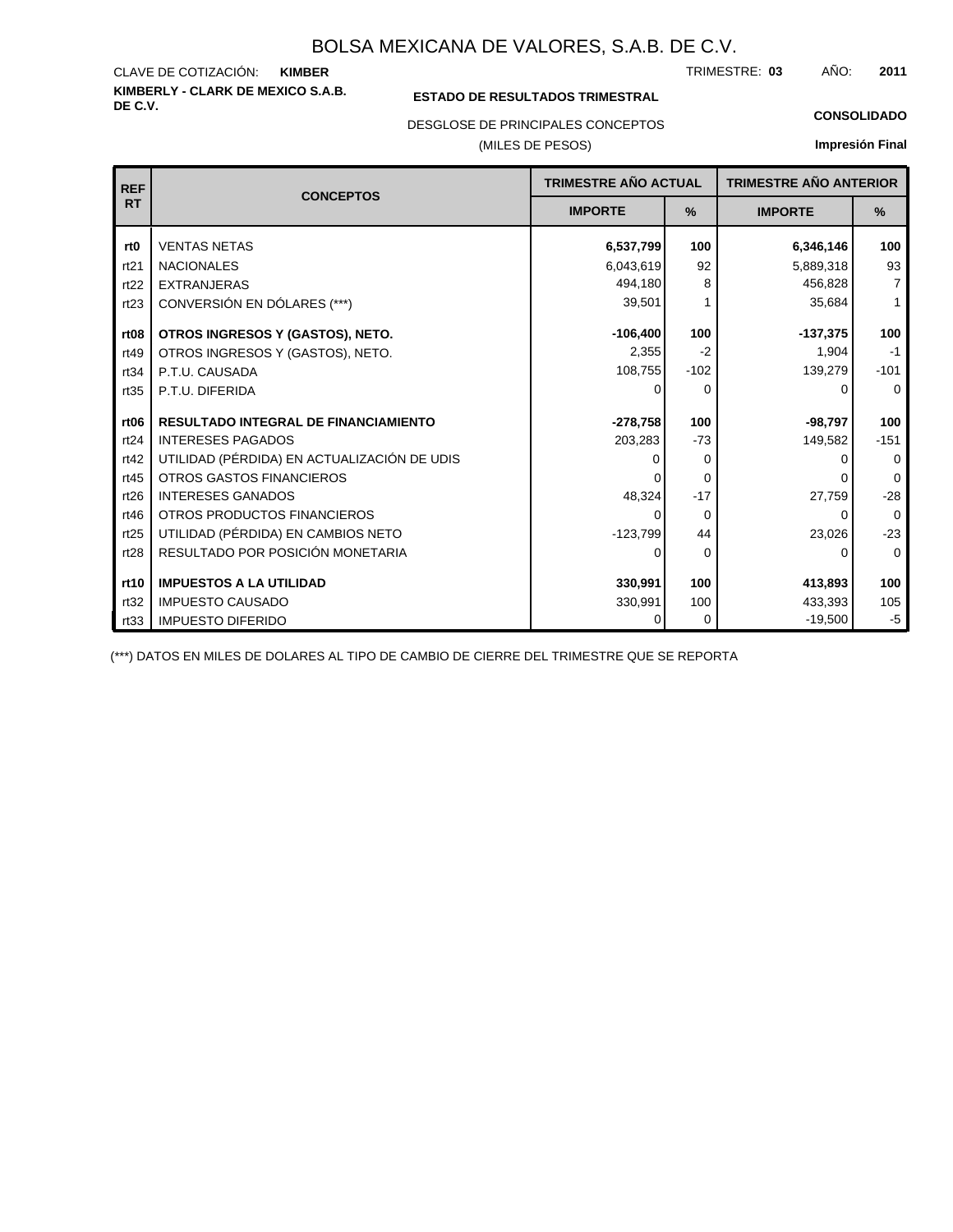TRIMESTRE: **03** AÑO: **2011**

## **ESTADO DE RESULTADOS TRIMESTRAL**

OTROS CONCEPTOS DE RESULTADOS

(MILES DE PESOS)

#### **CONSOLIDADO**

**Impresión Final**

| <b>REF</b> | <b>CONCEPTOS</b>                      | <b>TRIMESTRE AÑO ACTUAL</b> | <b>TRIMESTRE AÑO ANTERIOR</b> |
|------------|---------------------------------------|-----------------------------|-------------------------------|
| I RT       |                                       | <b>IMPORTE</b>              | <b>IMPORTE</b>                |
| rt47       | DEPRECIACIÓN Y AMORTIZACIÓN OPERATIVA | 310.720                     | 309.502                       |

# **KIMBERLY - CLARK DE MEXICO S.A.B.**

**KIMBER**

CLAVE DE COTIZACIÓN: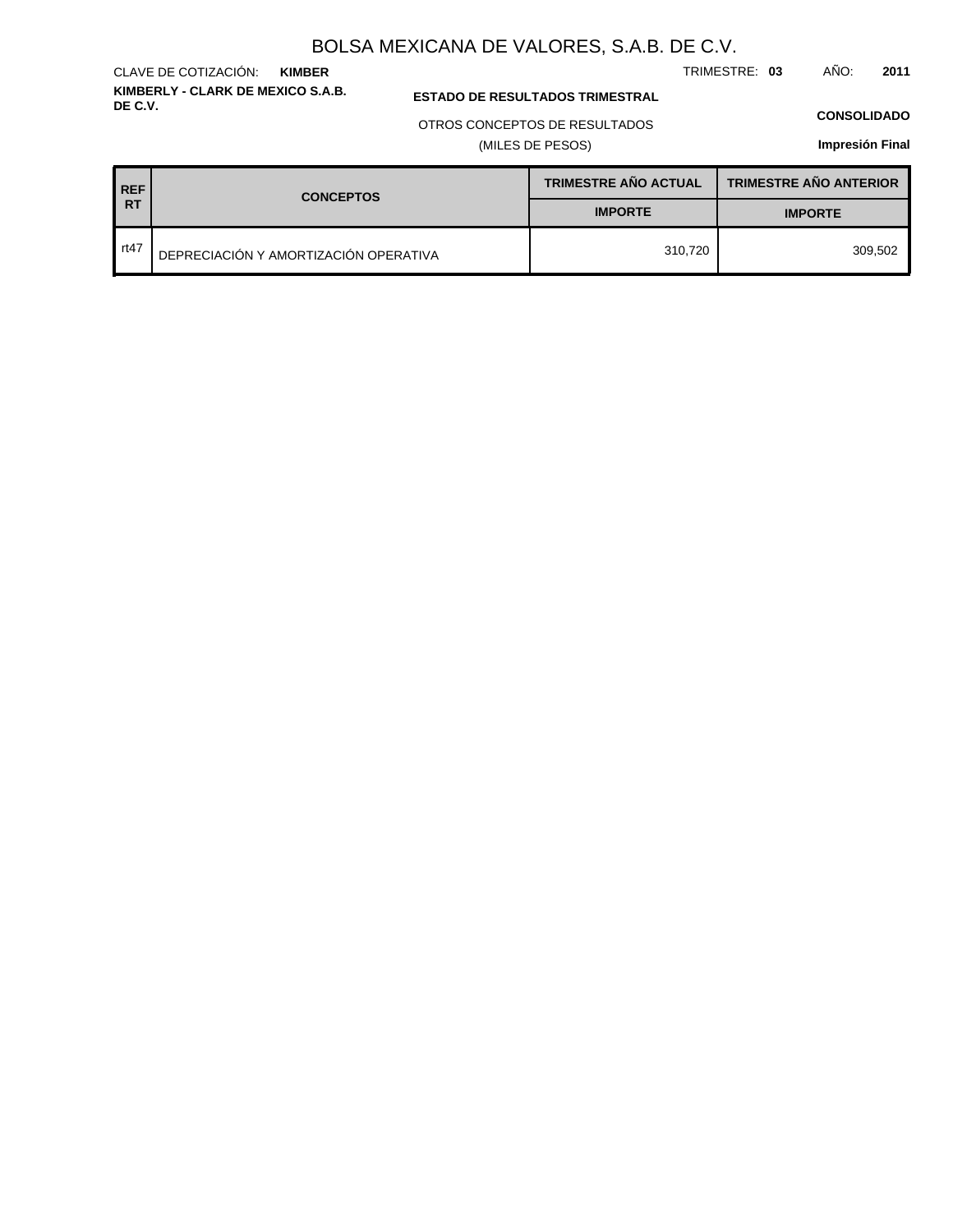CLAVE DE COTIZACIÓN: **KIMBER**

**KIMBERLY - CLARK DE MEXICO S.A.B. DE C.V.**

#### **ESTADO DE FLUJO DE EFECTIVO (MÉTODO INDIRECTO)**

**Impresión Final**

# PRINCIPALES CONCEPTOS

(MILES DE PESOS)

**CONSOLIDADO**

TRIMESTRE: **03** AÑO: **2011**

| REF EI          | <b>CONCEPTOS</b>                                                                       | <b>TRIMESTRE AÑO</b><br><b>ACTUAL</b> | <b>TRIMESTRE AÑO</b><br><b>ANTERIOR</b> |
|-----------------|----------------------------------------------------------------------------------------|---------------------------------------|-----------------------------------------|
|                 |                                                                                        | <b>IMPORTE</b>                        | <b>IMPORTE</b>                          |
|                 | <b>ACTIVIDADES DE OPERACIÓN</b>                                                        |                                       |                                         |
| e01             | UTILIDAD (PÉRDIDA) ANTES DE IMPUESTOS A LA UTILIDAD                                    | 3,858,243                             | 4,325,530                               |
| e02             | +(-) PARTIDAS SIN IMPACTO EN EL EFECTIVO                                               | 379.911                               | 438,270                                 |
| e03             | +(-) PARTIDAS RELACIONADAS CON ACTIVIDADES DE INVERSIÓN                                | 798,957                               | 756,590                                 |
| e04             | +(-) PARTIDAS RELACIONADAS CON ACTIVIDADES DE FINANCIAMIENTO                           | 675,640                               | 461,847                                 |
| e05             | FLUJO DERIVADO DEL RESULTADO ANTES DE IMPUESTOS A LA UTILIDAD                          | 5,712,751                             | 5,982,237                               |
| e06             | FLUJOS GENERADOS O UTILIZADOS EN LA OPERACIÓN                                          | $-2,687,718$                          | $-2,812,737$                            |
| e07             | <b>FLUJOS NETOS DE EFECTIVO DE ACTIVIDADES DE OPERACIÓN</b>                            | 3,025,033                             | 3,169,500                               |
|                 | <b>ACTIVIDADES DE INVERSIÓN</b>                                                        |                                       |                                         |
| e08             | FLUJOS NETOS DE EFECTIVO DE ACTIVIDADES DE INVERSIÓN                                   | $-1,551,869$                          | $-76,558$                               |
| e09             | EFECTIVO EXCEDENTE (REQUERIDO) PARA APLICAR EN ACTIVIDADES DE<br><b>FINANCIAMIENTO</b> | 1,473,164                             | 3,092,942                               |
|                 | <b>ACTIVIDADES DE FINANCIAMIENTO</b>                                                   |                                       |                                         |
| e10             | FLUJOS NETOS DE EFECTIVO DE ACTIVIDADES DE FINANCIAMIENTO                              | $-2,921,899$                          | $-5,689,759$                            |
| e11             | INCREMENTO (DISMINUCIÓN) NETO DE EFECTIVO Y DEMÁS EQUIVALENTES DE<br><b>EFECTIVO</b>   | $-1,448,735$                          | $-2,596,817$                            |
| e <sub>12</sub> | DIFERENCIA EN CAMBIOS EN EL EFECTIVO Y EQUIVALENTES DE EFECTIVO                        | $-1,143$                              | $-2,249$                                |
| e13             | EFECTIVO Y EQUIVALENTES DE EFECTIVO AL PRINCIPIO DEL PERIODO                           | 6,306,972                             | 6,460,495                               |
| e14             | EFECTIVO Y EQUIVALENTES DE EFECTIVO AL FINAL DEL PERIODO                               | 4,857,094                             | 3,861,429                               |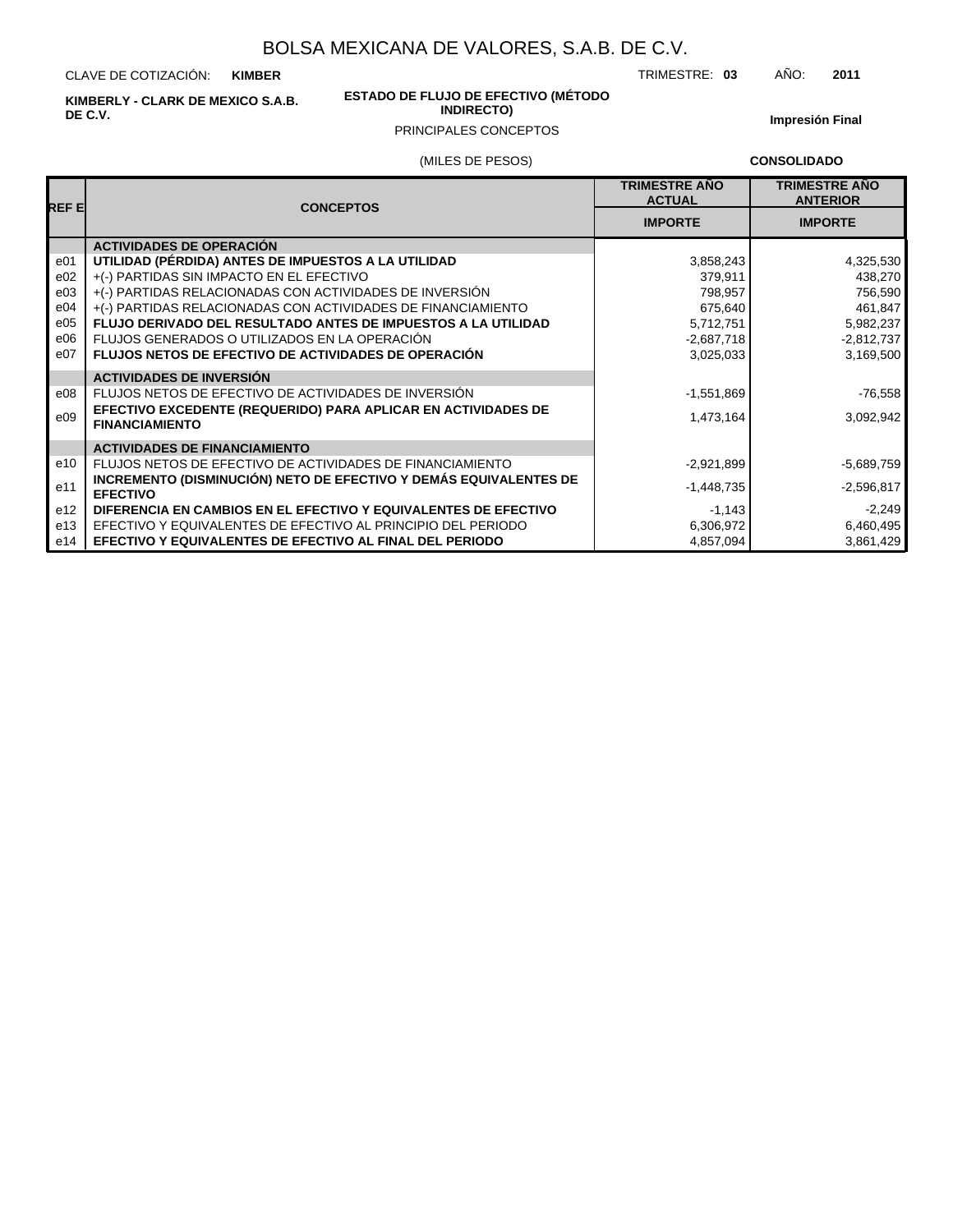CLAVE DE COTIZACIÓN: **KIMBER**

**KIMBERLY - CLARK DE MEXICO S.A.B. DE C.V.**

#### **ESTADO DE FLUJO DE EFECTIVO (MÉTODO INDIRECTO)**

DESGLOSE DE PRINCIPALES CONCEPTOS

TRIMESTRE: **03** AÑO: **2011**

**Impresión Final**

#### (MILES DE PESOS)

**CONSOLIDADO**

| REF E                  |                                                                                     | <b>TRIMESTRE AÑO</b><br><b>ACTUAL</b> | <b>TRIMESTRE AÑO</b><br><b>ANTERIOR</b> |
|------------------------|-------------------------------------------------------------------------------------|---------------------------------------|-----------------------------------------|
|                        | <b>CONCEPTOS</b>                                                                    | <b>IMPORTE</b>                        | <b>IMPORTE</b>                          |
| e02                    | +(-) PARTIDAS SIN IMPACTO EN EL EFECTIVO                                            | 379,911                               | 438,270                                 |
| e15                    | +ESTIMACIÓN DEL EJERCICIO                                                           | 0                                     | $\Omega$                                |
| e16                    | +PROVISIÓN DEL EJERCICIO                                                            | 379,911                               | 438,270                                 |
| e17                    | + (-) OTRAS PARTIDAS NO REALIZADAS                                                  | 0                                     | 0                                       |
| e03                    | +(-) PARTIDAS RELACIONADAS CON ACTIVIDADES DE INVERSIÓN                             | 798,957                               | 756,590                                 |
| e18                    | + DEPRECIACIÓN Y AMORTIZACIÓN DEL EJERCICIO *                                       | 946,455                               | 924,666                                 |
| e19                    | (-) + UTILIDAD O PÉRDIDA EN VENTA DE INMUEBLES, MAQUINARIA Y EQUIPO                 | $-5,510$                              | $-8,705$                                |
| e20                    | + PÉRDIDA POR DETERIORO                                                             | 0                                     | 0                                       |
| e21                    | (-)+PARTICIPACIÓN EN ASOCIADAS Y NEGOCIOS CONJUNTOS                                 | 0                                     | 0                                       |
| e22                    | (-)DIVIDENDOS COBRADOS                                                              | 0                                     | $\Omega$                                |
| e23                    | (-)INTERESES A FAVOR                                                                | $-141,988$                            | $-159,371$                              |
| e24                    | (-) +OTRAS PARTIDAS                                                                 | 0                                     | 0                                       |
| e04                    | +(-) PARTIDAS RELACIONADAS CON ACTIVIDADES DE FINANCIAMIENTO                        | 675,640                               | 461,847                                 |
| e25                    | +INTERESES DEVENGADOS                                                               | 603,933                               | 502,607                                 |
| e26                    | + (-) OTRAS PARTIDAS                                                                | 71,707                                | $-40,760$                               |
| e06                    | FLUJOS GENERADOS O UTILIZADOS EN LA OPERACIÓN                                       | $-2,687,718$                          | $-2,812,737$                            |
| e27                    | + (-) DECREMENTO (INCREMENTO) EN CUENTAS POR COBRAR                                 | -792,517                              | $-324,109$                              |
| e28                    | + (-) DECREMENTO (INCREMENTO) EN INVENTARIOS                                        | $-308,378$                            | $-393,391$                              |
| e29                    | + (-) DECREMENTO (INCREMENTO) EN OTRAS CUENTAS POR COBRAR Y OTROS<br><b>ACTIVOS</b> | 0                                     | 0                                       |
| e30                    | + (-) INCREMENTO (DECREMENTO) EN PROVEEDORES                                        | 345,724                               | $-9.012$                                |
| e31                    | + (-) INCREMENTO (DECREMENTO) EN OTROS PASIVOS                                      | $-640.522$                            | $-297,018$                              |
| e32                    | + (-)IMPUESTOS A LA UTILIDAD PAGADOS O DEVUELTOS                                    | $-1,292,025$                          | $-1,789,207$                            |
| e08                    | FLUJOS NETOS DE EFECTIVO DE ACTIVIDADES DE INVERSIÓN                                | $-1,551,869$                          | $-76,558$                               |
| e33                    | - INVERSIÓN DE ACCS. CON CARÁCTER PERMANENTE                                        | 0                                     | 0                                       |
| e34                    | +DISPOSICIÓN DE ACCIONES CON CARÁCTER PERMANENTE                                    | 0                                     | $\mathbf 0$                             |
| e35                    | -INVERSIÓN EN INMUEBLES, PLANTA Y EQUIPO                                            | $-1,693,857$                          | $-633,101$                              |
| e36                    | +VENTA DE INMUEBLES, PLANTA Y EQUIPO                                                | 0                                     | 0                                       |
| e37                    | -INVERSIÓN EN ACTIVOS INTANGIBLES                                                   | 0                                     | 0                                       |
| e38                    | +DISPOSICIÓN DE ACTIVOS INTANGIBLES                                                 | 0                                     | 0                                       |
| e39                    | -OTRAS INVERSIONES CON CARÁCTER PERMANENTE                                          | 0                                     | 0                                       |
| e40                    | +DISPOSICIÓN DE OTRAS INVERSIONES CON CARÁCTER PERMANENTE                           | $\mathbf{0}$                          | 0                                       |
| e41<br>e42             | +DIVIDENDOS COBRADOS<br><b>+INTERESES COBRADOS</b>                                  | 0<br>141,988                          | $\mathbf 0$<br>139,173                  |
| e43                    | +(-) DECREMENTO (INCREMENTO) ANTICIPOS Y PRESTAMOS A TERCEROS                       | 0                                     | 417,370                                 |
| e44                    | + (-) OTRAS PARTIDAS                                                                | 0                                     | 0                                       |
| e10                    | FLUJOS NETOS DE EFECTIVO DE ACTIVIDADES DE FINANCIAMIENTO                           | $-2,921,899$                          | $-5,689,759$                            |
| e45                    | + FINANCIAMIENTOS BANCARIOS                                                         | 0                                     | 0                                       |
| e46                    | + FINANCIAMIENTOS BURSÁTILES                                                        |                                       | $\mathbf 0$                             |
| e47                    | + OTROS FINANCIAMIENTOS                                                             | 0                                     | 0                                       |
| e48                    | (-) AMORTIZACIÓN DE FINANCIAMIENTOS BANCARIOS                                       | $-30,522$                             | $-5,303$                                |
| e49                    | (-) AMORTIZACIÓN DE FINANCIAMIENTOS BURSÁTILES                                      | 0                                     | $-2,700,000$                            |
| e50                    | (-) AMORTIZACIÓN DE OTROS FINANCIAMIENTOS                                           | 0<br>0                                | 0<br>0                                  |
| e51<br>e <sub>52</sub> | + (-) INCREMENTO (DECREMENTO) EN EL CAPITAL SOCIAL<br>(-) DIVIDENDOS PAGADOS        | $-1,802,140$                          |                                         |
| e <sub>53</sub>        | + PRIMA EN VENTA DE ACCIONES                                                        | 0                                     | $-1,733,032$<br>0                       |
| e54                    | + APORTACIONES PARA FUTUROS AUMENTOS DE CAPITAL                                     | 0                                     | 0                                       |
| e <sub>55</sub>        | -INTERESES PAGADOS                                                                  | $-542,335$                            | $-481,510$                              |
| e56                    | -RECOMPRA DE ACCIONES                                                               | $-546,902$                            | $-769,914$                              |
| e57                    | + (-) OTRAS PARTIDAS                                                                | 0                                     | 0                                       |

\* EN CASO DE QUE DICHO IMPORTE SEA DIFERENTE A LA CUENTA R47 DEBERÁ EXPLICAR EN NOTAS.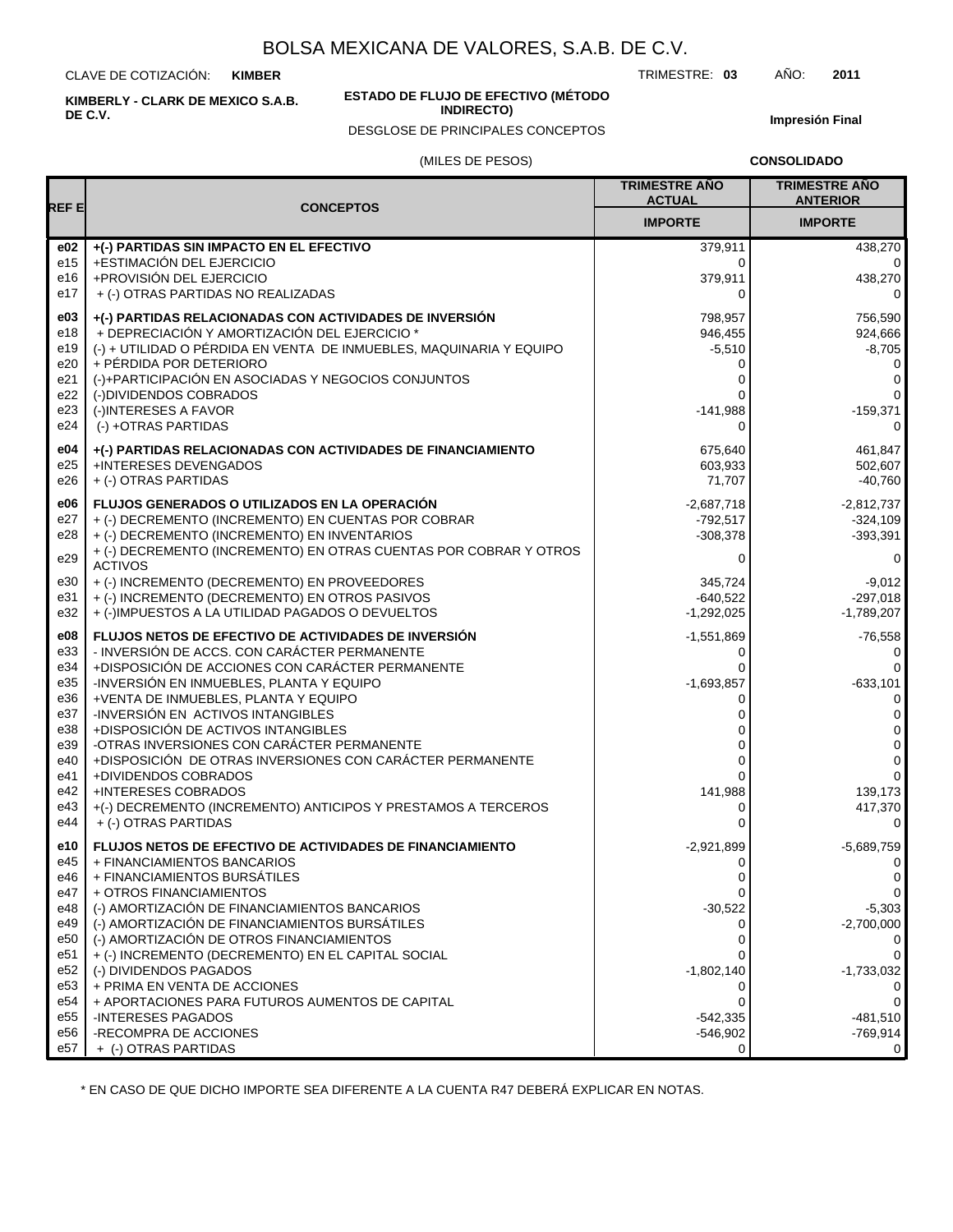**KIMBERLY - CLARK DE MEXICO S.A.B.** CLAVE DE COTIZACIÓN: TRIMESTRE: **03** AÑO: **2011 KIMBER**

#### **DE C.V. DATOS POR ACCIÓN**

# **CONSOLIDADO**

## **Impresión Final**

|                 |                                                                                     | <b>TRIMESTRE AÑO ACTUAL</b> | <b>TRIMESTRE AÑO ANTERIOR</b> |  |  |  |
|-----------------|-------------------------------------------------------------------------------------|-----------------------------|-------------------------------|--|--|--|
| <b>REFD</b>     | <b>CONCEPTOS</b>                                                                    | <b>IMPORTE</b>              | <b>IMPORTE</b>                |  |  |  |
| d <sub>01</sub> | UTILIDAD BÁSICA POR ACCIÓN ORDINARIA (**)                                           | \$<br>3.68                  | \$<br>4.01                    |  |  |  |
| d02             | UTILIDAD BÁSICA POR ACCIÓN PREFERENTE (**)                                          | \$<br>0                     | \$<br>0.00                    |  |  |  |
| d03             | UTILIDAD DILUIDA POR ACCIÓN (**)                                                    | \$<br>0                     | \$<br>0.00                    |  |  |  |
| d04             | UTILIDAD (PÉRDIDA) ANTES DE OPERACIONES<br>DISCONTINUADAS POR ACCIÓN ORDINARIA (**) | \$<br>3.68                  | \$<br>4.01                    |  |  |  |
| d05             | EFECTO DE OPERACIONES DISCONTINUADAS SOBRE LA<br>UTILIDAD (PÉRDIDA) POR ACCIÓN (**) | \$<br>$\Omega$              | \$<br>0.00                    |  |  |  |
| d08             | VALOR EN LIBROS POR ACCIÓN                                                          | \$<br>6.43                  | \$<br>6.87                    |  |  |  |
| d09             | DIVIDENDO EN EFECTIVO ACUMULADO POR ACCIÓN                                          | \$<br>1.70                  | \$<br>1.60                    |  |  |  |
| d10             | DIVIDENDO EN ACCIONES POR ACCIÓN                                                    | acciones<br>$\Omega$        | 0.00 acciones                 |  |  |  |
| d11             | PRECIO DE MERCADO (ULTIMO HECHO) A VALOR EN<br>LIBROS.                              | 11.00<br>veces              | 11.77<br>veces                |  |  |  |
| d12             | PRECIO DE MERCADO (ULTIMO HECHO) A UTILIDAD<br>BÁSICA POR ACCIÓN ORDINARIA (**)     | 19.23<br>veces              | 20.16<br>veces                |  |  |  |
| d13             | PRECIO DE MERCADO (ULTIMO HECHO) A UTILIDAD<br>BÁSICA POR ACCIÓN PREFERENTE (**)    | 0.00<br>veces               | $0.00\,$<br>veces             |  |  |  |

(\*\*) INFORMACIÓN ULTIMOS DOCE MESES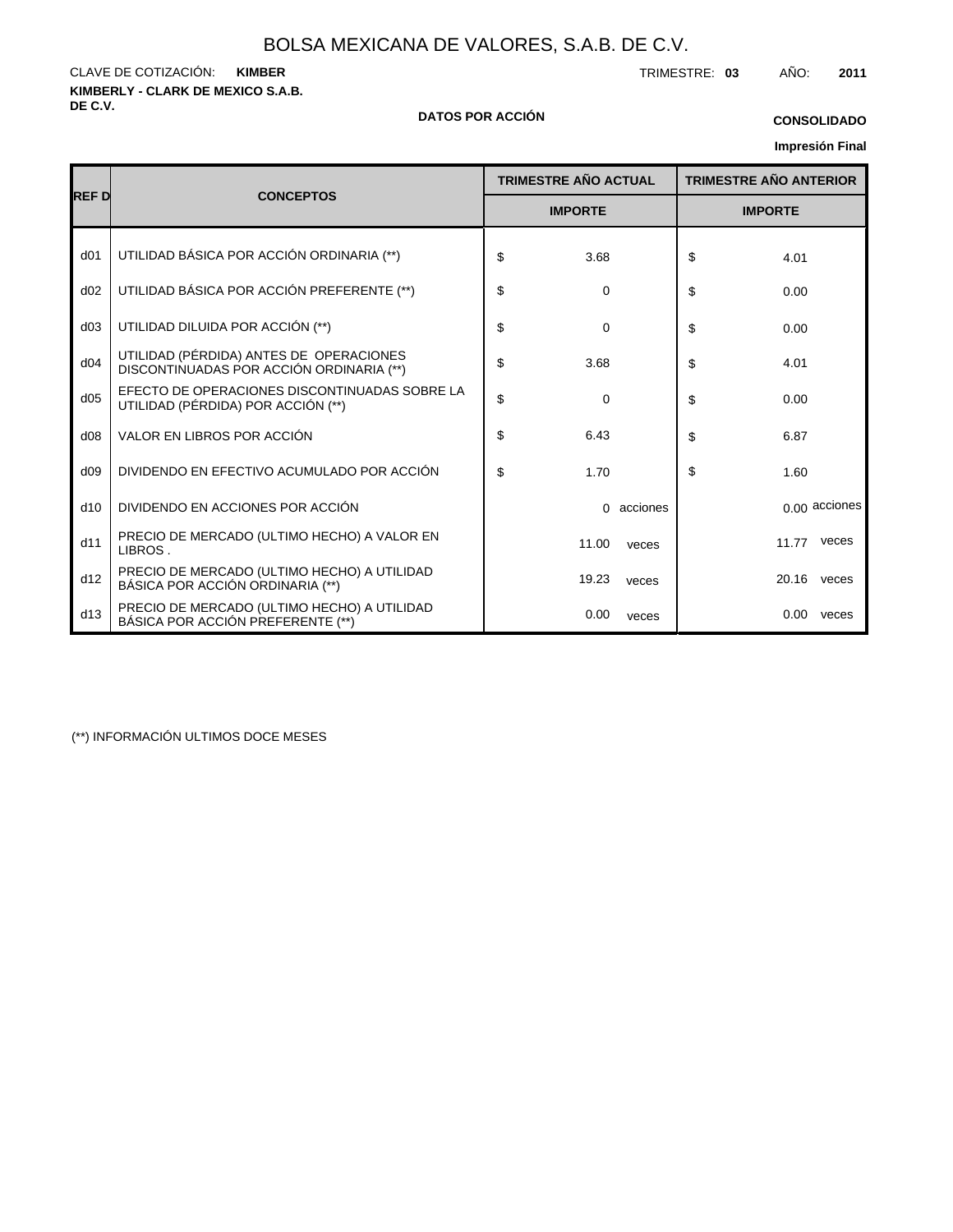**KIMBERLY - CLARK DE MEXICO S.A.B. DE C.V.** CLAVE DE COTIZACIÓN: TRIMESTRE: **03** AÑO: **2011 KIMBER**

## **RAZONES Y PROPORCIONES**

## **CONSOLIDADO**

**Impresión Final**

| REF P | <b>CONCEPTOS</b>                                                          | <b>TRIMESTRE AÑO ACTUAL</b> |               | <b>TRIMESTRE AÑO ANTERIOR</b> |               |  |  |
|-------|---------------------------------------------------------------------------|-----------------------------|---------------|-------------------------------|---------------|--|--|
| p01   | <b>RENDIMIENTO</b><br>UTILIDAD (PERDIDA) NETA CONSOLIDADA A VENTAS NETAS  | 13.79                       | $\%$          | 15.66                         | $\%$          |  |  |
| p02   | UTILIDAD (PÉRDIDA) NETA CONSOLIDADA A CAPITAL<br>CONTABLE (**)            | 57.53                       | ℅             | 58.74                         | %             |  |  |
| p03   | UTILIDAD (PÉRDIDA) NETA CONSOLIDADA A ACTIVO TOTAL (**)                   | 14.25                       | $\%$          | 17.50                         | %             |  |  |
| p04   | DIVIDENDOS EN EFECTIVO A RESULTADO NETO DEL<br><b>EJERCICIO ANTERIOR</b>  | 42.67                       | $\%$          | 41.74                         | %             |  |  |
| p05   | RESULTADO POR POSICIÓN MONETARIA A UTILIDAD<br>(PÉRDIDA) NETA CONSOLIDADA | 0.00                        | $\frac{0}{0}$ | 0.00                          | $\%$          |  |  |
|       | <b>ACTIVIDAD</b>                                                          |                             |               |                               |               |  |  |
| p06   | VENTAS NETAS A ACTIVO TOTAL (**)                                          | 0.97                        | veces         | 1.05                          | veces         |  |  |
| p07   | VENTAS NETAS A INMUEBLES, PLANTA Y EQUIPO (NETO) (**)                     | 1.79                        | veces         | 1.83                          | veces         |  |  |
| p08   | ROTACIÓN DE INVENTARIOS(**)                                               | 7.80                        | veces         | 8.20                          | veces         |  |  |
| p09   | DÍAS DE VENTAS POR COBRAR                                                 | 63                          | dias          | 52                            | dias          |  |  |
| p10   | INTERESES PAGADOS A PASIVO TOTAL CON COSTO (**)                           | 6.97                        | $\%$          | 7.03                          | %             |  |  |
|       | <b>APALACAMIENTO</b>                                                      |                             |               |                               |               |  |  |
| p11   | PASIVO TOTAL A ACTIVO TOTAL                                               | 75.23                       | $\%$          | 70.20                         | %             |  |  |
| p12   | PASIVO TOTAL A CAPITAL CONTABLE                                           | 3.04                        | veces         | 2.36                          | veces         |  |  |
| p13   | PASIVO EN MONEDA EXTRANJERA A PASIVO TOTAL                                | 9.01                        | %             | 8.93                          | $\%$          |  |  |
| p14   | PASIVO A LARGO PLAZO A INMUEBLES, PLANTA Y EQUIPO<br>(NETO)               | 75.99                       | %             | 51.73                         | $\frac{0}{0}$ |  |  |
| p15   | UTILIDAD (PÉRDIDA) DESPUÉS DE GTOS. GRALES. A<br><b>INTERESES PAGADOS</b> | 7.89                        | veces         | 10.06                         | veces         |  |  |
| p16   | VENTAS NETAS A PASIVO TOTAL (**)                                          | 1.29                        | veces         | 1.50                          | veces         |  |  |
|       | <b>LIQUIDEZ</b>                                                           |                             |               |                               |               |  |  |
| p17   | ACTIVO CIRCULANTE A PASIVO CIRCULANTE                                     | 1.72                        | veces         | 1.35                          | veces         |  |  |
| p18   | ACTIVO CIRCULANTE MENOS INVENTARIOS A PASIVO<br><b>CIRCULANTE</b>         | 1.41                        | veces         | 1.08                          | veces         |  |  |
| p19   | ACTIVO CIRCULANTE A PASIVO TOTAL                                          | 0.61                        | veces         | 0.61                          | veces         |  |  |
| p20   | EFECTIVO E INVERSIONES TEMPORALES A PASIVO<br><b>CIRCULANTE</b>           | 66.37                       | %             | 49.64                         | $\%$          |  |  |

(\*\*) INFORMACIÓN ULTIMOS DOCE MESES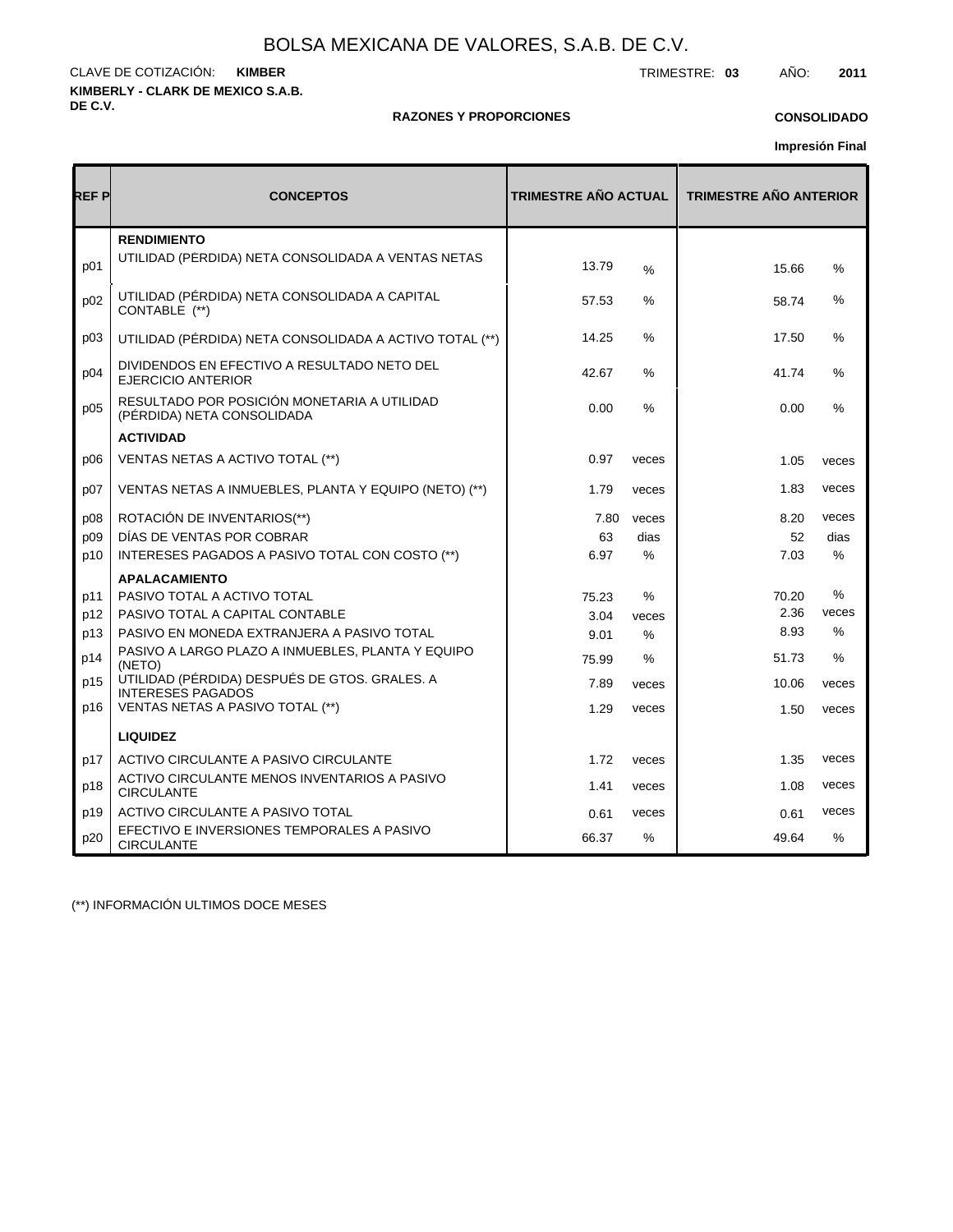**KIMBERLY - CLARK DE MEXICO**

#### **COMENTARIOS Y ANALISIS DE LA ADMINISTRACIÓN SOBRE LOS RESULTADOS DE S.A.B. DE C.V.** PAGINA / 2 **OPERACIÓN Y SITUACIÓN FINANCIERA DE LA COMPAÑÍA**

TRIMESTRE: **03** AÑO: **2011**

 $1/2$ **CONSOLIDADO Impresión Final**

PUNTOS SOBRESALIENTES:

- VENTAS NETAS 3 PORCIENTO ARRIBA DEL AÑO ANTERIOR EN EL TERCER TRIMESTRE.
- INCREMENTO DE 6 PORCIENTO EN VOLUMEN DE NUESTRAS MARCAS.
- INCREMENTOS EN PARTICIPACIONES DE MERCADO.
- RESULTADOS FINANCIEROS MENORES DEBIDO AL ALZA DE PRECIO EN INSUMOS Y LA DEPRECIACIÓN DEL PESO.
- INVERSIÓN EN CAPEX MAYOR A \$1,600 MILLONES EN LOS NUEVE MESES.

LA ESTRATEGIA DE INCREMENTAR EL VOLUMEN Y NUESTRAS PARTICIPACIONES DE MERCADO DURANTE EL TRIMESTRE, CON EL FIN DE IMPULSAR EL CRECIMIENTO DE LAS CATEGORÍAS, ESTÁ DANDO RESULTADO. SIN EMBARGO, DICHO ESFUERZO SIGNIFICÓ MAYOR INVERSIÓN EN GASTO PROMOCIONAL Y MERCADOLÓGICO, LO QUE AUNADO A PRESIONES DE COSTOS, A LA DEPRECIACIÓN DEL PESO Y A UNA DIFÍCIL COMPARACIÓN CONTRA EL AÑO ANTERIOR, SE REFLEJARON EN UN DECREMENTO EN LA UTILIDAD DE OPERACIÓN Y EN LA UTILIDAD NETA.

LAS VENTAS NETAS DEL TRIMESTRE CRECIERON 3 PORCIENTO, 4 PORCIENTO FUE POR MAYORES VOLÚMENES Y 1 PORCIENTO POR MENORES PRECIOS Y MEZCLA DE PRODUCTOS. A PESAR DE QUE LA DEMANDA CONTINUÓ LENTA, LOS VOLÚMENES DE PRODUCTOS AL CONSUMIDOR CRECIERON 6 PORCIENTO EN NUESTRAS PROPIAS MARCAS, CON LO QUE INCREMENTAMOS NUESTRAS PARTICIPACIONES DE MERCADO. HUBO CATEGORÍAS QUE TUVIERON UN MUY BUEN DESEMPEÑO, COMO ES EL CASO DE HIGIÉNICOS, SERVILLETAS, TOALLITAS HÚMEDAS, PROTECCIÓN FEMENINA E INCONTINENCIA. EN LAS DIVISIONES DE PROFESIONAL Y EXPORTACIÓN LOS CRECIMIENTOS EN VENTAS FUERON IMPORTANTES.

LA TENDENCIA DE FUERTES INCREMENTOS EN LOS PRECIOS DE ALGUNOS INSUMOS, COMPARADOS CON EL AÑO ANTERIOR, CONTINUÓ EN EL TRIMESTRE. ALGUNOS MATERIALES, COMO LAS FIBRAS VÍRGENES, YA EMPEZARON A MOSTRAR TENDENCIA A LA BAJA, PERO OTROS COMO LAS FIBRAS PARA RECICLAR Y LOS DERIVADOS DEL PETRÓLEO SE HAN INCREMENTADO O SE MANTIENEN. POR SU PARTE, EL IMPACTO DE LA DEPRECIACIÓN DEL PESO SUPERÓ LOS EFECTOS POSITIVOS DE LAS DISMINUCIONES EN ALGUNAS MATERIAS PRIMAS Y ACRECENTÓ EL INCREMENTO EN OTRAS.

ASÍ MISMO, LA ENERGÍA TAMBIÉN HA TENIDO INCREMENTOS IMPORTANTES. ANTE ESTE ESCENARIO, CONTINUAMOS CON NUESTROS ESFUERZOS INTERNOS EN PROGRAMAS DE REDUCCIÓN Y CONTENCIÓN DE COSTOS, PERO ÉSTOS NO HAN SIDO SUFICIENTES PARA COMPENSAR EL TOTAL DE LOS IMPACTOS SUFRIDOS.

DURANTE EL TRIMESTRE, EFECTUAMOS IMPORTANTES INVERSIONES EN EL MERCADO CON EL OBJETO DE INCENTIVAR LA DEMANDA, OBTENER LOS VOLÚMENES E INCREMENTAR LA PARTICIPACIÓN DE MERCADO DE NUESTROS PRINCIPALES PRODUCTOS. AUNQUE ESTE OBJETIVO SE LOGRÓ, EL MAYOR COSTO Y EL INCREMENTO EN INVERSIÓN EN PUBLICIDAD Y PROMOCIÓN DIERON COMO RESULTADO QUE LA UTILIDAD DE OPERACIÓN FUERA 9 PORCIENTO MENOR QUE EL AÑO ANTERIOR.

LA UTILIDAD NETA FUE 23 PORCIENTO MENOR QUE EL AÑO ANTERIOR, YA QUE ADEMÁS DE LA DISMINUCIÓN EN LA UTILIDAD DE OPERACIÓN, ÉSTA SE VIO IMPACTADA NEGATIVAMENTE POR EL EFECTO DE PÉRDIDAS CAMBIARIAS OCASIONADAS POR LA REPENTINA, FUERTE Y DESORDENADA DEPRECIACIÓN DEL PESO OCURRIDA EN EL TRIMESTRE.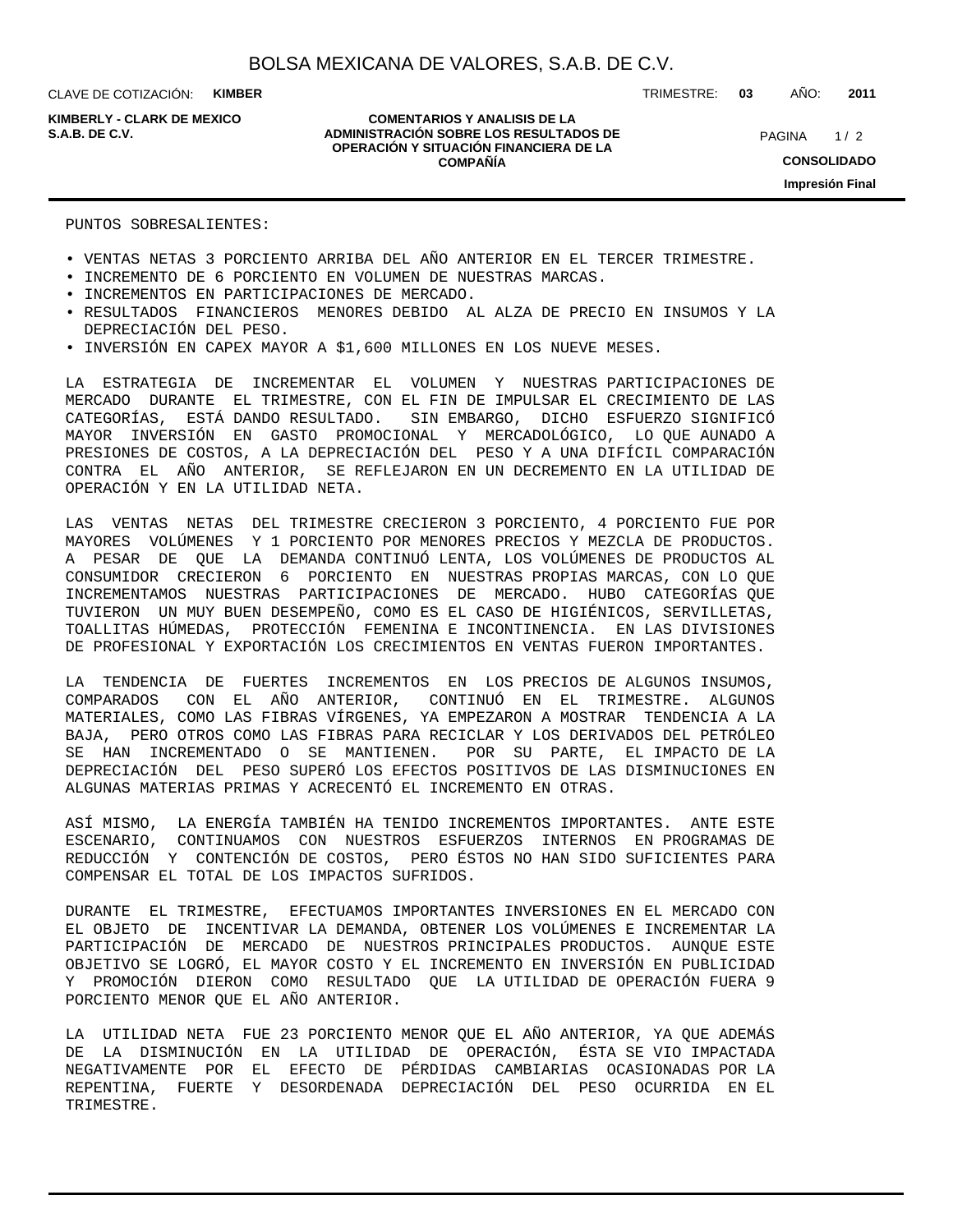CLAVE DE COTIZACIÓN: **KIMBER**

**KIMBERLY - CLARK DE MEXICO**

#### **COMENTARIOS Y ANALISIS DE LA ADMINISTRACIÓN SOBRE LOS RESULTADOS DE PAGINA 2/2 ADMINISTRACIÓN SOBRE LOS RESULTADOS DE** PAGINA 2/2 **OPERACIÓN Y SITUACIÓN FINANCIERA DE LA COMPAÑÍA**

 $2/2$ 

**CONSOLIDADO**

**Impresión Final**

DURANTE EL TRIMESTRE, GENERAMOS EBITDA POR \$1,769 MILLONES DE PESOS. HEMOS INVERTIDO EN LOS ÚLTIMOS DOCE MESES \$2,773 MILLONES DE PESOS (\$1,927 EN ACTIVOS FIJOS O CAPEX Y \$846 EN LA RECOMPRA DE ACCIONES PROPIAS) Y SE PAGÓ UN DIVIDENDO A NUESTROS ACCIONISTAS POR \$3,526 MILLONES DE PESOS.

AL 30 DE SEPTIEMBRE DE 2011 TERMINAMOS CON EFECTIVO POR \$4,857 MILLONES DE PESOS.

DURANTE LOS NUEVE MESES NUESTRA INVERSIÓN EN ACTIVOS FIJOS (CAPEX) SUPERÓ LOS \$1,600 MILLONES DE PESOS QUE INCLUYEN LA ADQUISICIÓN DE CIERTOS ACTIVOS PRODUCTIVOS QUE NOS DARÁN MÁS CAPACIDAD DE CONVERSIÓN DE PRODUCTOS PARA EL HOGAR. DICHOS ACTIVOS YA SE ENCUENTRAN INTEGRADOS A NUESTRA PLATAFORMA PRODUCTIVA.

TRIMESTRE: **03** AÑO: **2011**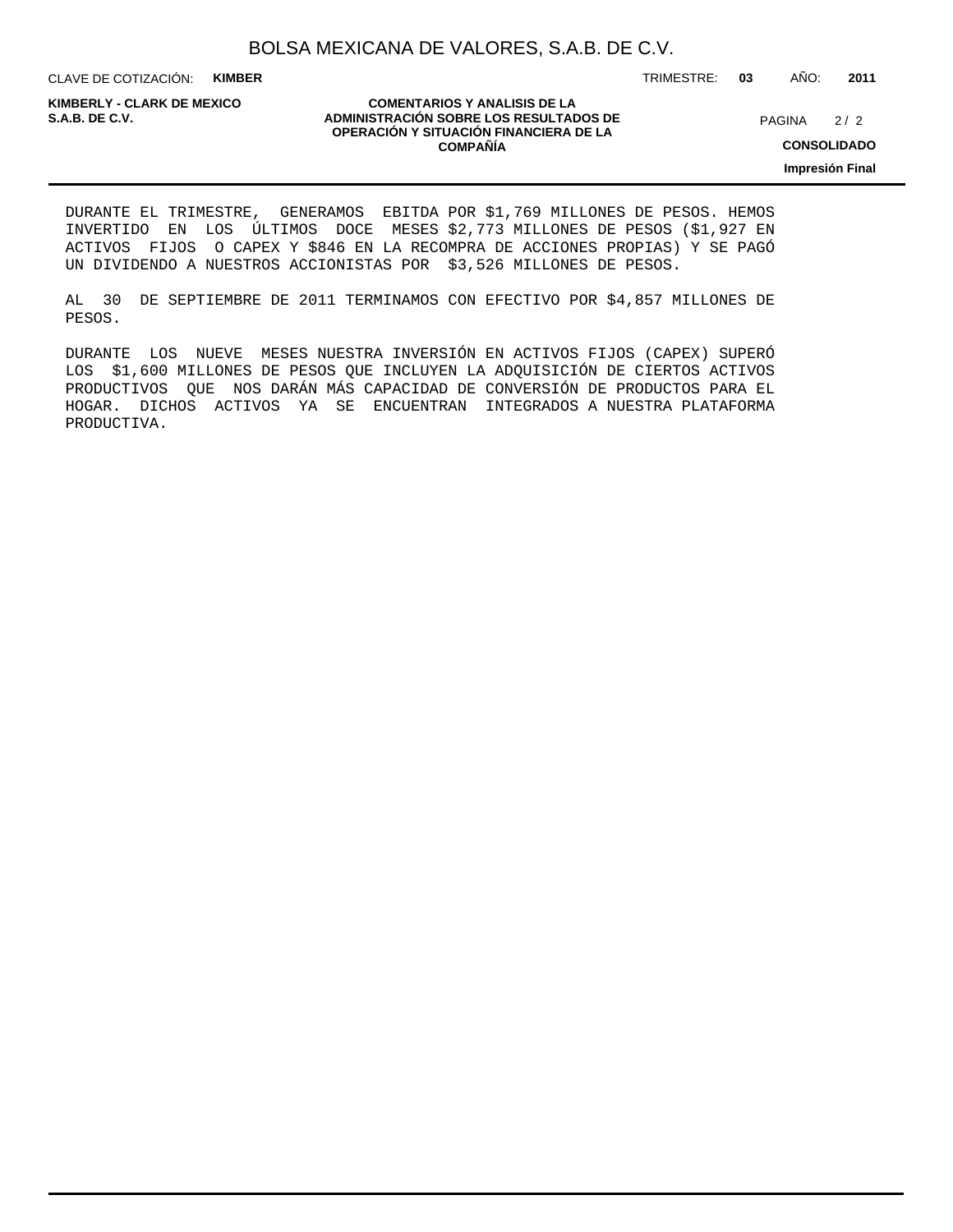**KIMBER**

**KIMBERLY - CLARK DE MEXICO**

#### **NOTAS COMPLEMENTARIAS A LA INFORMACIÓN FINANCIERA S.A.B. DE C.V.** PAGINA 1/5

CLAVE DE COTIZACIÓN: TRIMESTRE: **03** AÑO: **2011**

**CONSOLIDADO Impresión Final**

#### OPERACIONES

-----------

KIMBERLY-CLARK DE MÉXICO, S. A. B. DE C. V. Y SUBSIDIARIAS (LA "COMPAÑÍA") SE DEDICA A LA MANUFACTURA Y COMERCIALIZACIÓN DE PRODUCTOS DESECHABLES PARA EL CONSUMIDOR DE USO DIARIO DENTRO Y FUERA DEL HOGAR, COMO SON: PAÑALES Y PRODUCTOS PARA BEBÉ, TOALLAS FEMENINAS, PRODUCTOS PARA INCONTINENCIA, PAPEL HIGIÉNICO, SERVILLETAS, PAÑUELOS, TOALLAS PARA MANOS Y COCINA, TOALLITAS HÚMEDAS Y PRODUCTOS PARA EL CUIDADO DE LA SALUD. ENTRE SUS PRINCIPALES MARCAS SE ENCUENTRAN: HUGGIES®, KLEENBEBÉ®, KLEENEX®, KIMLARK®, PÉTALO®, COTTONELLE®, DEPEND® Y KOTEX®.

BASES DE PRESENTACION DE ESTADOS FINANCIEROS

--------------------------------------------

UNIDAD MONETARIA DE LOS ESTADOS FINANCIEROS - LOS ESTADOS FINANCIEROS Y NOTAS AL 30 DE SEPTIEMBRE DE 2011 Y 2010 Y POR LOS PERIODOS QUE TERMINARON EN ESAS FECHAS INCLUYEN SALDOS Y TRANSACCIONES DE PESOS DE DIFERENTE PODER ADQUISITIVO.

CONSOLIDACIÓN - LOS ESTADOS FINANCIEROS CONSOLIDADOS INCLUYEN LAS CIFRAS DE KIMBERLY-CLARK DE MÉXICO, S. A. B. DE C. V. Y DE LAS SIGUIENTES SUBSIDIARIAS, DE LAS CUALES POSEE LA TOTALIDAD DE LAS ACCIONES:

- CRISOBA INDUSTRIAL, S. A. DE C. V. PROPORCIONA SERVICIOS DE RENTA DE INMUEBLES, EQUIPO Y OTROS A KIMBERLY-CLARK DE MÉXICO, S. A. B. DE C. V.
- PAPER PRODUCTS TRADE CORPORATION. EMPRESA COMERCIALIZADORA ESTABLECIDA EN EL EXTERIOR PARA PROMOVER LAS EXPORTACIONES DE LOS PRODUCTOS DE LA COMPAÑÍA, LA CUAL FUE LIQUIDADA DURANTE 2010.
- SERVICIOS EMPRESARIALES SORAN, S. A. DE C. V. PROPORCIONA FINANCIAMIENTO Y A TRAVES DE SUS COMPAÑÍAS SUBSIDIARIAS, SERVICIOS DE DISTRIBUCIÓN Y OTROS A KIMBERLY-CLARK DE MÉXICO, S. A. B. DE C. V.
- TAXI AÉREO DE MÉXICO, S. A. PROPORCIONA SERVICIO DE TRANSPORTE AÉREO A PERSONAL DE KIMBERLY-CLARK DE MÉXICO, S. A. B. DE C. V., SUS SUBSIDIARIAS Y AL PÚBLICO EN GENERAL.
- OTRAS SUBSIDIARIAS CUYA ACTIVIDAD ES EL ARRENDAMIENTO DE INMUEBLES A OTRAS SUBSIDIARIAS DE KIMBERLY-CLARK DE MÉXICO, S. A. B. DE C. V.

LAS OPERACIONES Y SALDOS INTERCOMPAÑÍAS HAN SIDO ELIMINADOS EN LA CONSOLIDACIÓN.

RESUMEN DE POLÍTICAS CONTABLES SIGNIFICATIVAS ---------------------------------------------

LOS ESTADOS FINANCIEROS CONSOLIDADOS CUMPLEN CON LAS NORMAS DE INFORMACIÓN FINANCIERA "NIF". SU PREPARACIÓN REQUIERE QUE LA ADMINISTRACIÓN EFECTÚE CIERTAS ESTIMACIONES Y UTILICE DETERMINADOS SUPUESTOS PARA VALUAR ALGUNAS DE LAS PARTIDAS DE LOS ESTADOS FINANCIEROS Y PARA EFECTUAR LAS REVELACIONES QUE SE CONSIDEREN ADECUADAS EN LAS CIRCUNSTANCIAS. LAS PRINCIPALES POLÍTICAS CONTABLES SON LAS SIGUIENTES: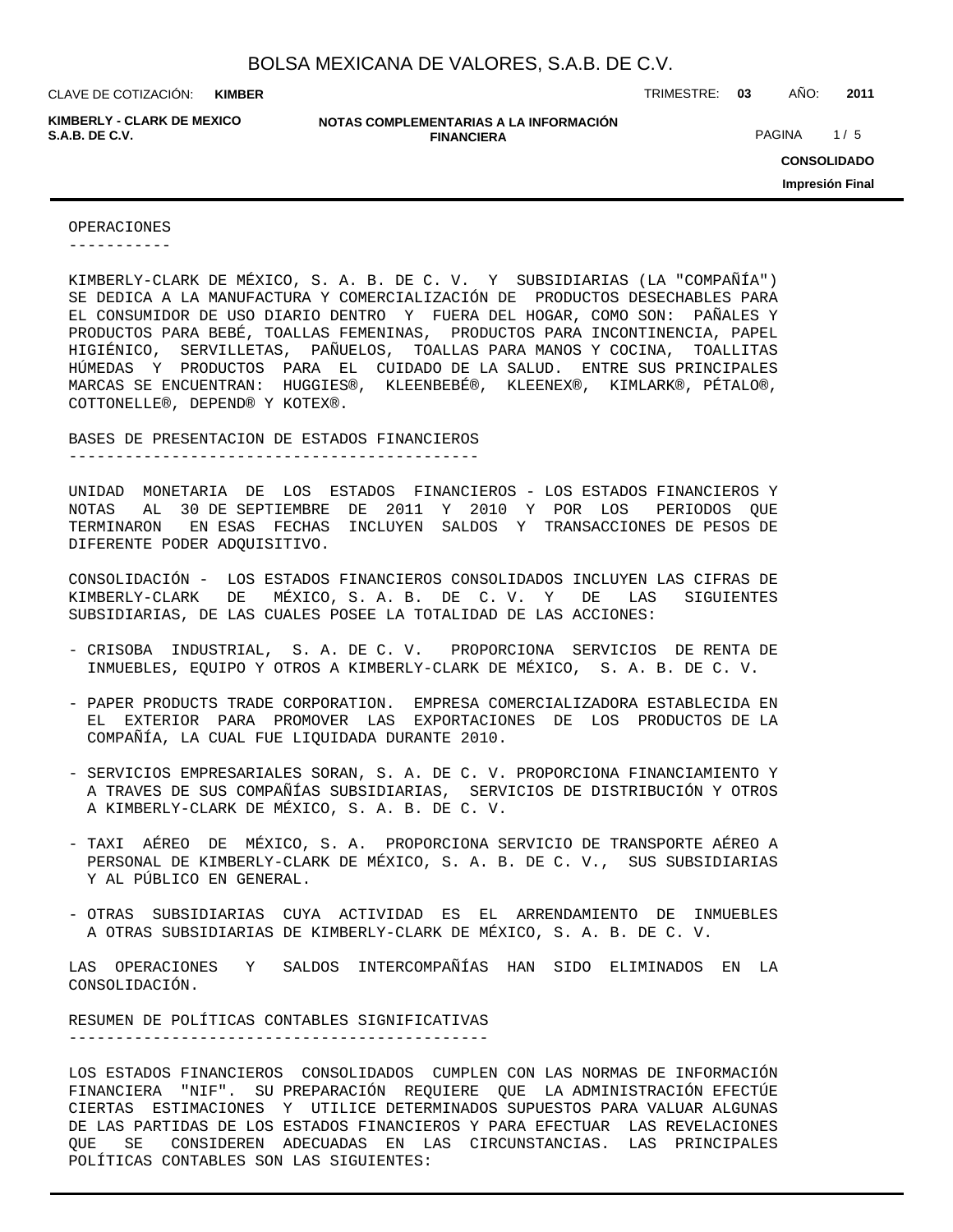**KIMBER**

CLAVE DE COTIZACIÓN: TRIMESTRE: **03** AÑO: **2011**

**KIMBERLY - CLARK DE MEXICO**

#### **NOTAS COMPLEMENTARIAS A LA INFORMACIÓN FINANCIERA S.A.B. DE C.V.** PAGINA 2 / 5

**CONSOLIDADO**

**Impresión Final**

RECONOCIMIENTO DE LOS EFECTOS DE LA INFLACIÓN - DE ACUERDO CON LA NIF B-10 EFECTOS DE LA INFLACIÓN, SE CONSIDERA QUE EXISTEN DOS ENTORNOS ECONOMICOS: A) INFLACIONARIO, CUANDO LA INFLACIÓN ACUMULADA DE LOS TRES EJERCICIOS ANUALES ANTERIORES ES IGUAL O SUPERIOR A 26%, CASO EN EL CUAL REQUIERE EL RECONOCIMIENTO DE LOS EFECTOS DE LA INFLACIÓN, Y B) NO INFLACIONARIO, CUANDO EN EL MISMO PERIODO LA INFLACIÓN ES MENOR A 26%, EN ESTE ÚLTIMO CASO, NO SE DEBEN RECONOCER LOS EFECTOS DE LA INFLACIÓN EN LOS ESTADOS FINANCIEROS.

DEBIDO A QUE LA INFLACIÓN ACUMULADA DE LOS TRES AÑOS ANTERIORES FUÉ DE 14.48%; EL ENTORNO ECONÓMICO CALIFICA COMO NO INFLACIONARIO.

POR LO TANTO DESDE EL 1 DE ENERO DE 2008, LA COMPAÑÍA SUSPENDIÓ EL RECONOCIMIENTO DE LOS EFECTOS DE LA INFLACIÓN EN LOS ESTADOS FINANCIEROS; SIN EMBARGO, LOS ACTIVOS, PASIVO Y CAPITAL CONTABLE INCLUYEN LOS EFECTOS DE REEXPRESION RECONOCIDOS HASTA EL 31 DE DICIEMBRE DE 2007.

EQUIVALENTES DE EFECTIVO - CONSISTE EN INVERSIONES DIARIAS DE EXCEDENTES DE EFECTIVO E INVERSIONES EN VALORES FÁCILMENTE CONVERTIBLES EN EFECTIVO Y SUJETOS A RIESGOS POCO SIGNIFICATIVOS DE CAMBIOS EN VALOR.

INVENTARIOS Y COSTO DE VENTAS - LOS INVENTARIOS SE VALÚAN AL MENOR DE SU COSTO O VALOR DE REALIZACIÓN, UTILIZANDO EL MÉTODO DE PRIMERAS ENTRADAS PRIMERAS SALIDAS.

INMUEBLES, MAQUINARIA Y EQUIPO - SE REGISTRAN AL COSTO DE ADQUISICIÓN. LOS SALDOS QUE PROVIENEN DE ADQUISICIONES DE PROCEDENCIA NACIONAL REALIZADAS HASTA EL 31 DE DICIEMBRE DE 2007 SE ACTUALIZARON APLICANDO FACTORES DERIVADOS DEL INPC (ÍNDICE NACIONAL DE PRECIOS AL CONSUMIDOR), HASTA ESA FECHA. EN EL CASO DE ACTIVOS FIJOS DE ORIGEN EXTRANJERO SU COSTO DE ADQUISICIÓN SE ACTUALIZÓ HASTA ESA MISMA FECHA, CON LA INFLACIÓN DEL PAÍS DE ORIGEN Y SE CONSIDERÓ LA FLUCTUACIÓN DEL PESO MEXICANO CON RELACIÓN A LA MONEDA DE DICHO PAÍS DE ORIGEN.

LA DEPRECIACIÓN DE LOS INMUEBLES, MAQUINARIA Y EQUIPO SE CALCULA CONFORME AL MÉTODO DE LÍNEA RECTA Y CON BASE EN LAS VIDAS ÚTILES ESTIMADAS DE LOS ACTIVOS, COMO SIGUE:

|                      | AÑOS     |
|----------------------|----------|
|                      | PROMEDIO |
|                      |          |
| EDIFICIOS            | 45       |
| MAOUINARIA Y EOUIPO  | 15 A 25  |
| EOUIPO DE TRANSPORTE | 12 Y 25  |

CAPITALIZACIÓN DEL RESULTADO INTEGRAL DE FINANCIAMIENTO - EL RESULTADO INTEGRAL DE FINANCIAMIENTO INCURRIDO Y ATRIBUIBLE AL PERÍODO DURANTE EL CUAL SE LLEVÓ A CABO LA CONSTRUCCIÓN E INSTALACIÓN DE PROYECTOS MAYORES DE INVERSIÓN EN INMUEBLES, MAQUINARIA Y EQUIPO SE CAPITALIZA Y SE ACTUALIZÓ HASTA EL 31 DE DICIEMBRE DE 2007 APLICANDO EL INPC.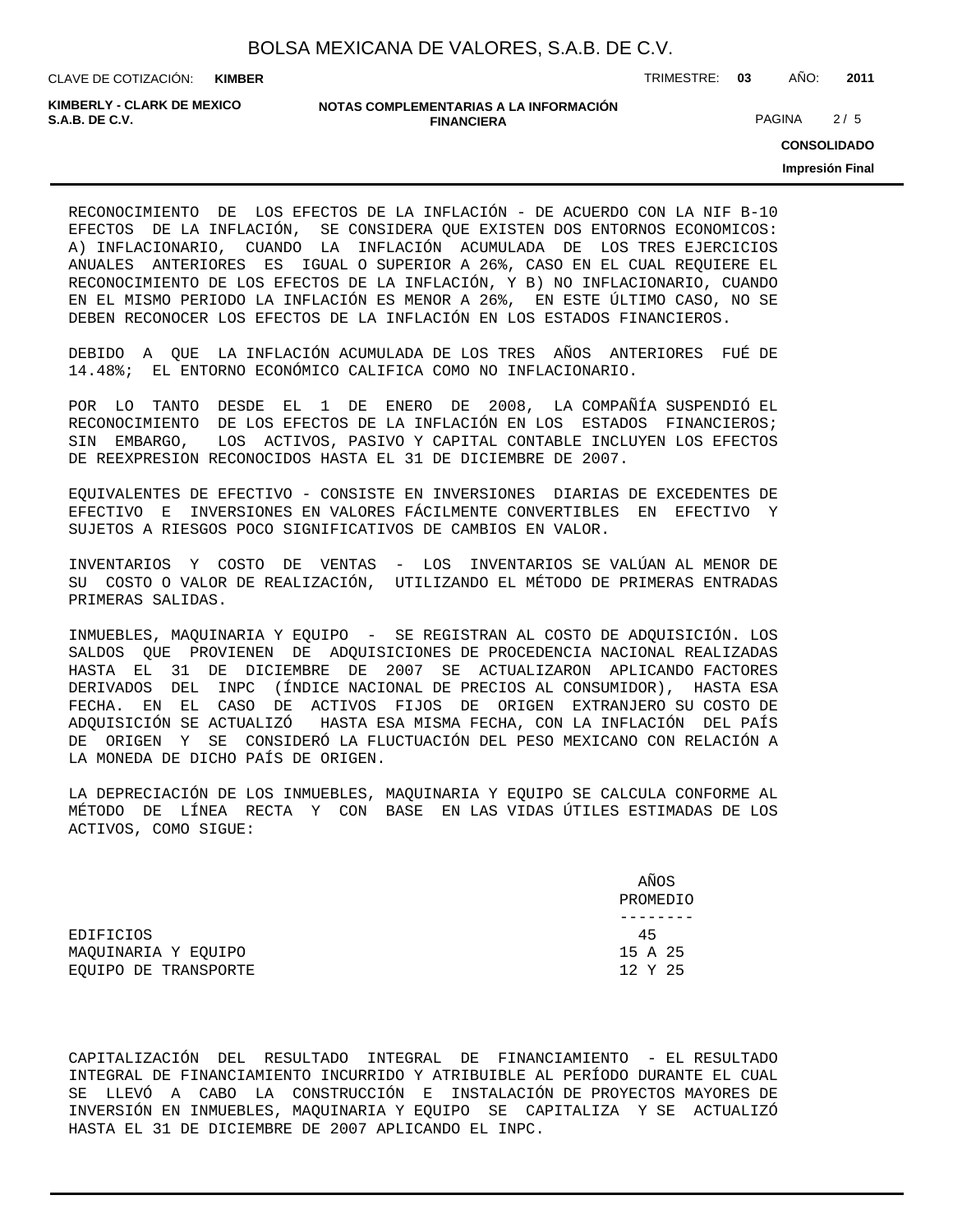| BOLSA MEXICANA DE VALORES, S.A.B. DE C.V. |  |  |
|-------------------------------------------|--|--|
|                                           |  |  |

CLAVE DE COTIZACIÓN: TRIMESTRE: **03** AÑO: **2011 KIMBER**

**KIMBERLY - CLARK DE MEXICO**

#### **NOTAS COMPLEMENTARIAS A LA INFORMACIÓN FINANCIERA S.A.B. DE C.V.** PAGINA 3 / 5

**CONSOLIDADO**

**Impresión Final**

DETERIORO DE ACTIVOS DE LARGA DURACIÓN EN USO - ANUALMENTE SE REVISA EL VALOR EN LIBROS DE LOS ACTIVOS DE LARGA DURACIÓN EN USO, PARA DETECTAR LA PRESENCIA DE ALGÚN INDICIO DE DETERIORO. AL 30 DE SEPTIEMBRE DE 2011 Y 2010 NO EXISTEN INDICIOS DE DETERIORO.

BENEFICIOS A LOS EMPLEADOS - INCLUYEN LAS PRESTACIONES QUE SE DEVENGAN A FAVOR DE LOS EMPLEADOS POR BENEFICIOS DIRECTOS, BENEFICIOS POR TERMINACIÓN Y AL RETIRO. DENTRO DE ESTOS BENEFICIOS SE INCLUYE EL PLAN DE COMPENSACIÓN PARA FUNCIONARIOS Y EMPLEADOS CLAVE, DENOMINADO "PLAN DE ASIGNACIÓN DE UNIDADES VIRTUALES", CUYO COSTO SE REGISTRA CON CARGO A LOS RESULTADOS DE CADA AÑO. PARA HACER FRENTE A ESTA OBLIGACION LA COMPAÑÍA TIENE ESTABLECIDO UN FIDEICOMISO.

INSTRUMENTOS FINANCIEROS DERIVADOS - SE VALÚAN A SU VALOR RAZONABLE Y SUS EFECTOS SE RECONOCEN EN LOS RESULTADOS DEL PERÍODO Y EN EL CAPITAL CONTABLE. ESTOS INSTRUMENTOS SE UTILIZAN PARA REDUCIR LOS RIESGOS DE LOS EFECTOS DE LAS VARIACIONES EN LAS TASAS DE INTERÉS, LOS TIPOS DE CAMBIO DE MONEDA EXTRANJERA Y EL PRECIO DE CIERTOS INSUMOS.

TRANSACCIONES EN MONEDA EXTRANJERA - LAS TRANSACCIONES EN MONEDA EXTRANJERA SE REGISTRAN AL TIPO DE CAMBIO VIGENTE A LA FECHA DE SU CELEBRACIÓN. LOS ACTIVOS Y PASIVOS MONETARIOS EN MONEDA EXTRANJERA SE VALÚAN EN MONEDA NACIONAL AL TIPO DE CAMBIO VIGENTE A LA FECHA DE LOS ESTADOS FINANCIEROS. LAS FLUCTUACIONES CAMBIARIAS SE REGISTRAN EN EL RESULTADO INTEGRAL DE FINANCIAMIENTO DEL PERÍODO EN QUE OCURREN.

RECONOCIMIENTO DE INGRESOS - LOS INGRESOS SE RECONOCEN EN EL PERÍODO EN QUE SE TRANSFIERE LA PROPIEDAD Y/O RESPONSABILIDAD DE LOS INVENTARIOS A LOS CLIENTES QUE LOS ADQUIEREN.

PARTICIPACIÓN DE LOS TRABAJADORES EN LAS UTILIDADES "PTU" - LA PTU SE REGISTRA EN LOS RESULTADOS DEL AÑO EN QUE SE CAUSA Y SE PRESENTA EN EL RUBRO DE OTROS GASTOS EN LOS ESTADOS DE RESULTADOS CONSOLIDADOS. SE RECONOCE LA PTU DIFERIDA PROVENIENTE DE LAS DIFERENCIAS TEMPORALES QUE RESULTAN DE LA COMPARACIÓN DE LOS VALORES CONTABLES Y FISCALES DE LOS ACTIVOS Y PASIVOS, CUANDO SE PUEDA PRESUMIR RAZONABLEMENTE QUE VAN A PROVOCAR UN PASIVO O BENEFICIO, Y NO EXISTA ALGÚN INDICIO DE QUE VAYA A CAMBIAR ESA SITUACIÓN, DE TAL MANERA QUE LOS PASIVOS O LOS BENEFICIOS NO SE MATERIALICEN.

IMPUESTOS A LA UTILIDAD - EL IMPUESTO SOBRE LA RENTA ("ISR"), SE REGISTRA EN LOS RESULTADOS DEL AÑO EN QUE SE CAUSA, RECONOCIÉNDOSE LOS EFECTOS DIFERIDOS ORIGINADOS POR LAS DIFERENCIAS TEMPORALES, CORRESPONDIENTES A OPERACIONES Y OTROS EVENTOS ECONÓMICOS RECONOCIDOS EN LOS ESTADOS FINANCIEROS EN PERÍODOS DIFERENTES AL CONSIDERADO EN LAS DECLARACIONES DEL IMPUESTO SOBRE LA RENTA DE LAS EMPRESAS. DICHOS EFECTOS SE REGISTRAN CONSIDERANDO TODAS LAS DIFERENCIAS TEMPORALES QUE SE DETERMINAN MEDIANTE LA COMPARACIÓN DE LOS VALORES CONTABLES Y FISCALES DE LOS ACTIVOS Y PASIVOS.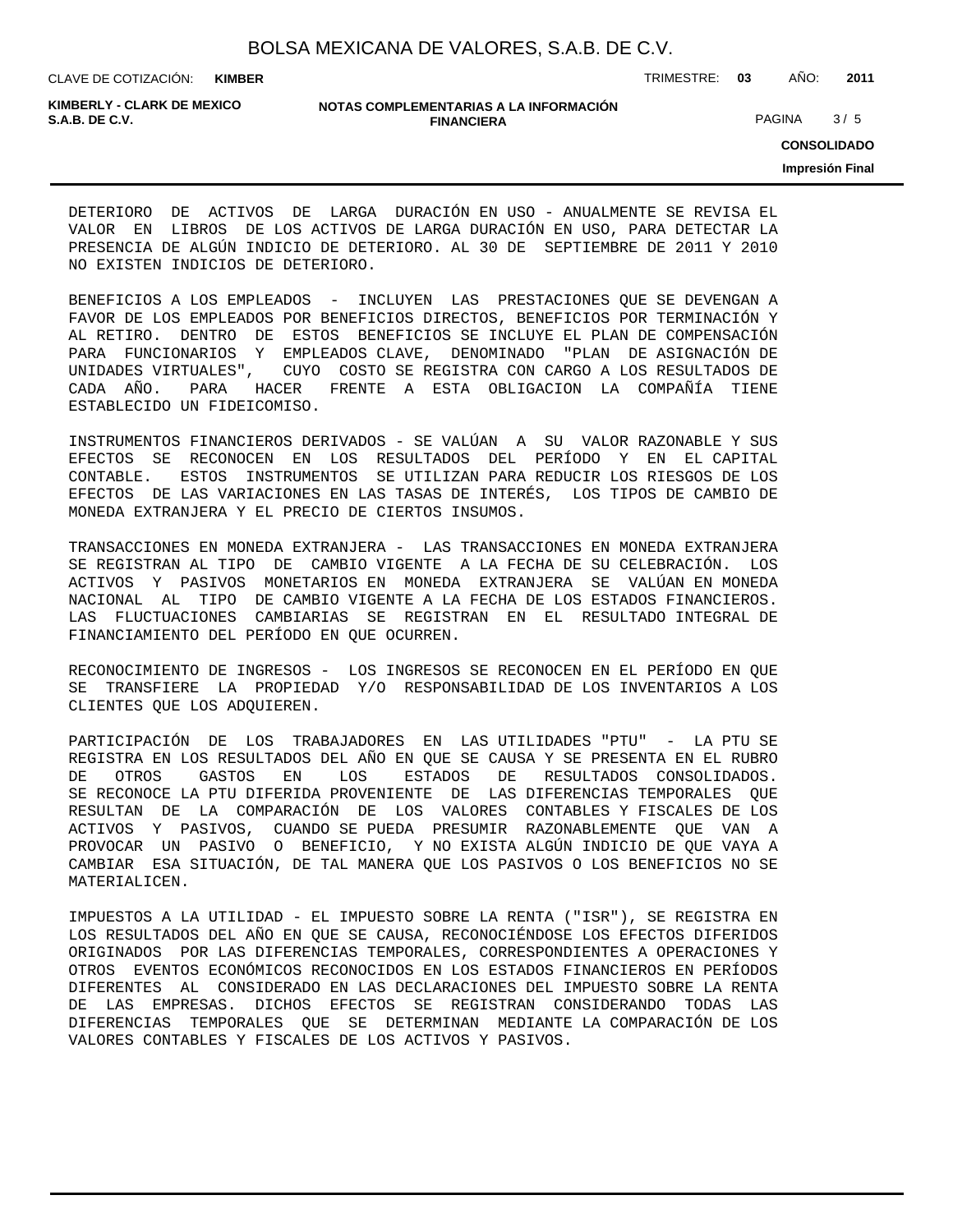**KIMBER**

CLAVE DE COTIZACIÓN: TRIMESTRE: **03** AÑO: **2011**

**KIMBERLY - CLARK DE MEXICO**

#### **NOTAS COMPLEMENTARIAS A LA INFORMACIÓN FINANCIERA**

**PAGINA** 4/5

**CONSOLIDADO**

**Impresión Final**

CUENTAS POR COBRAR A CLIENTES -----------------------------

|                                                                              | 2011                                       | 2010                                       |
|------------------------------------------------------------------------------|--------------------------------------------|--------------------------------------------|
| CLIENTES<br>ESTIMACION PARA CUENTAS DE COBRO DUDOSO                          | $$5,397,327$ $$4,458,403$<br>(122, 501)    | (129, 459)                                 |
| NETO                                                                         | $$5,274,826$ $$4,328,944$<br>:============ | ============                               |
| <b>INVENTARIOS</b>                                                           |                                            |                                            |
|                                                                              | 2011                                       | 2010                                       |
| PRODUCTOS TERMINADOS<br>PRODUCCION EN PROCESO<br>MATERIA PRIMA Y REFACCIONES | \$<br>245,660<br>1,232,942                 | 745,153 \$ 749,431<br>246,750<br>1,078,842 |
| TOTAL                                                                        | $$2,223,755$ $$2,075,023$<br>============  | =============                              |

INFORMACIÓN POR SEGMENTOS -------------------------

LA PROPORCIÓN EN LAS VENTAS NETAS Y EN LA UTILIDAD DE OPERACIÓN MAS DEPRECIACIÓN Y AMORTIZACIÓN (EBITDA) POR SEGMENTO DEL TERCER TRIMESTRE DE 2011 Y 2010 SE RESUME COMO SIGUE:

|                             |             | 2011         | 2010        |              |  |  |  |
|-----------------------------|-------------|--------------|-------------|--------------|--|--|--|
|                             | VENTA<br>ిన | EBITDA<br>နွ | VENTA<br>٩, | EBITDA<br>ిన |  |  |  |
| CONSUMIDOR                  | 84          | 88<br>⇁      | 85          | 89           |  |  |  |
| PROFESSIONAL<br>EXPORTACIÓN | 8<br>8      | 5            | 8<br>⇁      | 6<br>5       |  |  |  |
| TOTAL                       | 100         | 100          | 100         | 100          |  |  |  |

BENEFICIOS AL RETIRO Y POR TERMINACIÓN LABORAL

----------------------------------------------

EL PASIVO Y EL COSTO ANUAL POR PRIMAS DE ANTIGÜEDAD LEGAL, PLAN DE PENSIONES PARA PERSONAL QUE REÚNA CIERTOS REQUISITOS E INDEMNIZACIONES AL TÉRMINO DE LA RELACIÓN LABORAL, ES CALCULADO POR ACTUARIO INDEPENDIENTE CON BASE EN EL MÉTODO DE CRÉDITO UNITARIO PROYECTADO. PARA HACER FRENTE A ESTAS OBLIGACIONES, LA COMPAÑÍA TIENE ESTABLECIDOS FONDOS EN ADMINISTRACIÓN.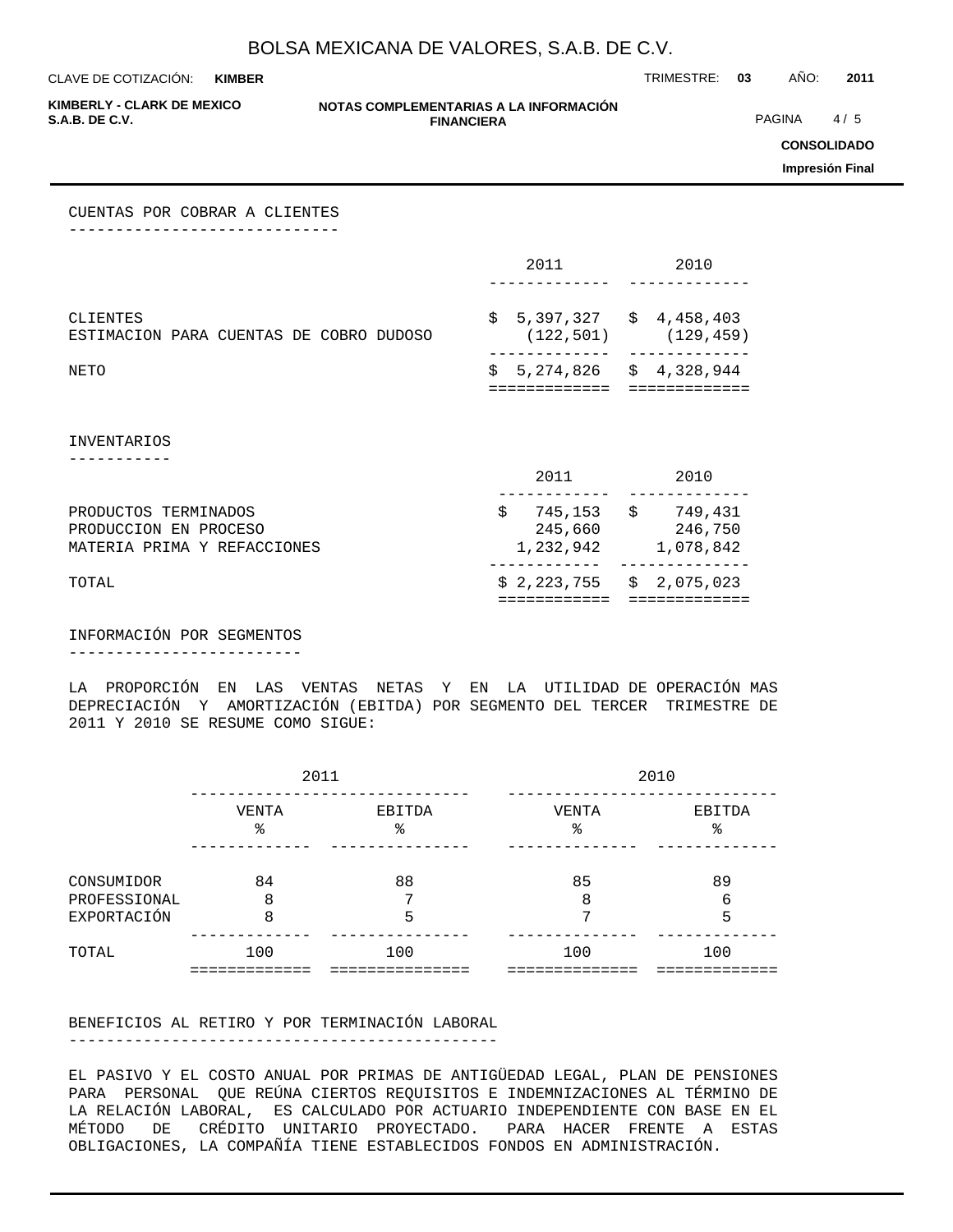**KIMBER**

CLAVE DE COTIZACIÓN: TRIMESTRE: **03** AÑO: **2011**

**KIMBERLY - CLARK DE MEXICO**

**NOTAS COMPLEMENTARIAS A LA INFORMACIÓN FINANCIERA S.A.B. DE C.V.** PAGINA 5 / 5

**CONSOLIDADO**

**Impresión Final**

INTERPRETACIÓN A LAS NORMAS DE INFORMACIÓN FINANCIERA 19 --------------------------------------------------------

LA COMPAÑÍA HA DECIDIDO ADOPTAR A PARTIR DEL 1 DE ENERO DE 2012 COMO BASE PARA LA ELABORACIÓN DE SUS ESTADOS FINANCIEROS LA NORMATIVIDAD INCLUIDA EN LAS NORMAS INTERNACIONALES DE INFORMACIÓN FINANCIERA.

A LA FECHA DE LOS ESTADOS FINANCIEROS SE ESTÁ EN EL PROCESO DE CUANTIFICAR LOS IMPACTOS DE DICHA ADOPCIÓN.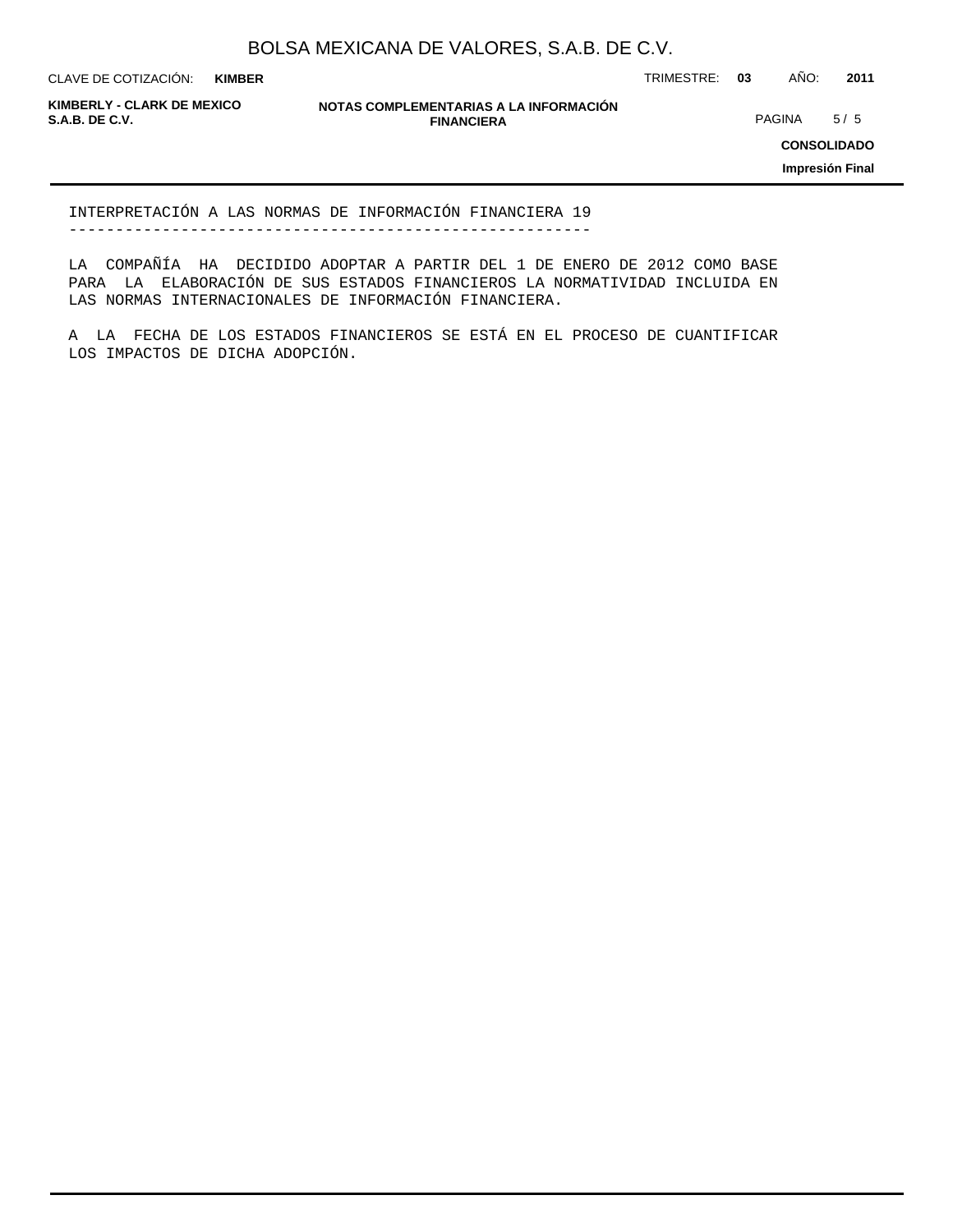CLAVE DE COTIZACIÓN TRIMESTRE **03** AÑO **2011 KIMBER**

**KIMBERLY - CLARK DE MEXICO S.A.B. DE C.V.**

## **RELACIÓN DE INVERSIÓN EN ACCIONES**

## **CONSOLIDADO**

### SUBSIDIARIAS

| <b>NOMBRE DE LA EMPRESA</b>                           | <b>ACTIVIDAD PRINCIPAL</b>                       | <b>NO. DE ACCIONES</b> | % DE TEN |  |  |
|-------------------------------------------------------|--------------------------------------------------|------------------------|----------|--|--|
| CRISOBA INDUSTRIAL, S.A. DE C.V.                      | SERVICIOS DE RENTA DE EQUIPO Y<br><b>OTROS</b>   | 790,601,970            | 100.00   |  |  |
| <b>SERVICIOS EMPRESARIALES</b><br>SORAN, S.A. DE C.V. | SERVICIOS DE DISTRIB. Y<br><b>FINANCIAMIENTO</b> | 1,500,200,000          | 100.00   |  |  |
| TAXI AEREO DE MEXICO, S.A.                            | <b>TRANSPORTE AEREO</b>                          | 105,002,055            | 100.00   |  |  |
| SIETE SUBSIDIARIAS                                    | ARREND. DE INMB. Y EQ. Y OTROS                   |                        | 100.00   |  |  |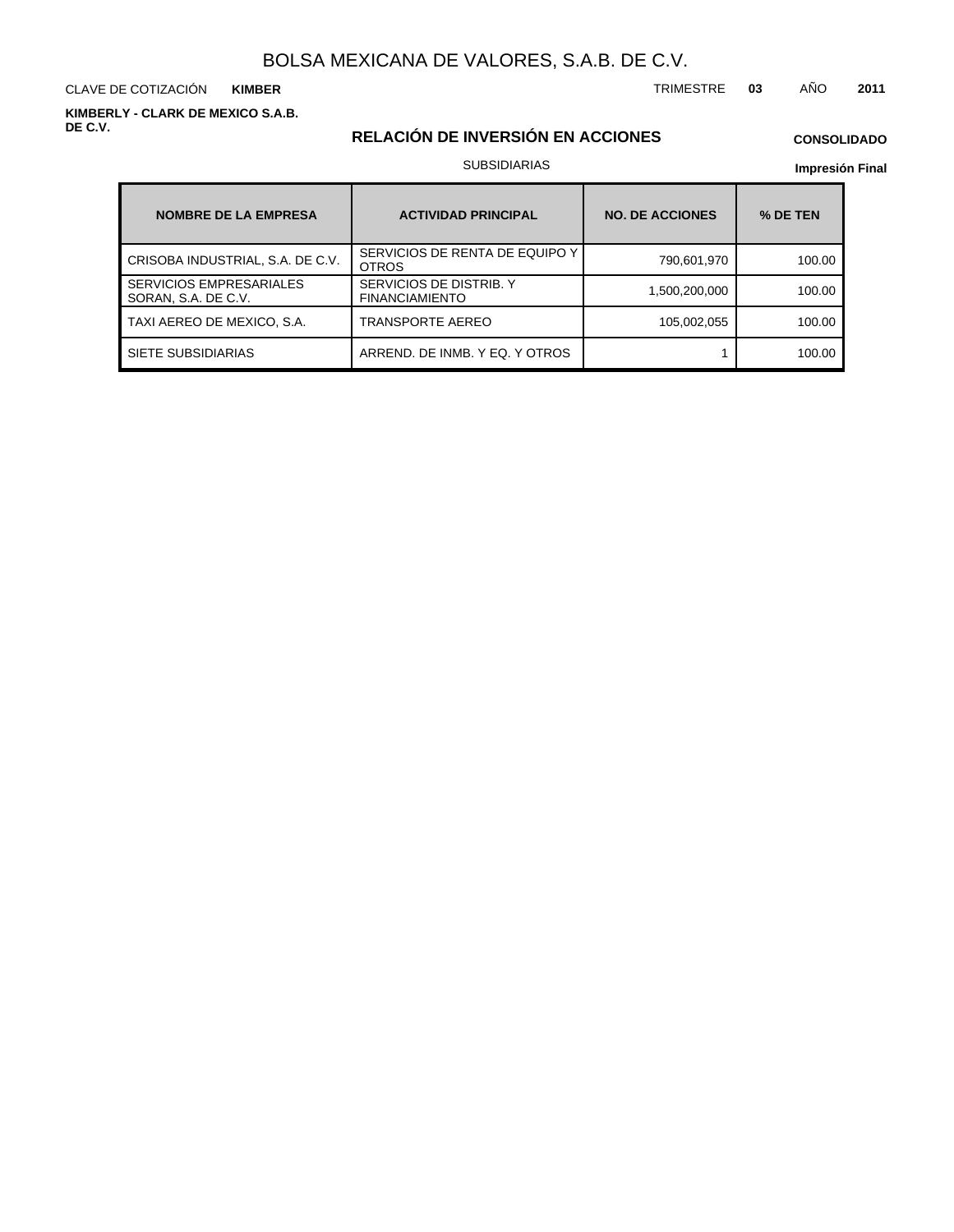#### **KIMBERLY - CLARK DE MEXICO S.A.B. DE C.V.** CLAVE DE COTIZACIÓN **KIMBER**

## **DESGLOSE DE CRÉDITOS**

## (MILES DE PESOS)

**CONSOLIDADO**

**Impresión Final**

|                               | CON<br><b>INSTITUCIÓN</b><br><b>EXTRANJERA</b> | <b>FECHA DE FIRMA /</b><br><b>CONTRATO</b> |                                       | TASA DE<br>INTERÉS Y/O<br><b>SOBRETASA</b> |            | <b>VENCTOS, O AMORT, DENOMINADOS EN MONEDA NACIONAL</b> |                     |                     |                     |                              | <b>VENCTOS, O AMORT, DENOMINADOS EN MONEDA EXTRANJERA</b> |                    |                     |                     |                     |                               |
|-------------------------------|------------------------------------------------|--------------------------------------------|---------------------------------------|--------------------------------------------|------------|---------------------------------------------------------|---------------------|---------------------|---------------------|------------------------------|-----------------------------------------------------------|--------------------|---------------------|---------------------|---------------------|-------------------------------|
| TIPO DE CRÉDITO / INSTITUCIÓN |                                                |                                            | <b>FECHA DE</b><br><b>VENCIMIENTO</b> |                                            |            | <b>INTERVALO DE TIEMPO</b>                              |                     |                     |                     |                              | <b>INTERVALO DE TIEMPO</b>                                |                    |                     |                     |                     |                               |
|                               |                                                |                                            |                                       |                                            | AÑO ACTUAL | <b>HASTA 1 AÑO</b>                                      | <b>HASTA 2 AÑOS</b> | <b>HASTA 3 AÑOS</b> | <b>HASTA 4 AÑOS</b> | <b>HASTA 5 AÑOS O</b><br>MÁS | <b>AÑO ACTUAL</b>                                         | <b>HASTA 1 AÑO</b> | <b>HASTA 2 AÑOS</b> | <b>HASTA 3 AÑOS</b> | <b>HASTA 4 AÑOS</b> | <b>HASTA 5 AÑOS O<br/>MÁS</b> |
| <b>BANCARIOS</b>              |                                                |                                            |                                       |                                            |            |                                                         |                     |                     |                     |                              |                                                           |                    |                     |                     |                     |                               |
| <b>COMERCIO EXTERIOR</b>      |                                                |                                            |                                       |                                            |            |                                                         |                     |                     |                     |                              |                                                           |                    |                     |                     |                     |                               |
| DEUTSCHE BANK                 | SI                                             | 16/08/2001                                 | 02/04/2012                            | 0.71                                       |            |                                                         |                     |                     |                     |                              | 16,988                                                    | 16,987             |                     |                     |                     |                               |
| <b>CON GARANTÍA</b>           |                                                |                                            |                                       |                                            |            |                                                         |                     |                     |                     |                              |                                                           |                    |                     |                     |                     |                               |
| <b>BANCA COMERCIAL</b>        |                                                |                                            |                                       |                                            |            |                                                         |                     |                     |                     |                              |                                                           |                    |                     |                     |                     |                               |
| <b>OTROS</b>                  |                                                |                                            |                                       |                                            |            |                                                         |                     |                     |                     |                              |                                                           |                    |                     |                     |                     |                               |
| <b>TOTAL BANCARIOS</b>        |                                                |                                            |                                       |                                            |            |                                                         |                     |                     |                     |                              | 16,98                                                     | 16,987             |                     |                     |                     |                               |

TRIMESTRE **03** AÑO **2011**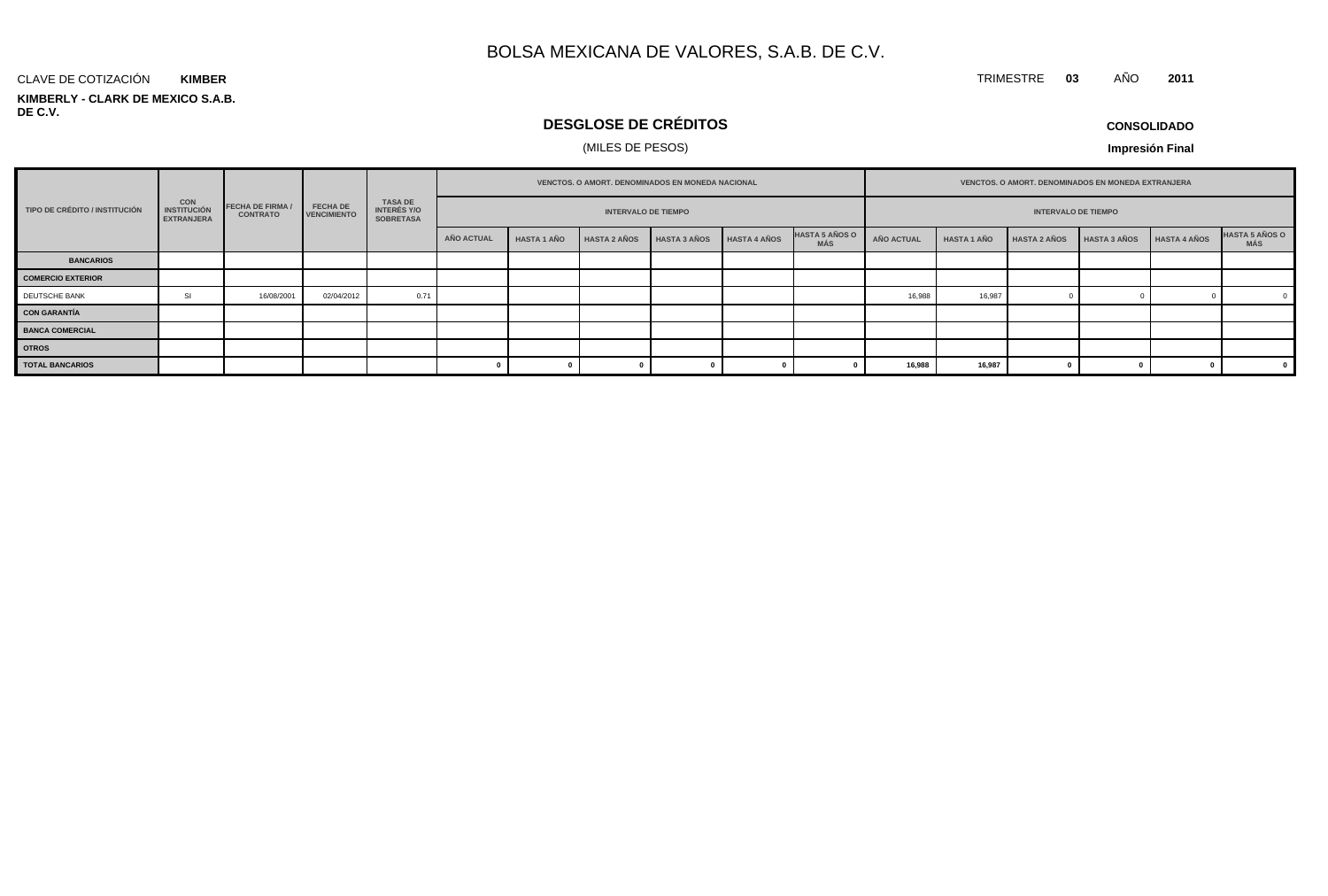#### CLAVE DE COTIZACIÓN TRIMESTRE **03** AÑO **2011 KIMBER**

#### **KIMBERLY - CLARK DE MEXICO S.A.B. DE C.V.**

## **DESGLOSE DE CRÉDITOS**

## (MILES DE PESOS)

| <b>CONSOLIDADO</b> |  |
|--------------------|--|
|--------------------|--|

|                                                            |                                                       |                                            |                                       | <b>TASA DE</b><br><b>INTERÉS Y/O</b><br><b>SOBRETASA</b> | <b>VENCTOS, O AMORT, DENOMINADOS EN MONEDA NACIONAL</b> |                    |                     |                     |                     | <b>VENCTOS, O AMORT, DENOMINADOS EN MONEDA EXTRANJERA</b> |                            |                    |                     |                     |                     |                                     |
|------------------------------------------------------------|-------------------------------------------------------|--------------------------------------------|---------------------------------------|----------------------------------------------------------|---------------------------------------------------------|--------------------|---------------------|---------------------|---------------------|-----------------------------------------------------------|----------------------------|--------------------|---------------------|---------------------|---------------------|-------------------------------------|
| TIPO DE CRÉDITO / INSTITUCIÓN                              | <b>CON</b><br><b>INSTITUCIÓN</b><br><b>EXTRANJERA</b> | <b>FECHA DE FIRMA /</b><br><b>CONTRATO</b> | <b>FECHA DE</b><br><b>VENCIMIENTO</b> |                                                          | <b>INTERVALO DE TIEMPO</b>                              |                    |                     |                     |                     |                                                           | <b>INTERVALO DE TIEMPO</b> |                    |                     |                     |                     |                                     |
|                                                            |                                                       |                                            |                                       |                                                          | <b>AÑO ACTUAL</b>                                       | <b>HASTA 1 AÑO</b> | <b>HASTA 2 AÑOS</b> | <b>HASTA 3 AÑOS</b> | <b>HASTA 4 AÑOS</b> | <b>HASTA 5 AÑOS O</b><br>MÁS                              | <b>AÑO ACTUAL</b>          | <b>HASTA 1 AÑO</b> | <b>HASTA 2 AÑOS</b> | <b>HASTA 3 AÑOS</b> | <b>HASTA 4 AÑOS</b> | <b>HASTA 5 AÑOS O</b><br><b>MÁS</b> |
| <b>BURSÁTILES</b>                                          |                                                       |                                            |                                       |                                                          |                                                         |                    |                     |                     |                     |                                                           |                            |                    |                     |                     |                     |                                     |
| <b>LISTADAS EN BOLSA (MÉXICO Y/O</b><br><b>EXTRANJERO)</b> |                                                       |                                            |                                       |                                                          |                                                         |                    |                     |                     |                     |                                                           |                            |                    |                     |                     |                     |                                     |
| QUIROGRAFARIOS                                             |                                                       |                                            |                                       |                                                          |                                                         |                    |                     |                     |                     |                                                           |                            |                    |                     |                     |                     |                                     |
| CERTIFICADOS BURSÁTILES                                    | NA                                                    | 18/06/2003                                 | 05/06/2013                            | 8.95                                                     |                                                         | $\Omega$           | 1,250,000           |                     |                     | $\sqrt{ }$                                                |                            |                    |                     |                     |                     |                                     |
| CERTIFICADOS BURSÁTILES                                    | <b>NA</b>                                             | 05/07/2007                                 | 26/06/2017                            | 4.71                                                     |                                                         |                    |                     |                     |                     | 2,500,000                                                 |                            |                    |                     |                     |                     |                                     |
| CERTIFICADOS BURSÁTILES                                    | <b>NA</b>                                             | 30/03/2009                                 | 22/03/2016                            | 9.98                                                     |                                                         |                    |                     |                     |                     | 800,000                                                   |                            |                    |                     |                     |                     |                                     |
| CERTIFICADOS BURSÁTILES                                    | <b>NA</b>                                             | 06/10/2009                                 | 02/10/2014                            | 5.72                                                     |                                                         |                    |                     |                     | 2,300,000           | $\Omega$                                                  |                            |                    |                     |                     |                     |                                     |
| CERTIFICADOS BURSÁTILES                                    | <b>NA</b>                                             | 06/10/2009                                 | 26/09/2019                            | 9.65                                                     |                                                         |                    |                     |                     |                     | 400,000                                                   |                            |                    |                     |                     |                     |                                     |
| CERTIFICADOS BURSÁTILES                                    | <b>NA</b>                                             | 11/11/2010                                 | 05/11/2015                            | 5.05                                                     |                                                         |                    |                     |                     |                     | 1,500,000                                                 |                            |                    |                     |                     |                     |                                     |
| CERTIFICADOS BURSÁTILES                                    | NA                                                    | 11/11/2010                                 | 29/10/2020                            | 7.17                                                     |                                                         |                    |                     |                     |                     | 2,500,000                                                 |                            |                    |                     |                     |                     |                                     |
| <b>CON GARANTÍA</b>                                        |                                                       |                                            |                                       |                                                          |                                                         |                    |                     |                     |                     |                                                           |                            |                    |                     |                     |                     |                                     |
| <b>COLOCACIONES PRIVADAS</b>                               |                                                       |                                            |                                       |                                                          |                                                         |                    |                     |                     |                     |                                                           |                            |                    |                     |                     |                     |                                     |
| <b>QUIROGRAFARIOS</b>                                      |                                                       |                                            |                                       |                                                          |                                                         |                    |                     |                     |                     |                                                           |                            |                    |                     |                     |                     |                                     |
| <b>CON GARANTÍA</b>                                        |                                                       |                                            |                                       |                                                          |                                                         |                    |                     |                     |                     |                                                           |                            |                    |                     |                     |                     |                                     |
| <b>TOTAL BURSÁTILES Y</b><br><b>COLOCACIONES PRIVADAS</b>  |                                                       |                                            |                                       |                                                          | $\mathbf{0}$                                            |                    | 1,250,000           |                     | 2,300,000           | 7,700,000                                                 | $\mathbf{0}$               | $\bf{0}$           | $\mathbf{a}$        |                     | $\mathbf{0}$        | $\mathbf{0}$                        |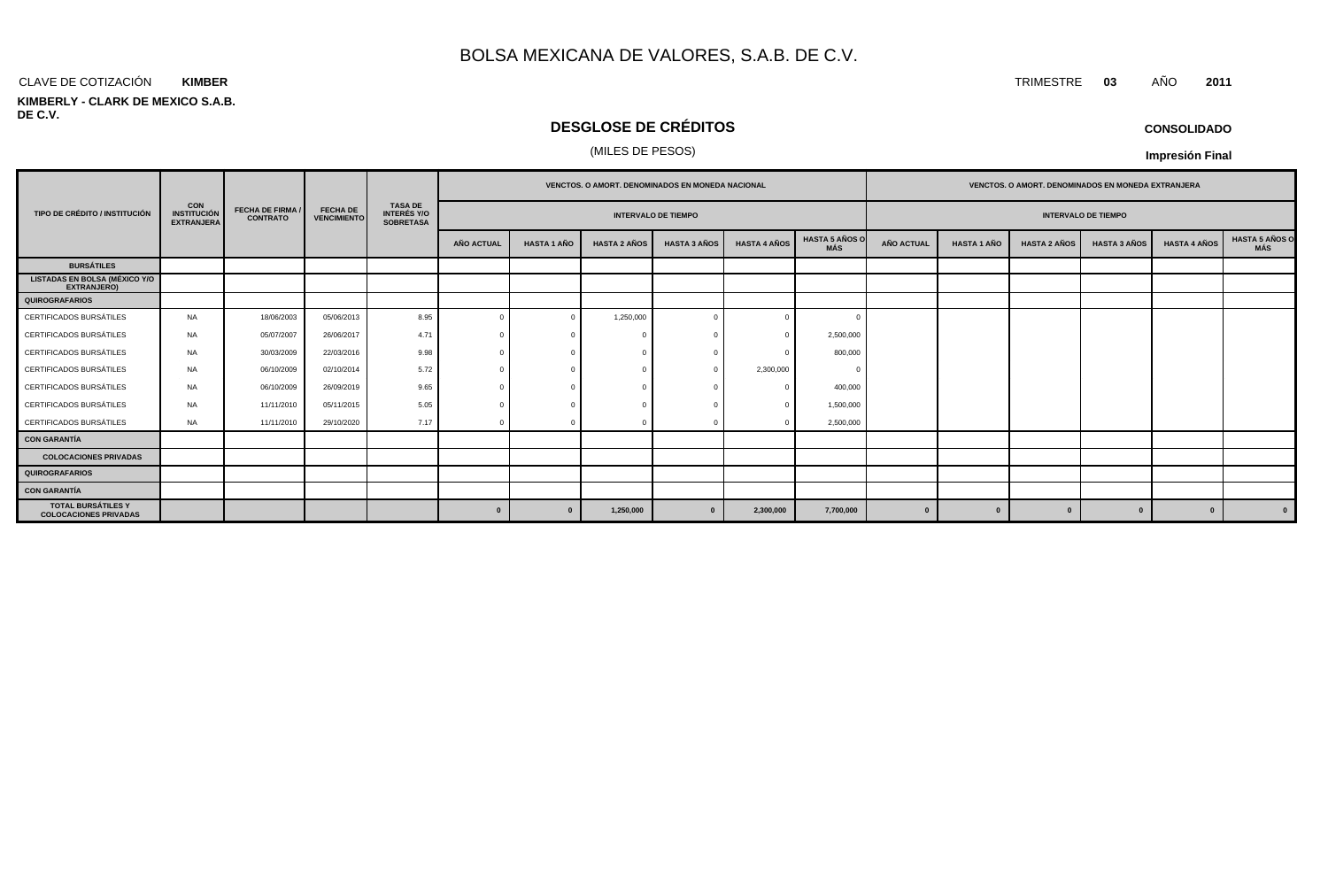#### **KIMBER**

#### **KIMBERLY - CLARK DE MEXICO S.A.B. DE C.V.**

## **DESGLOSE DE CRÉDITOS**

## (MILES DE PESOS)

|                                                                |                                                       | <b>FECHA DE</b><br><b>CONCERTACIÓN</b> |                                       |                            | VENCTOS. O AMORT. DENOMINADOS EN MONEDA NACIONAL |                     |                     |                     |                              | VENCTOS. O AMORT. DENOMINADOS EN MONEDA EXTRANJERA |                    |                     |                     |                     |                |
|----------------------------------------------------------------|-------------------------------------------------------|----------------------------------------|---------------------------------------|----------------------------|--------------------------------------------------|---------------------|---------------------|---------------------|------------------------------|----------------------------------------------------|--------------------|---------------------|---------------------|---------------------|----------------|
| TIPO DE CRÉDITO / INSTITUCIÓN                                  | <b>CON</b><br><b>INSTITUCIÓN</b><br><b>EXTRANJERA</b> |                                        | <b>FECHA DE</b><br><b>VENCIMIENTO</b> | <b>INTERVALO DE TIEMPO</b> |                                                  |                     |                     |                     | <b>INTERVALO DE TIEMPO</b>   |                                                    |                    |                     |                     |                     |                |
|                                                                |                                                       |                                        |                                       | AÑO ACTUAL                 | <b>HASTA 1 AÑO</b>                               | <b>HASTA 2 AÑOS</b> | <b>HASTA 3 AÑOS</b> | <b>HASTA 4 AÑOS</b> | <b>HASTA 5 AÑOS O</b><br>MÁS | <b>AÑO ACTUAL</b>                                  | <b>HASTA 1 AÑO</b> | <b>HASTA 2 AÑOS</b> | <b>HASTA 3 AÑOS</b> | <b>HASTA 4 AÑOS</b> | HASTA 5 AÑOS O |
| <b>PROVEEDORES</b>                                             |                                                       |                                        |                                       |                            |                                                  |                     |                     |                     |                              |                                                    |                    |                     |                     |                     |                |
| VARIOS                                                         | NA                                                    | 01/09/2011                             |                                       | $\Omega$                   | 1,302,910                                        | $\overline{0}$      | $\Omega$            | $\overline{0}$      |                              |                                                    |                    |                     |                     |                     |                |
| VARIOS                                                         | <b>NO</b>                                             | 01/09/2011                             |                                       |                            |                                                  |                     |                     |                     |                              | $\Omega$                                           | 1,820,892          | $\mathbf{0}$        | $\Omega$            | $\mathbf 0$         |                |
| <b>TOTAL PROVEEDORES</b>                                       |                                                       |                                        |                                       | $\Omega$                   | 1,302,910                                        | $\mathbf 0$         | c                   | $\Omega$            |                              |                                                    | 1,820,892          |                     |                     | $\Omega$            | $\mathfrak{c}$ |
|                                                                |                                                       |                                        |                                       |                            |                                                  |                     |                     |                     |                              |                                                    |                    |                     |                     |                     |                |
| OTROS CRÉDITOS CON COSTO A<br>CORTO Y LARGO PLAZO(S103 Y S30)  |                                                       |                                        |                                       |                            |                                                  |                     |                     |                     |                              |                                                    |                    |                     |                     |                     |                |
|                                                                | NA<br><b>NO</b>                                       |                                        |                                       | $\sqrt{ }$                 |                                                  | $\overline{0}$      |                     | $\Omega$            |                              | $\mathbf{0}$                                       | $\Omega$           | $\mathbf{0}$        | C                   | $\mathbf{0}$        |                |
| TOTAL OTROS CRÉDITOS CON<br><b>COSTO A CORTO Y LARGO PLAZO</b> |                                                       |                                        |                                       | $\mathbf{0}$               | $\Omega$                                         | $\overline{0}$      | $\Omega$            | $\mathbf{0}$        | $\Omega$                     | $\Omega$                                           | $\Omega$           | $\Omega$            | $\Omega$            | $\mathbf{0}$        |                |
|                                                                |                                                       |                                        |                                       |                            |                                                  |                     |                     |                     |                              |                                                    |                    |                     |                     |                     |                |
| OTROS PASIVOS CIRCULANTES SIN<br>COSTO (S26)                   |                                                       |                                        |                                       |                            |                                                  |                     |                     |                     |                              |                                                    |                    |                     |                     |                     |                |
| VARIOS<br>VARIOS                                               | <b>NA</b>                                             |                                        |                                       | $\sqrt{ }$                 | 3,975,006                                        |                     |                     |                     |                              |                                                    | 123                |                     |                     |                     |                |
| <b>TOTAL OTROS PASIVOS</b><br><b>CIRCULANTES SIN COSTO</b>     |                                                       |                                        |                                       | $\Omega$                   | 3,975,006                                        | $\overline{0}$      | $\Omega$            | $\Omega$            |                              |                                                    | 123                | $\Omega$            |                     | $\Omega$            |                |
|                                                                |                                                       |                                        |                                       |                            |                                                  |                     |                     |                     |                              |                                                    |                    |                     |                     |                     |                |
| <b>TOTAL GENERAL</b>                                           |                                                       |                                        |                                       | $\bf{0}$                   | 5,277,916                                        | 1,250,000           | $\mathbf{0}$        | 2,300,000           | 7,700,000                    | 16,988                                             | 1,838,002          | $\mathbf{0}$        | $\mathbf{0}$        | $\mathbf{0}$        |                |

**CONSOLIDADO**

**Impresión Final**

#### CLAVE DE COTIZACIÓN TRIMESTRE **03** AÑO **2011**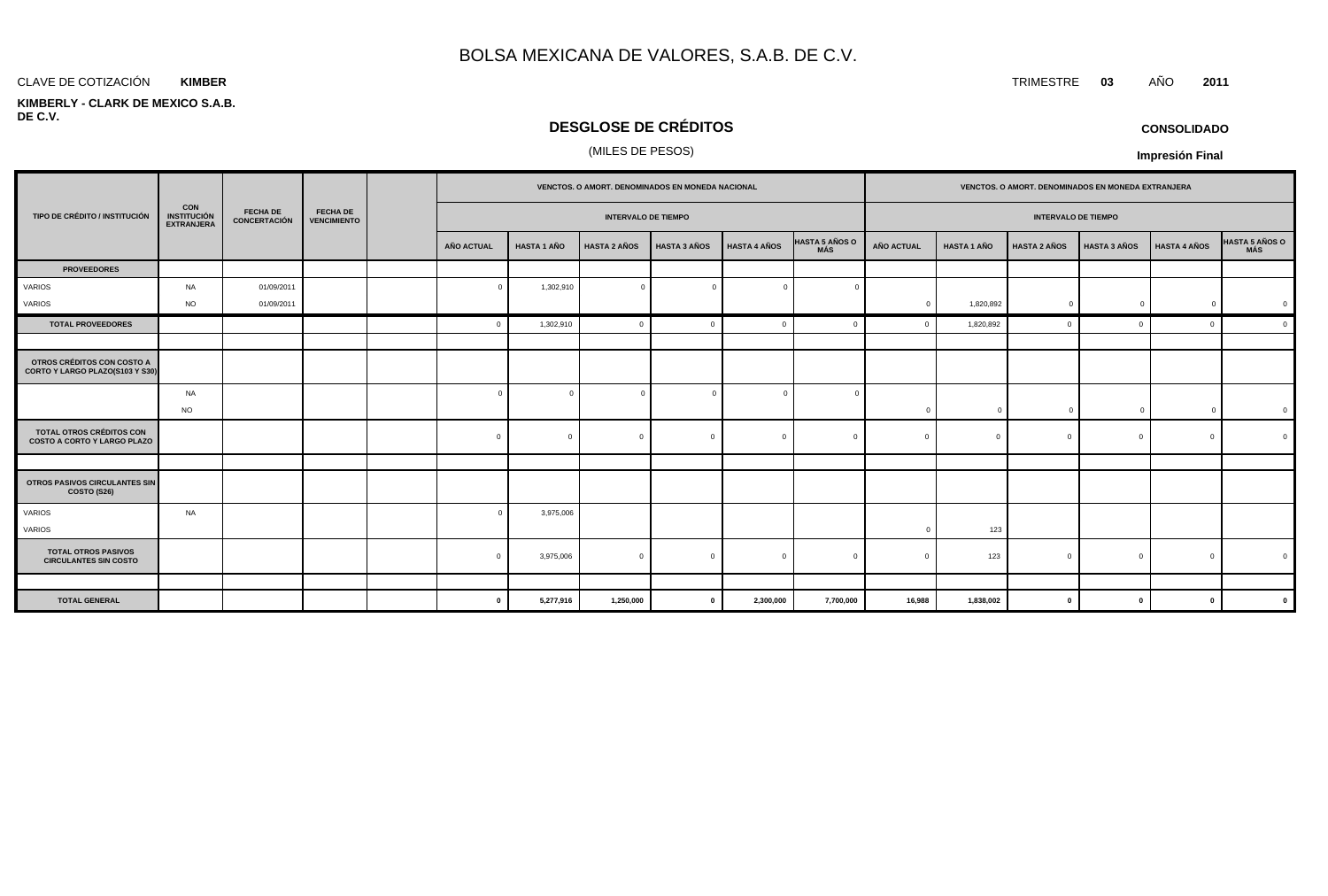#### CLAVE DE COTIZACIÓN: **KIMBER KIMBERLY - CLARK DE MEXICO S.A.B. DE C.V.**

**POSICIÓN MONETARIA EN MONEDA EXTRANJERA**

(MILES DE PESOS)

#### **CONSOLIDADO**

**Impresión Final**

| POSICIÓN EN MONEDA EXTRANJERA | <b>DÓLARES</b> |              | <b>OTRAS MONEDAS</b> | <b>TOTAL MILES DE</b> |              |  |
|-------------------------------|----------------|--------------|----------------------|-----------------------|--------------|--|
|                               | <b>DÓLARES</b> | <b>PESOS</b> | <b>DÓLARES</b>       | <b>PESOS</b>          | <b>PESOS</b> |  |
| <b>ACTIVO MONETARIO</b>       | 105,318        | 1,443,910    | $\bf{0}$             | $\mathbf{0}$          | 1,443,910    |  |
| <b>PASIVO</b>                 | 135,302        | 1,854,990    | 0                    | 0                     | 1,854,990    |  |
| CORTO PLAZO                   | 135,302        | 1,854,990    | 0                    | 0                     | 1,854,990    |  |
| <b>LARGO PLAZO</b>            | 0              | 0            | 0                    | 0                     | $\mathbf 0$  |  |
| <b>SALDO NETO</b>             | $-29,984$      | $-411,080$   | 0                    | 0                     | $-411,080$   |  |

### **OBSERVACIONES**

EL TIPO DE CAMBIO UTILIZADO PARA LA CONVERSIÓN DE LOS DÓLARES ES DE \$13.71 PESOS POR DÓLAR.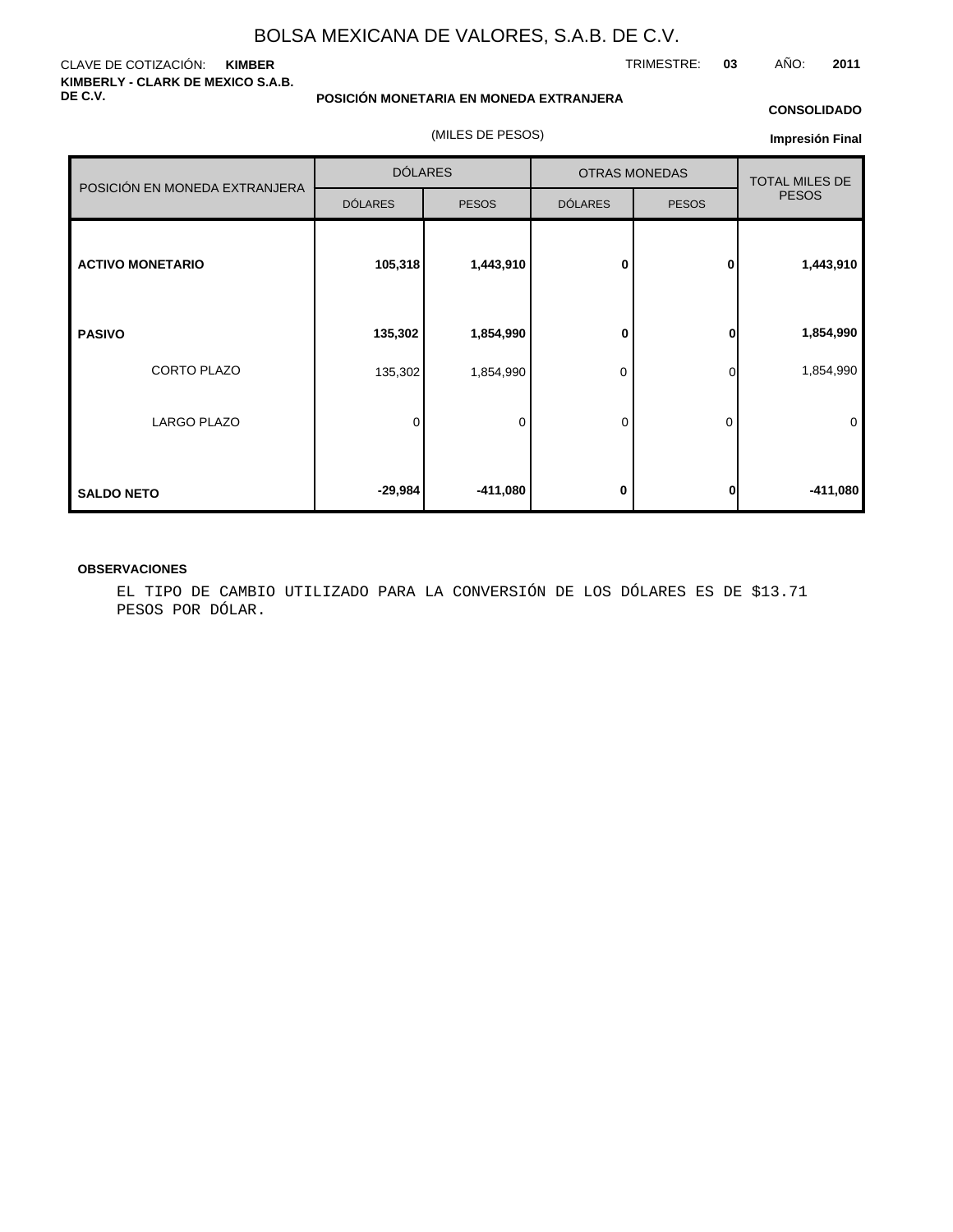|                                                                                                                                                      | BOLSA MEXICANA DE VALORES, S.A.B. DE C.V. |                                     |                                                        |                                    |                                          |                                       |
|------------------------------------------------------------------------------------------------------------------------------------------------------|-------------------------------------------|-------------------------------------|--------------------------------------------------------|------------------------------------|------------------------------------------|---------------------------------------|
| CLAVE DE COTIZACIÓN:                                                                                                                                 | <b>KIMBER</b>                             |                                     |                                                        | TRIMESTRE:                         | AÑO:<br>03                               | 2011                                  |
| KIMBERLY - CLARK DE MEXICO S.A.B.<br>CEDULA DE INTEGRACIÓN Y CÁLCULO<br>DE C.V.<br>DE RESULTADO POR POSICIÓN<br><b>MONETARIA</b><br>(MILES DE PESOS) |                                           |                                     |                                                        |                                    |                                          | <b>CONSOLIDADO</b><br>Impresión Final |
| <b>MES</b>                                                                                                                                           | <b>ACTIVOS</b><br><b>MONETARIOS</b>       | <b>PASIVOS</b><br><b>MONETARIOS</b> | <b>POSICIÓN</b><br><b>MONETARIA</b><br>(ACTIVA) PASIVA | <b>INFLACIÓN</b><br><b>MENSUAL</b> | <b>EFECTO MENSUAL</b><br>(ACTIVO) PASIVO |                                       |
|                                                                                                                                                      |                                           |                                     |                                                        |                                    |                                          |                                       |
| <b>TOTAL</b>                                                                                                                                         |                                           |                                     |                                                        |                                    |                                          | 0                                     |
|                                                                                                                                                      |                                           |                                     |                                                        |                                    |                                          |                                       |
| <b>DATOS INFORMATIVOS</b>                                                                                                                            |                                           |                                     |                                                        |                                    |                                          |                                       |
| REPOMO CAPITALIZADO                                                                                                                                  |                                           |                                     |                                                        |                                    |                                          |                                       |

**OBSERVACIONES**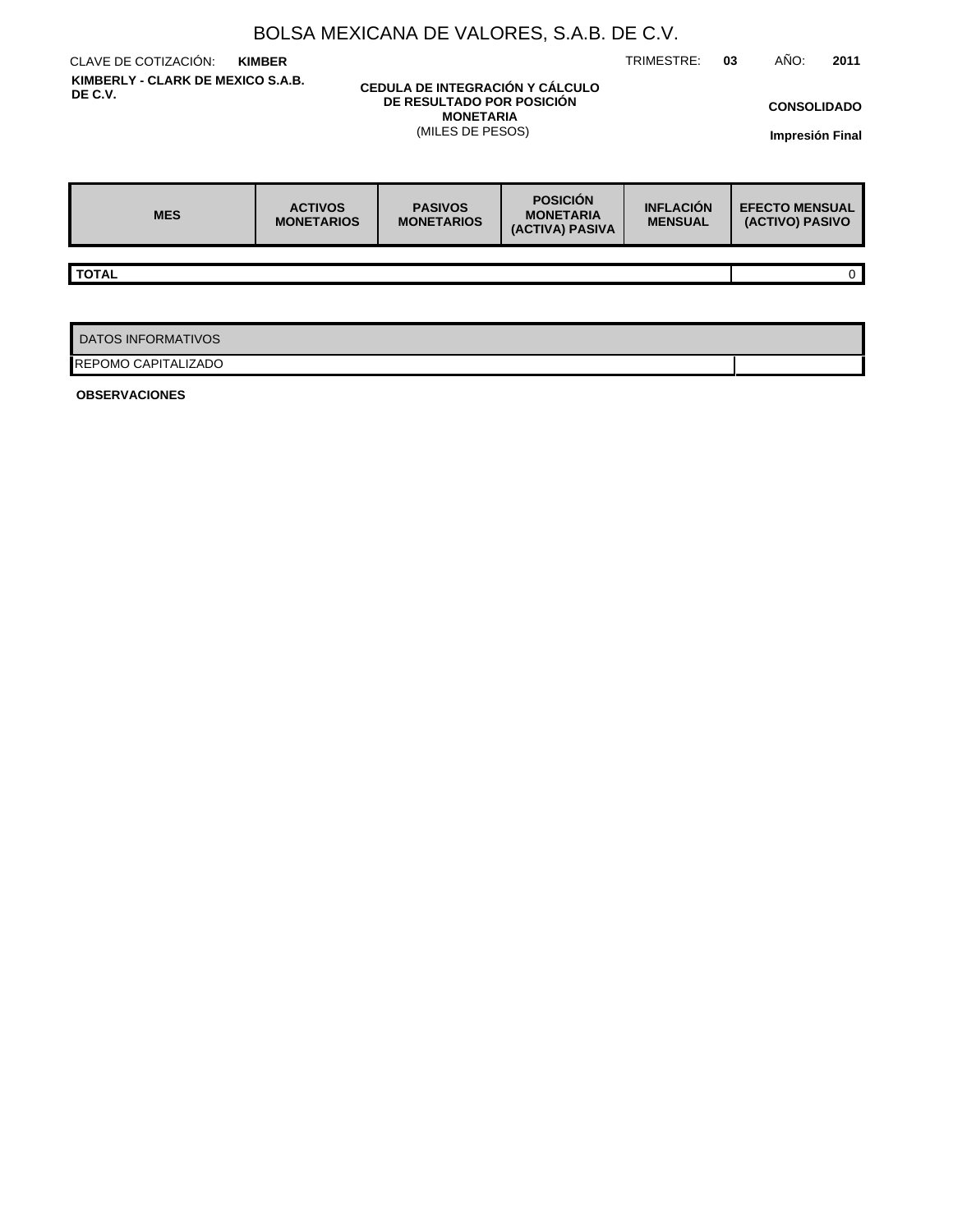**KIMBER**

CLAVE DE COTIZACIÓN: TRIMESTRE: **03** AÑO: **2011**

**INSTRUMENTOS DE DEUDA DE C.V.** PAGINA 1 / 2 **KIMBERLY - CLARK DE MEXICO S.A.B.**

**CONSOLIDADO**

**Impresión Final**

LIMITACIONES FINANCIERAS SEGÚN ESCRITURAS DE LA EMISIÓN Y/O TITULO

LAS OBLIGACIONES DE LOS CERTIFICADOS BURSÁTILES, SON DE HACER Y NO HACER; QUE NO INCLUYEN RESTRICCIONES FINANCIERAS.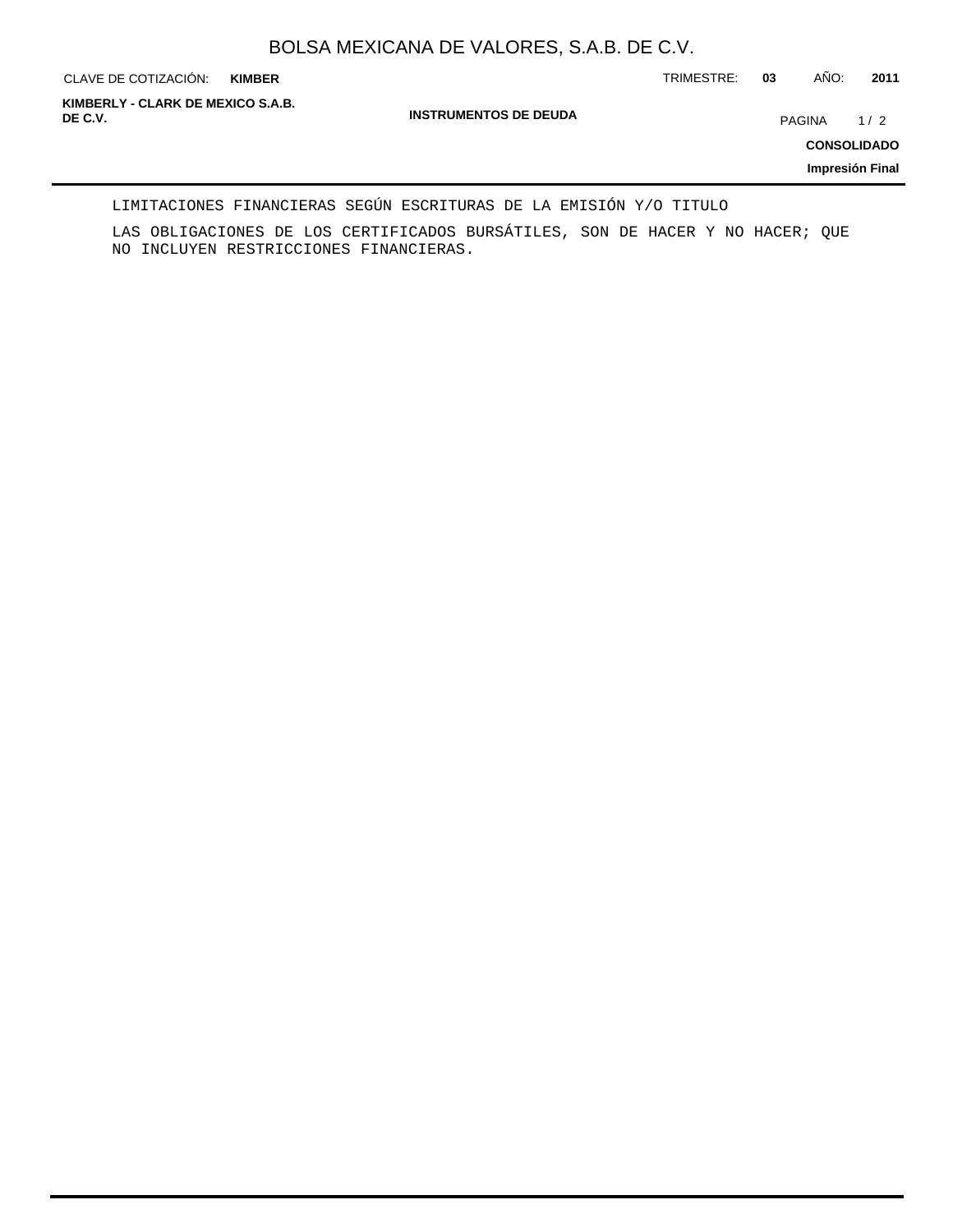| CLAVE DE COTIZACIÓN:                         | <b>KIMBER</b> |                              | TRIMESTRE: | 03            | AÑO: | 2011                                         |
|----------------------------------------------|---------------|------------------------------|------------|---------------|------|----------------------------------------------|
| KIMBERLY - CLARK DE MEXICO S.A.B.<br>DE C.V. |               | <b>INSTRUMENTOS DE DEUDA</b> |            | <b>PAGINA</b> |      | 2/2<br><b>CONSOLIDADO</b><br>Impresión Final |
|                                              |               |                              |            |               |      |                                              |

SITUACIÓN ACTUAL DE LAS LIMITACIONES FINANCIERAS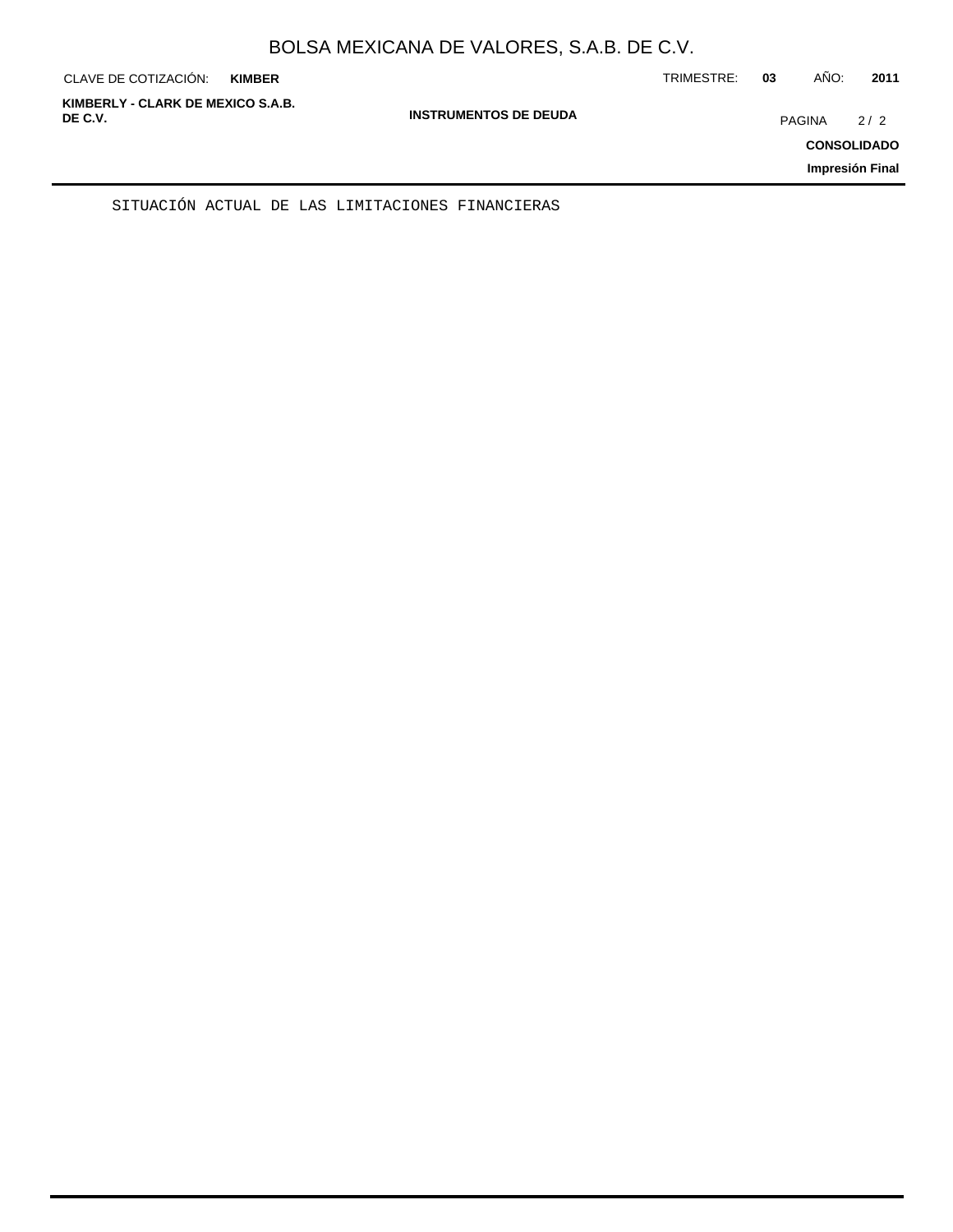CLAVE DE COTIZACIÓN: TRIMESTRE: **03** AÑO: **2011 KIMBER KIMBERLY - CLARK DE MEXICO S.A.B. DE C.V.**

#### **PLANTAS, CENTROS COMERCIALES, DE DISTRIBUCIÓN Y/O SERVICIO**

**CONSOLIDADO**

**Impresión Final**

| <b>PLANTA O CENTRO</b>     | <b>ACTIVIDAD ECONOMICA</b>        | <b>CAPACIDAD INSTALADAL</b> | % DE UTIL. |
|----------------------------|-----------------------------------|-----------------------------|------------|
| PLANTA BAJIO               | PRODUCTOS AL CONSUMIDOR           | 0                           | 0.00       |
| PLANTA ORIZABA             | PRODUCTOS AL CONSUMIDOR           | 0                           | 0.00       |
| <b>PLANTA RAMOS ARIZPE</b> | PRODUCTOS AL CONSUMIDOR           | 0                           | 0.00       |
| PLANTA TLAXCALA            | PRODUCTOS AL CONSUMIDOR           | 0                           | 0.00       |
| PLANTA CUAUTITLAN          | PRODUCTOS AL CONSUMIDOR           | 0                           | 0.00       |
| PLANTA ECATEPEC            | PRODUCTOS AL CONSUMIDOR E INSTIT. | 0                           | 0.00       |
| PLANTA TEXMELUCAN          | PRODUCTOS INSTITUCIONALES         | $\Omega$                    | 0.00       |
| <b>PLANTA MORELIA</b>      | PRODUCTOS AL CONSUMIDOR           | 0                           | 0.00       |
| PLANTA TOLUCA              | PRODUCTOS AL CONSUMIDOR           | 0                           | $\Omega$   |
| PLANTA IZCALLI             | PRODUCTOS AL CONSUMIDOR           | $\Omega$                    | 0.00       |

## **OBSERVACIONES**

LA CAPACIDAD INSTALADA Y EL PORCENTAJE DE UTILIZACIÓN VARIA SEGUN LA PRODUCCIÓN.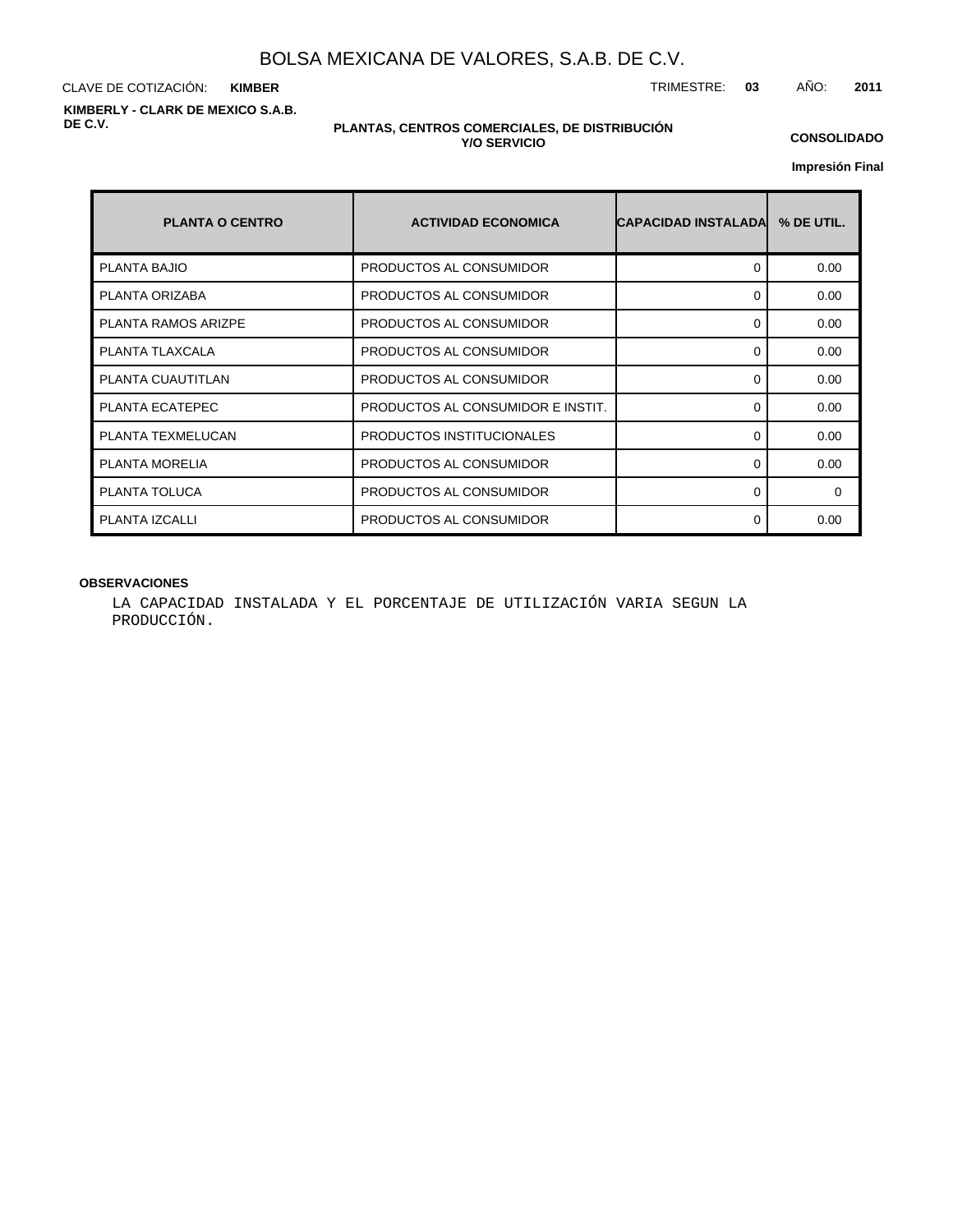CLAVE DE COTIZACIÓN **KIMBER KIMBERLY - CLARK DE MEXICO S.A.B. DE C.V.**

#### **MATERIAS PRIMAS DIRECTAS**

## **CONSOLIDADO**

**Impresión Final**

| <b>MATERIAS PRIMAS</b>              | <b>PRINCIPALES PROVEEDORES</b> | <b>ORIGEN</b> | SUST.<br>NAL. | % COSTO<br><b>PRODUCCION</b><br><b>TOTAL</b> |
|-------------------------------------|--------------------------------|---------------|---------------|----------------------------------------------|
| <b>POLIETILENO</b>                  | POLYCEL, PROPIFLEX             | Nacional      |               | 0.00                                         |
| <b>QUIMICOS</b>                     | POLIQUIMICOS, PROEQSA, SYMRISE | Nacional      |               | 0.00                                         |
| <b>CORRUGADOS</b>                   | <b>GPO INLAND, BIO PAPEL</b>   | Nacional      |               | 0.00                                         |
| <b>FIBRA PARA RECICLAR</b>          | RECYCLE, REPACSA, BOD ESTRELLA | Nacional      |               | 0.00                                         |
| <b>ADHESIVOS</b>                    | <b>HENKEL</b>                  | Nacional      |               | 0.00                                         |
| <b>CINTAS Y ELASTOMEROS</b>         | 3M, FIBERS MEXICO HOLDINGS     | Nacional      |               | 0.00                                         |
| <b>CELULOSA DE MADERA</b>           | GP CELL, DOMT, WEY, FIBRIA     | Importación   |               | 0.00                                         |
| <b>FIBRA P/RECICLAR Y RECICLADA</b> | HARMON, INT. PAPER, RECYCLE    | Importación   |               | 0.00                                         |
| <b>POLIACRILATO DE SODIO</b>        | <b>BASF, STOCKHAUSEN</b>       | Importación   |               | 0.00                                         |
| <b>POLIPROPILENO</b>                | <b>EXXONMOBIL</b>              | Importación   |               | 0.00                                         |

**OBSERVACIONES**

TRIMESTRE **03** AÑO **2011**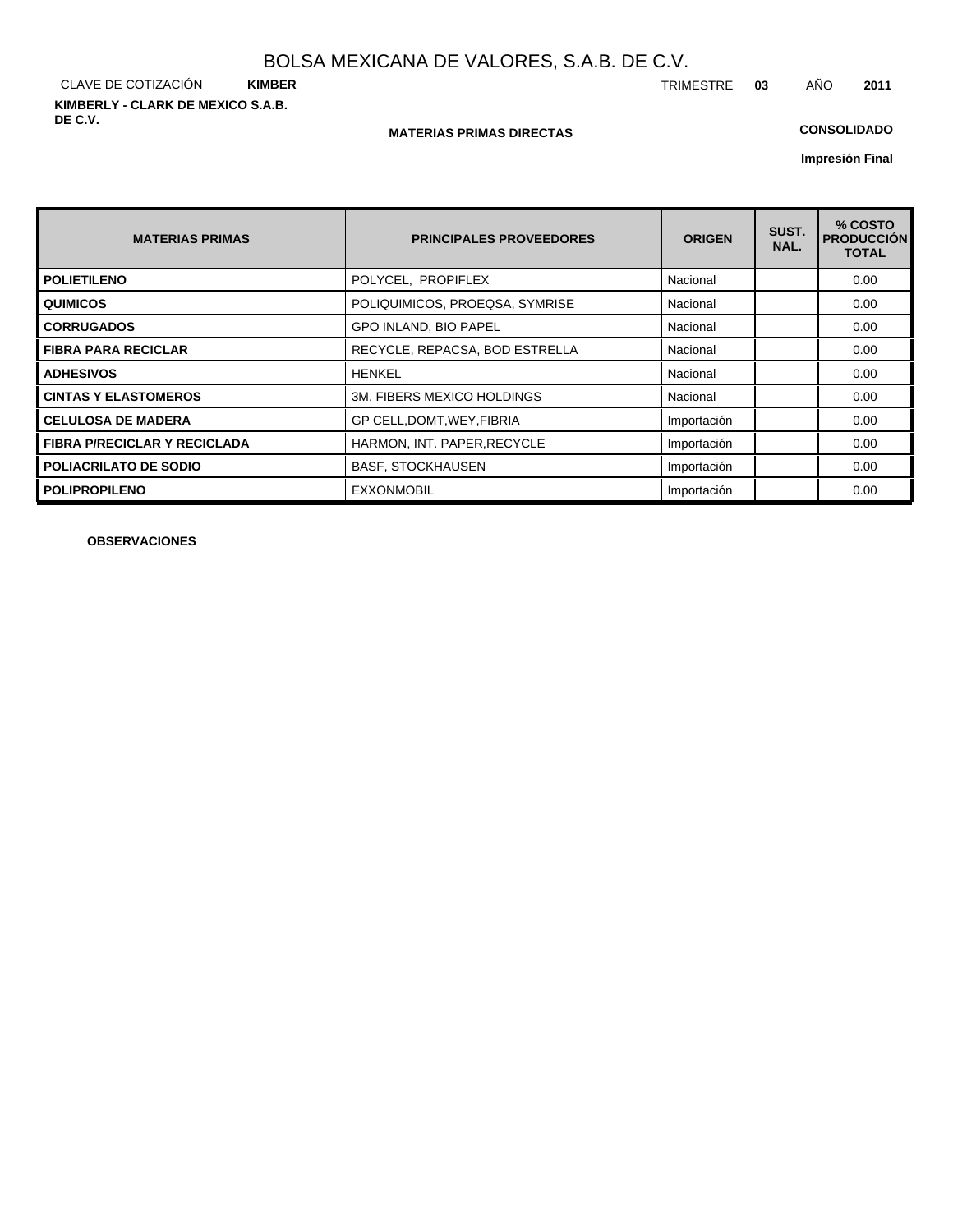CLAVE DE COTIZACIÓN TRIMESTRE **03** AÑO **2011 KIMBER**

**KIMBERLY - CLARK DE MEXICO S.A.B. DE C.V.**

## **DISTRIBUCIÓN DE VENTAS POR PRODUCTO**

## **CONSOLIDADO**

VENTAS TOTALES

| <b>PRINCIPALES</b>       | <b>VENTAS</b>  |                | <b>% DE PART.</b> | <b>PRINCIPALES</b> |                 |  |
|--------------------------|----------------|----------------|-------------------|--------------------|-----------------|--|
|                          | <b>VOLUMEN</b> | <b>IMPORTE</b> | MDO.              | <b>MARCAS</b>      | <b>CLIENTES</b> |  |
| <b>NACIONALES</b>        |                |                |                   |                    |                 |  |
| PROD. AL CONSUMIDOR      |                | 18,342,615     | 0.00              |                    |                 |  |
| <b>EXTRANJERAS</b>       |                |                |                   |                    |                 |  |
| <b>INFORMACION TOTAL</b> |                | 1,257,551      | 0.00              |                    |                 |  |
| <b>TOTAL</b>             |                | 19,600,166     |                   |                    |                 |  |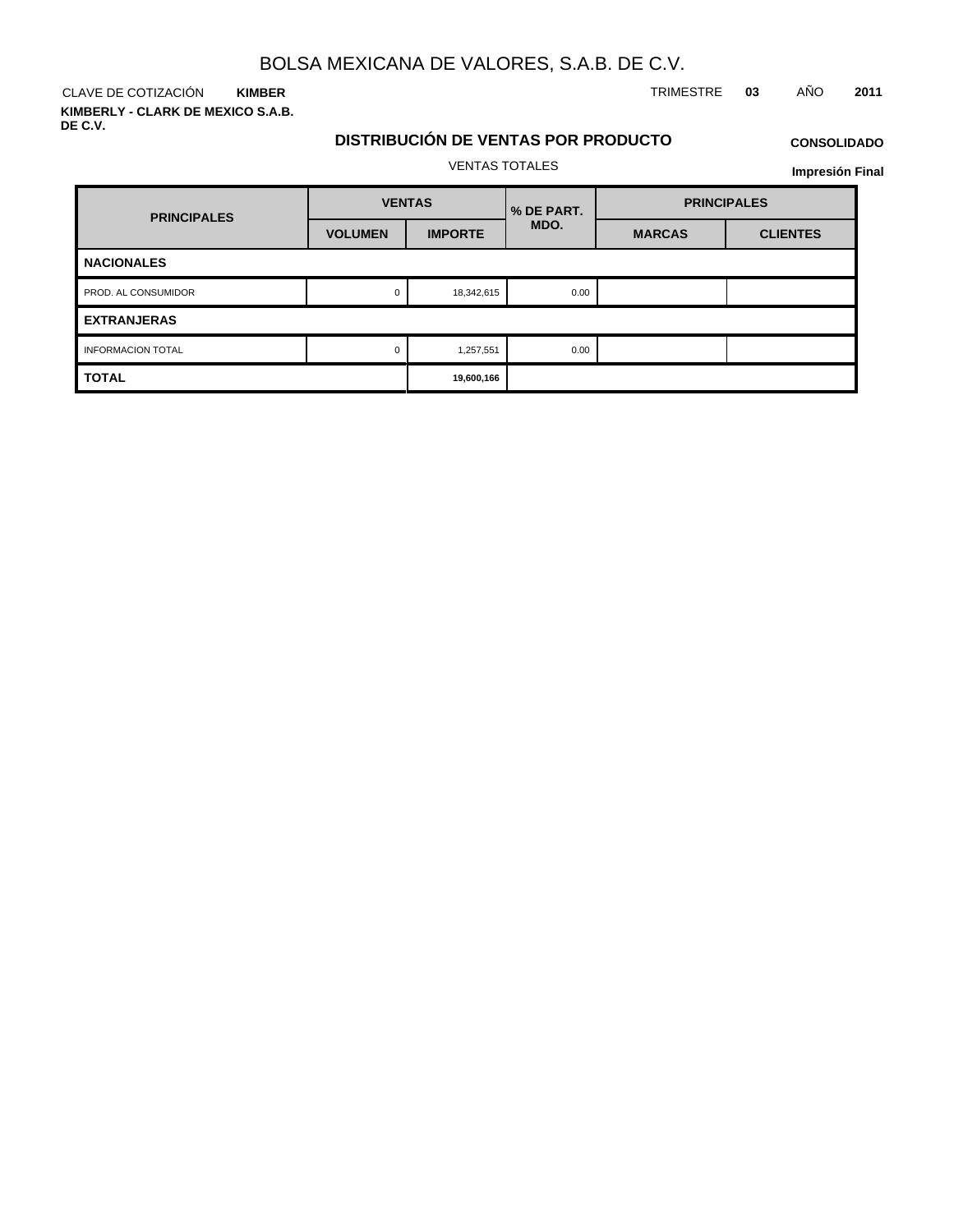**KIMBER KIMBERLY - CLARK DE MEXICO S.A.B. DE C.V.**

CLAVE DE COTIZACIÓN TRIMESTRE **03** AÑO **2011**

## **DISTRIBUCIÓN DE VENTAS POR PRODUCTO**

# **CONSOLIDADO**

VENTAS EXTRANJERAS

**Impresión Final**

| <b>PRINCIPALES</b>                   | <b>VENTAS</b>  |                | <b>DESTINO</b> | <b>PRINCIPALES</b> |                 |  |  |  |
|--------------------------------------|----------------|----------------|----------------|--------------------|-----------------|--|--|--|
|                                      | <b>VOLUMEN</b> | <b>IMPORTE</b> |                | <b>MARCAS</b>      | <b>CLIENTES</b> |  |  |  |
| <b>EXPORTACIÓN</b>                   |                |                |                |                    |                 |  |  |  |
| <b>INFORMACION TOTAL</b>             |                | 1,257,551      |                |                    |                 |  |  |  |
| <b>SUBSIDIARIAS EN EL EXTRANJERO</b> |                |                |                |                    |                 |  |  |  |

| <b>TOTAL</b> | 1,257,551 |  |  |
|--------------|-----------|--|--|
|              |           |  |  |

**OBSERVACIONES**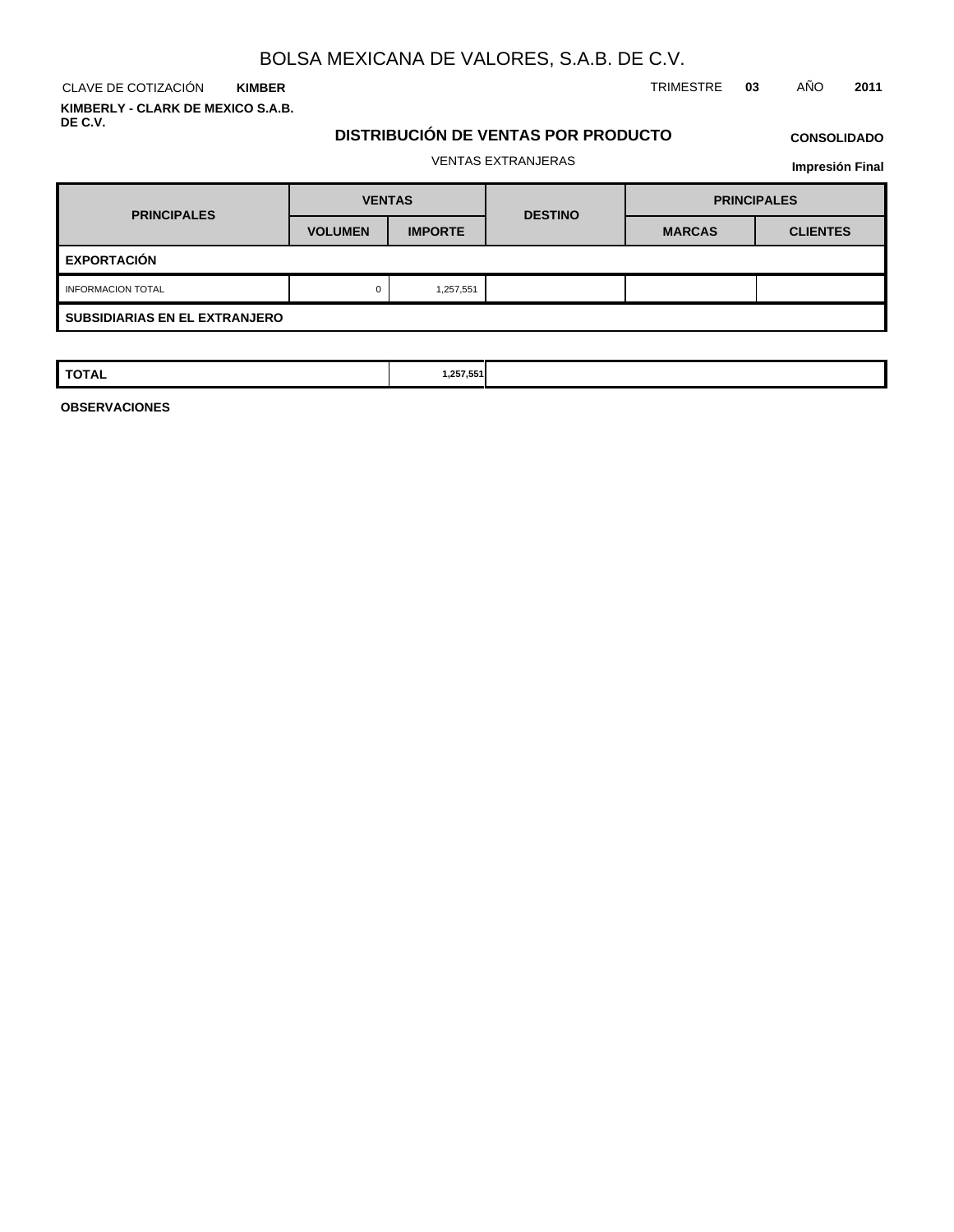| BOLSA MEXICANA DE VALORES, S.A.B. DE C.V. |  |  |  |
|-------------------------------------------|--|--|--|
|-------------------------------------------|--|--|--|

| CLAVE DE COTIZACIÓN:                         | <b>KIMBER</b> |                                                                                      | TRIMESTRE: | 03 | AÑO:               | 2011 |
|----------------------------------------------|---------------|--------------------------------------------------------------------------------------|------------|----|--------------------|------|
| KIMBERLY - CLARK DE MEXICO S.A.B.<br>DE C.V. |               | <b>INFORMACIÓN DE PROYECTOS (Proyecto, Monto</b><br>Ejercido y Porcentaje de Avance) |            |    | PAGINA             | 1/1  |
|                                              |               |                                                                                      |            |    | <b>CONSOLIDADO</b> |      |
|                                              |               |                                                                                      |            |    | Impresión Final    |      |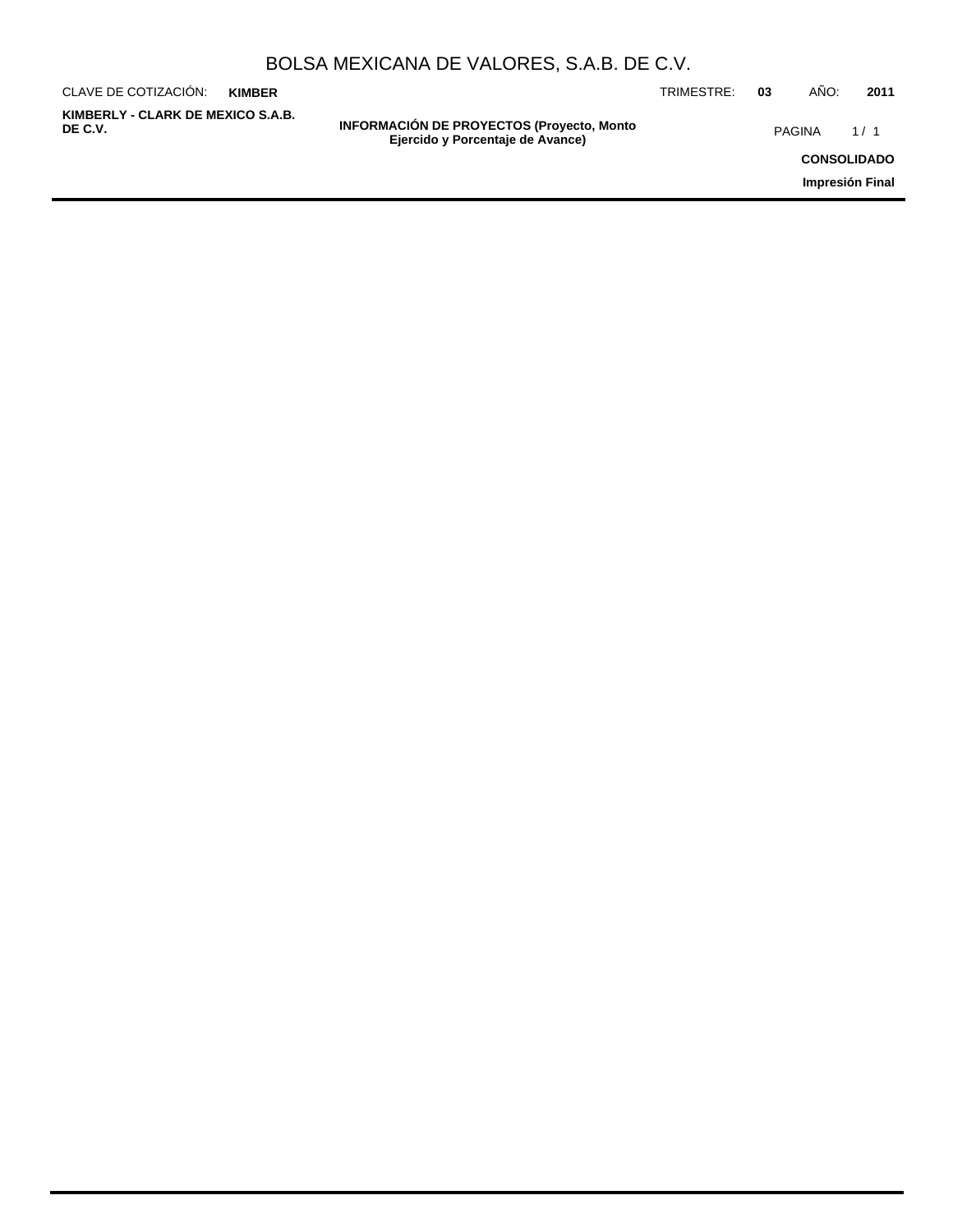**KIMBER**

**KIMBERLY - CLARK DE MEXICO S.A.B. DE C.V.**

**TRANSACCIONES EN MONEDA EXTRANJERA Y CONVERSIÓN DE ESTADOS FINANCIEROS DE OPERACIONES EXTRANJERAS (Información relacionada al Boletín B-15)**

CLAVE DE COTIZACIÓN: TRIMESTRE: **03** AÑO: **2011**

PAGINA 1/1

**CONSOLIDADO**

**Impresión Final**

EN 2010 FUE LIQUIDADA PAPER PRODUCTS TRADE CORPORATION, COMERCIALIZADORA ESTABLECIDA EN EL EXTERIOR PARA PROMOVER LOS PRODUCTOS DE KIMBERLY-CLARK DE MÉXICO, S.A.B. DE C.V.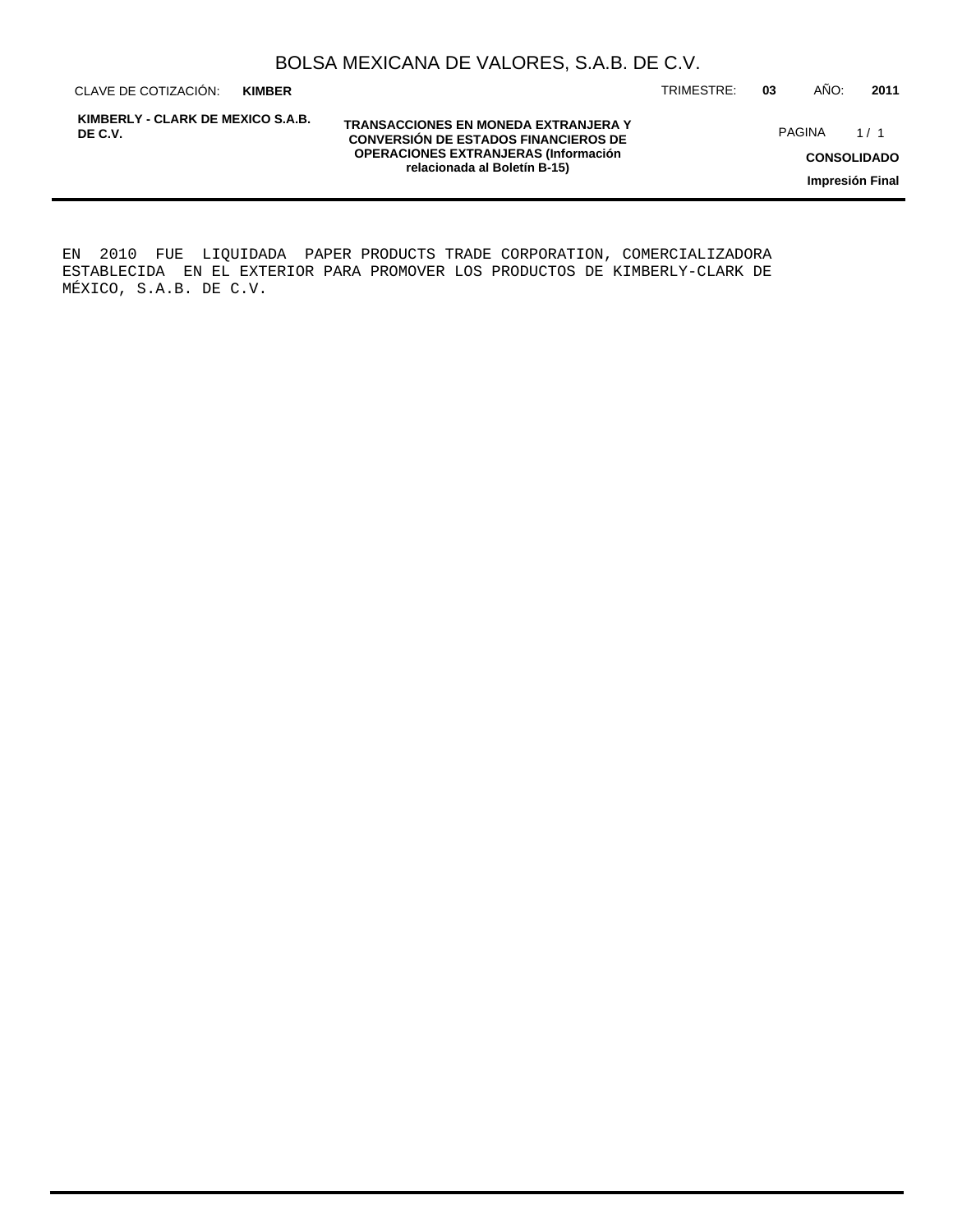TRIMESTRE **03** AÑO **2011**

**KIMBERLY - CLARK DE MEXICO S.A.B. DE C.V.** CLAVE DE COTIZACIÓN **KIMBER**

## **INTEGRACIÓN DEL CAPITAL SOCIAL PAGADO**

**CONSOLIDADO**

**Impresión Final**

| <b>SERIES</b>             |         | <b>CUPÓN</b> |                     | <b>NUMERO DE ACCIONES</b> | <b>CAPITAL SOCIAL</b> |                          |                                |   |
|---------------------------|---------|--------------|---------------------|---------------------------|-----------------------|--------------------------|--------------------------------|---|
| VALOR NOMINAL(\$) VIGENTE |         |              | <b>PORCIÓN FIJA</b> | <b>IPORCIÓN VARIABLEI</b> | <b>MEXICANOS</b>      | <b>LIBRE SUSCRIPCION</b> | <b>FIJO</b><br><b>VARIABLE</b> |   |
| A                         | 0.00000 | 31           | 548,262,075         |                           | 548,262,075           | 01                       | 4,495                          | 0 |
| B                         | 0.00000 | 31           | 505,788,340         |                           | 0                     | 505,788,340              | 4.146                          | 0 |
| <b>TOTAL</b>              |         |              | 1,054,050,415       |                           | 548,262,075           | 505,788,340              | 8,641                          | 0 |

**TOTAL DE ACCIONES QUE REPRESENTAN EL CAPITAL SOCIAL PAGADO A LA FECHA DE ENVIO DE LA INFORMACIÓN:** 1,054,050,415

**OBSERVACIONES**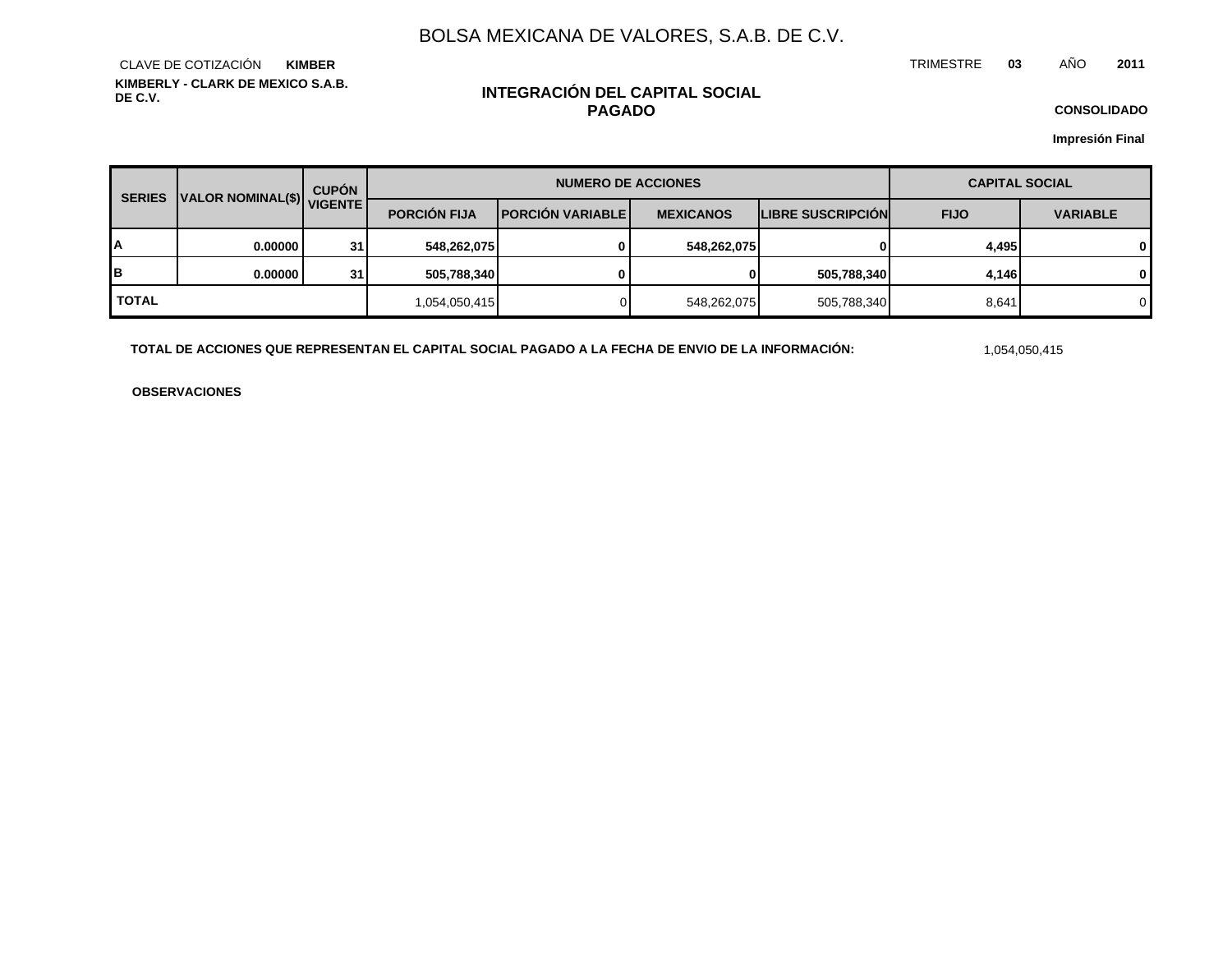**KIMBERLY - CLARK DE MEXICO S.A.B. DE C.V. PAGINA 1999** 

**INSTRUMENTOS FINANCIEROS DERIVADOS**

TRIMESTRE: **03** AÑO: **2011**

 $1/4$ 

**CONSOLIDADO**

**Impresión Final**

INFORMACIÓN CUALITATIVA =======================

KIMBER MANTIENE LA POLÍTICA DE QUE EL USO DE DERIVADOS OBEDEZCA EXCLUSIVAMENTE A FINES DE COBERTURA. LA EMPRESA CUENTA CON PROCEDIMIENTOS INTERNOS Y CONTROLES QUE VERIFICAN QUE DICHOS INSTRUMENTOS FINANCIEROS CUMPLAN CON ESE FIN.

EL PROCEDIMIENTO QUE SIGUE LA COMPAÑÍA PARA LA CONTRATACIÓN DE UN INSTRUMENTO FINANCIERO DERIVADO ES EL SIGUIENTE:

EL TESORERO DE LA COMPAÑÍA REALIZA UN ANÁLISIS DE LOS RIESGOS (VALOR EN RIESGO), LIQUIDEZ Y ALTERNATIVAS DE COBERTURA QUE EXISTEN EN EL MERCADO Y QUE HAN SIDO EXPUESTOS POR LAS DISTINTAS INSTITUCIONES FINANCIERAS CON LAS QUE LA EMPRESA TRABAJA. EL TESORERO LE PRESENTA DICHO ESTUDIO Y SU RECOMENDACIÓN AL DIRECTOR DE FINANZAS EL CUAL ANALIZA Y POSTERIORMENTE SOMETE A CONSIDERACIÓN DEL DIRECTOR GENERAL UNA RECOMENDACIÓN. FINALMENTE, TAL RECOMENDACIÓN ES PRESENTADA AL PRESIDENTE DEL CONSEJO QUIEN DA LA APROBACIÓN O NEGATIVA SOBRE LA CONTRATACIÓN DEL INSTRUMENTO FINANCIERO DERIVADO EN CUESTIÓN.

CUANDO UN DERIVADO HA SIDO CONTRATADO, EL ESQUEMA DE COBERTURA A QUE SE REFIERE, SE PRESENTA AL COMITÉ DE AUDITORÍA INTEGRADO POR CONSEJEROS INDEPENDIENTES Y FINALMENTE SE EXPONE AL CONSEJO DE ADMINISTRACIÓN EN LA SESIÓN INMEDIATA SIGUIENTE, CON EL FIN DE MANTENER DEBIDAMENTE INFORMADOS A LOS CONSEJEROS.

RIESGOS SUJETOS DE COBERTURA ============================

DENTRO DE LA ESTRUCTURA DE COSTOS DE LA COMPAÑÍA, LAS PULPAS Y CELULOSAS, ASÍ COMO EL GAS NATURAL TIENEN UN PAPEL IMPORTANTE; ESTOS DOS COMPONENTES DEL COSTO PUEDEN FUNCIONAR COMO SUBYACENTES EN LA CONTRATACIÓN DE ALGÚN INSTRUMENTO FINANCIERO DERIVADO QUE DE CERTIDUMBRE A LA ADMINISTRACIÓN DE LA COMPAÑÍA SOBRE SU VALOR FUTURO. AL 30 DE SEPTIEMBRE DE 2011, LA COMPAÑÍA NO CUENTA CON NINGÚN DERIVADO DE COBERTURA SOBRE ESTOS INSUMOS NI SOBRE NINGÚN OTRO COMPONENTE DEL COSTO DE PRODUCCIÓN.

UNA PARTE IMPORTANTE DEL COSTO DE PRODUCCIÓN ESTÁ DENOMINADA EN DÓLARES AMERICANOS. EN EL PASADO LA EMPRESA REALIZÓ OPERACIONES DE COBERTURA SOBRE ESTA DIVISA CON EL FIN DE CUBRIR LA EXPOSICIÓN A FLUCTUACIONES CAMBIARIAS. AL 30 DE SEPTIEMBRE DE 2011, LA EMPRESA NO CUENTA CON NINGÚN DERIVADO SOBRE EL TIPO DE CAMBIO.

EL 99% DE LA DEUDA DE KIMBER ESTÁ DENOMINADA EN PESOS BAJO LA MODALIDAD DE CERTIFICADOS BURSÁTILES DE LARGO PLAZO CON TASAS FIJAS Y VARIABLES. LA ADMINISTRACIÓN DE LA COMPAÑÍA SE HA PREOCUPADO POR REDUCIR LA EXPOSICIÓN EN VARIACIONES DE TASAS DE INTERÉS SOBRE DICHOS CERTIFICADOS BURSÁTILES BUSCANDO UN EQUILIBRIO ENTRE TASAS. CUANDO EN EL MERCADO MEXICANO SE HAN GENERADO OPORTUNIDADES PARA MANTENER DICHO BALANCE, LA EMPRESA HA RECURRIDO A INSTRUMENTOS FINANCIEROS DERIVADOS PARA LOGRAR DICHO FIN.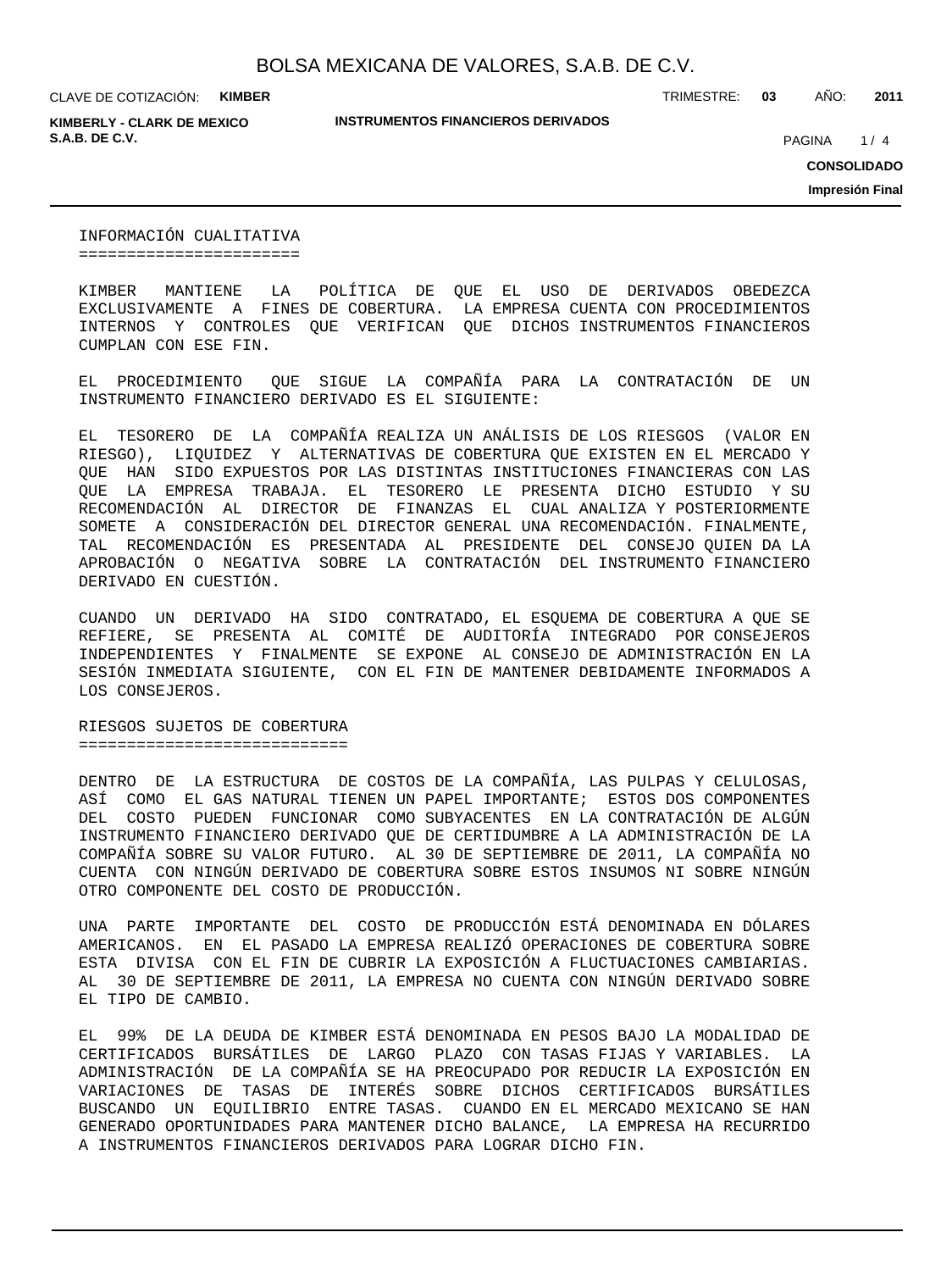TRIMESTRE: **03** AÑO: **2011**

**KIMBERLY - CLARK DE MEXICO S.A.B. DE C.V.** 2/4

#### **INSTRUMENTOS FINANCIEROS DERIVADOS**

 $2/4$ 

**CONSOLIDADO**

**Impresión Final**

LA EMPRESA NO TIENE RESTRICCIONES SOBRE LOS MERCADOS DE NEGOCIACIÓN DONDE SE LLEVEN A CABO DICHOS INSTRUMENTOS FINANCIEROS DERIVADOS, ESTOS ESTARÁN EN FUNCIÓN DE LAS CARACTERÍSTICAS DEL DERIVADO.

KIMBER NO MANTIENE UNA POLÍTICA SOBRE LLAMADAS DE MARGEN NI COLATERALES, ESTAS SE DECIDEN DEPENDIENDO DEL INSTRUMENTO FINANCIERO DERIVADO QUE SE TRATE EN CUESTIÓN.

LOS PROCEDIMIENTOS INTERNOS SON AUDITADOS POR EL AUDITOR INTERNO DE LA COMPAÑÍA Y LAS CIFRAS REFLEJADAS EN LOS ESTADOS FINANCIEROS PRODUCTO DE LAS OPERACIONES CON INSTRUMENTOS FINANCIEROS DERIVADOS SON AUDITADAS POR EL DESPACHO DE AUDITORÍA EXTERNO CON EL QUE CUENTA LA COMPAÑÍA.

SWAP DE TASAS DE INTERÉS POR CRÉDITOS EN MONEDA NACIONAL ========================================================

AL 30 DE SEPTIEMBRE DE 2011, KIMBER TIENE FINANCIAMIENTOS EN CERTIFICADOS BURSÁTILES POR \$11,250 MILLONES DE PESOS. DE DICHO TOTAL, \$6,300 ESTÁN CONTRATADOS A TASA VARIABLE.

CON LA FINALIDAD DE REDUCIR EL RIESGO EN LAS VARIACIONES EN TASAS DE INTERÉS EL 9 DE JULIO DE 2007 SE REALIZÓ CON EL BANCO NACIONAL DE MÉXICO, S.A. UN CONTRATO DE INTERCAMBIO DE TASAS DE INTERÉS POR UN MONTO DE \$1,500 MILLONES DE PESOS PARA CONVERTIR EL PERFIL DE PAGO DE INTERÉS VARIABLE A TASA FIJA DE 8.01% ANUAL Y CON VENCIMIENTOS MENSUALES. LA FECHA DE VENCIMIENTO DE ESTE CONTRATO ES EL 26 DE JUNIO DE 2017. ESTOS 1,500 MILLONES FORMAN PARTE DE UNA EMISIÓN DE CERTIFICADOS BURSÁTILES POR 2,500 MILLONES EMITIDOS EN 2007, LOS CUALES PAGAN INTERESES A TIIE – 10 PUNTOS BASE.

DEBIDO A QUE TANTO EL IMPORTE COMO LOS VENCIMIENTOS DEL CAPITAL Y LOS PAGOS DE INTERÉS SON IGUALES A LA PORCIÓN DEL CRÉDITO, SE DESIGNÓ A ESTE CONTRATO COMO INSTRUMENTO DE COBERTURA DE FLUJOS DE EFECTIVO. EL PORCENTAJE DE COBERTURA SOBRE LA PARTE DE DEUDA EN TASA VARIABLE ES DEL 24%.

KIMBER HA MANTENIDO LA POLÍTICA DE USAR A LA MISMA INSTITUCIÓN FINANCIERA CON LA QUE SE CONTRATA EL INSTRUMENTO FINANCIERO DERIVADO COMO AGENTE DE CÁLCULO O VALUADOR, EN ESE SENTIDO LA COMPAÑÍA RECIBE INFORMACIÓN MENSUAL SOBRE EL VALOR RAZONABLE DE DICHO INSTRUMENTO.

LA COMPAÑÍA CUENTA CON LÍNEAS DE CRÉDITO SUFICIENTES QUE REDUCEN LA POSIBILIDAD DE UNA LLAMADA DE MARGEN POR LA CONTRAPARTE, DE LA MISMA MANERA DICHAS LÍNEAS DE CRÉDITO PUEDEN FUNCIONAR COMO COLATERAL EN CASO DE SER NECESARIO. AL 30 DE SEPTIEMBRE DE 2011, LA COMPAÑÍA NO HA OTORGADO GARANTÍA ALGUNA EN RELACIÓN AL INSTRUMENTO FINANCIERO DERIVADO.

LA COMPAÑÍA RECONOCE TODOS LOS ACTIVOS O PASIVOS QUE SURGEN DE LAS OPERACIONES CON INSTRUMENTOS FINANCIEROS DERIVADOS EN EL BALANCE GENERAL A VALOR RAZONABLE, INDEPENDIENTEMENTE DEL PROPÓSITO DE SU TENENCIA. EL VALOR RAZONABLE SE DETERMINA CON PRECIOS DE MERCADO RECONOCIDOS Y CON BASE EN TÉCNICAS DE VALUACIÓN ACEPTADAS EN EL ÁMBITO FINANCIERO.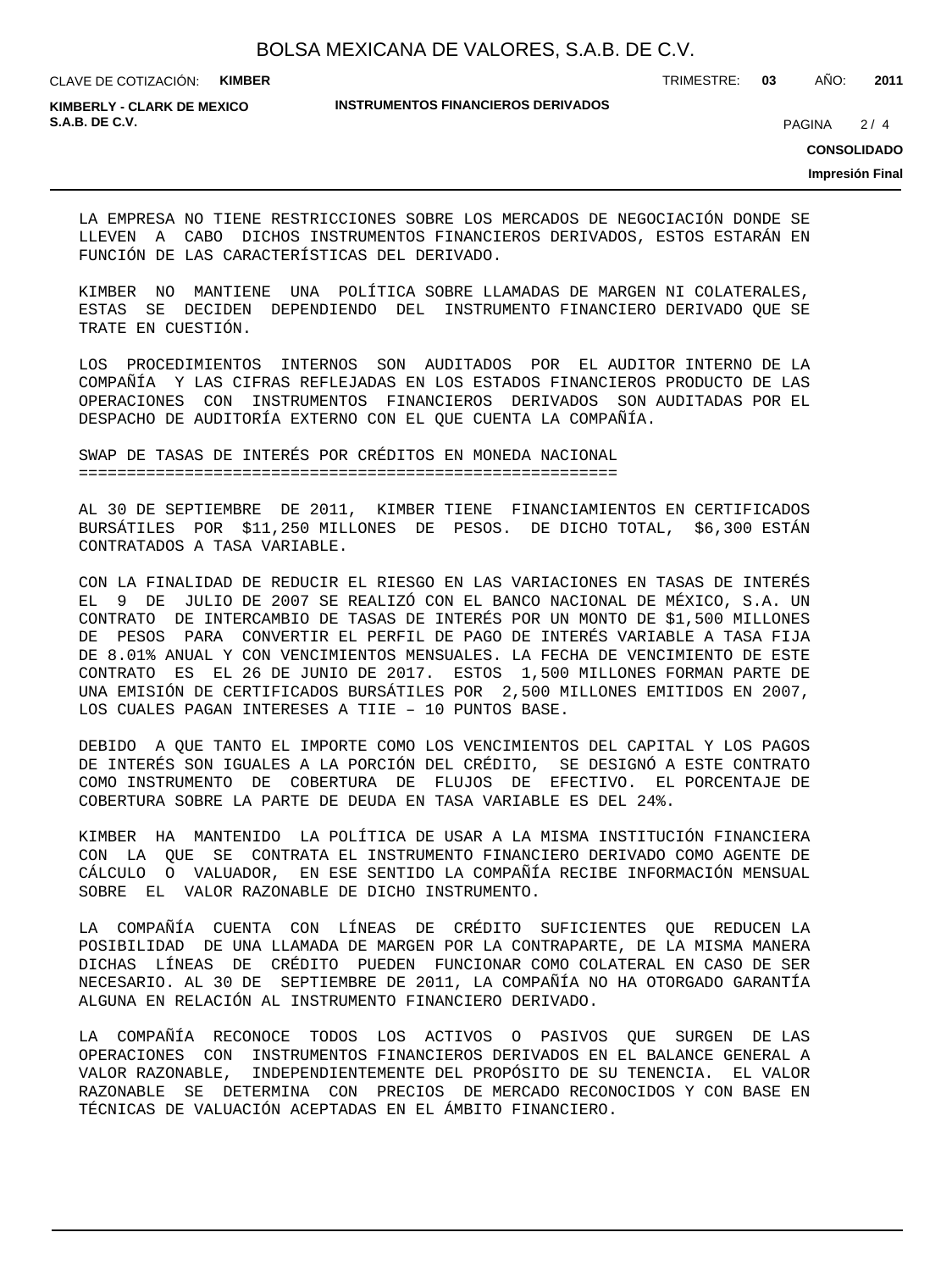**KIMBERLY - CLARK DE MEXICO S.A.B. DE C.V.** 2004 **PAGINA 2006** 2006 **PAGINA** 2006 2007 **PAGINA** 2006 2007 **PAGINA** 2007 2008 2014

**INSTRUMENTOS FINANCIEROS DERIVADOS**

TRIMESTRE: **03** AÑO: **2011**

 $3/4$ 

**CONSOLIDADO**

**Impresión Final**

INFORMACIÓN DE RIESGOS EN EL USO DE DERIVADOS E INFORMACIÓN CUANTITATIVA ========================================================================

LA COMPAÑÍA CUENTA CON RECURSOS PROPIOS Y LÍNEAS DE CRÉDITO NO COMPROMETIDAS CON DIVERSAS INSTITUCIONES FINANCIERAS LAS CUALES PUDIERA ACCESAR PARA ATENDER CUALQUIER NECESIDAD DERIVADA DE REQUERIMIENTOS POR EL USO DE DERIVADOS. AL 30 DE SEPTIEMBRE DE 2011, LA POSICIÓN DE EFECTIVO DE LA COMPAÑÍA ES DE \$4,857 MILLONES DE PESOS.

A LA FECHA DE ESTE REPORTE NO SE HA IDENTIFICADO NINGÚN RIESGO O CONTINGENCIA FUTURA EN LA POSICIÓN DEL INSTRUMENTO FINANCIERO DERIVADO, DE LA MISMA MANERA NO EXISTE NINGUNA EVENTUALIDAD O CAMBIO EN EL VALOR DEL SUBYACENTE QUE IMPLIQUE QUE EL USO DEL DERIVADO ACTUALMENTE CONTRATADO DIFIERA DEL ORIGINALMENTE CONTRATADO NI QUE IMPLIQUE LA PÉRDIDA PARCIAL O TOTAL DE LA COBERTURA, POR LO TANTO, LA COMPAÑÍA ESTIMA NO ASUMIR NUEVAS OBLIGACIONES CON RELACIÓN A ESTE DERIVADO.

EL VALOR RAZONABLE DE ESTE CONTRATO ES UN PASIVO A LARGO PLAZO POR \$157.8 MILLONES DE PESOS Y LA CONTRAPARTIDA NETA DE IMPUESTOS SE PRESENTA COMO PARTE DEL RESULTADO INTEGRAL EN EL CAPITAL CONTABLE. DURANTE 2011 SE RECONOCIÓ UN EFECTO NETO DESFAVORABLE EN EL RESULTADO INTEGRAL DE FINANCIAMIENTO POR \$37.2 MILLONES DE PESOS.

DURANTE EL TRIMESTRE, NO SE VENCIÓ NI SE CERRÓ NINGÚN INSTRUMENTO FINANCIERO DERIVADO. DE LA MISMA MANERA, NINGUNA LLAMADA DE MARGEN FUE RECIBIDA DURANTE DICHO PERIODO.

AL 30 DE SEPTIEMBRE DE 2011, NO SE HA PRESENTADO NINGÚN INCUMPLIMIENTO CON RELACIÓN A ESTE INSTRUMENTO FINANCIERO DERIVADO.

AUN CUANDO DICHO INSTRUMENTO FINANCIERO DERIVADO NO ESTÁ NI REMOTAMENTE CERCANO A LOS LÍMITES IMPUESTOS POR LA CNBV PARA PRESENTAR LA TABLA 1, ESTÁ SE ADJUNTA EN ARAS DE ACLARAR AÚN MÁS LA INFORMACIÓN A NUESTROS INVERSIONISTAS.

(CIFRAS EN MILLONES DE PESOS)

| TIPO      | FINES     | MONTO    |                     | VALOR DEL ACTIVO | VALOR           |       | MONTOS     | COLATERAL  |
|-----------|-----------|----------|---------------------|------------------|-----------------|-------|------------|------------|
| DE        | DE        | NOCIONAL |                     | SUBYACENTE/      | RAZONABLE       |       | DE         | /LINEAS DE |
| DERIVADO, | COBERT.   | /VALOR   |                     | VARIABLE DE      |                 |       | VENC.      | CREDITO/   |
| VALOR     | U OTROS   | NOMINAL  | REFERENCIA          |                  |                 |       | <b>POR</b> | VALORES    |
| $\Omega$  | FINES     |          | TRIM.               | TRIM.            | TRIM.           | TRIM. | AÑO        | DADOS EN   |
| CONTRATO  | TALES     |          | ACTUAL              | ANT.             | ACTUAL          | ANT.  |            | GARANTÍA   |
|           | COMO      |          |                     |                  |                 |       |            |            |
|           | NEGOCIAC. |          |                     |                  |                 |       |            |            |
|           |           |          |                     |                  |                 |       |            |            |
| SWAP      | COBER-    | \$1,500  | TIEE                | TIIE             | \$157.8 \$112.4 |       | N/A        | N/A        |
| DE        | TURA      |          | $-0.10$ % $-0.10$ % |                  |                 |       |            |            |
| TASA      |           |          |                     |                  |                 |       |            |            |
| DE        |           |          |                     |                  |                 |       |            |            |
| INTERÉS   |           |          |                     |                  |                 |       |            |            |